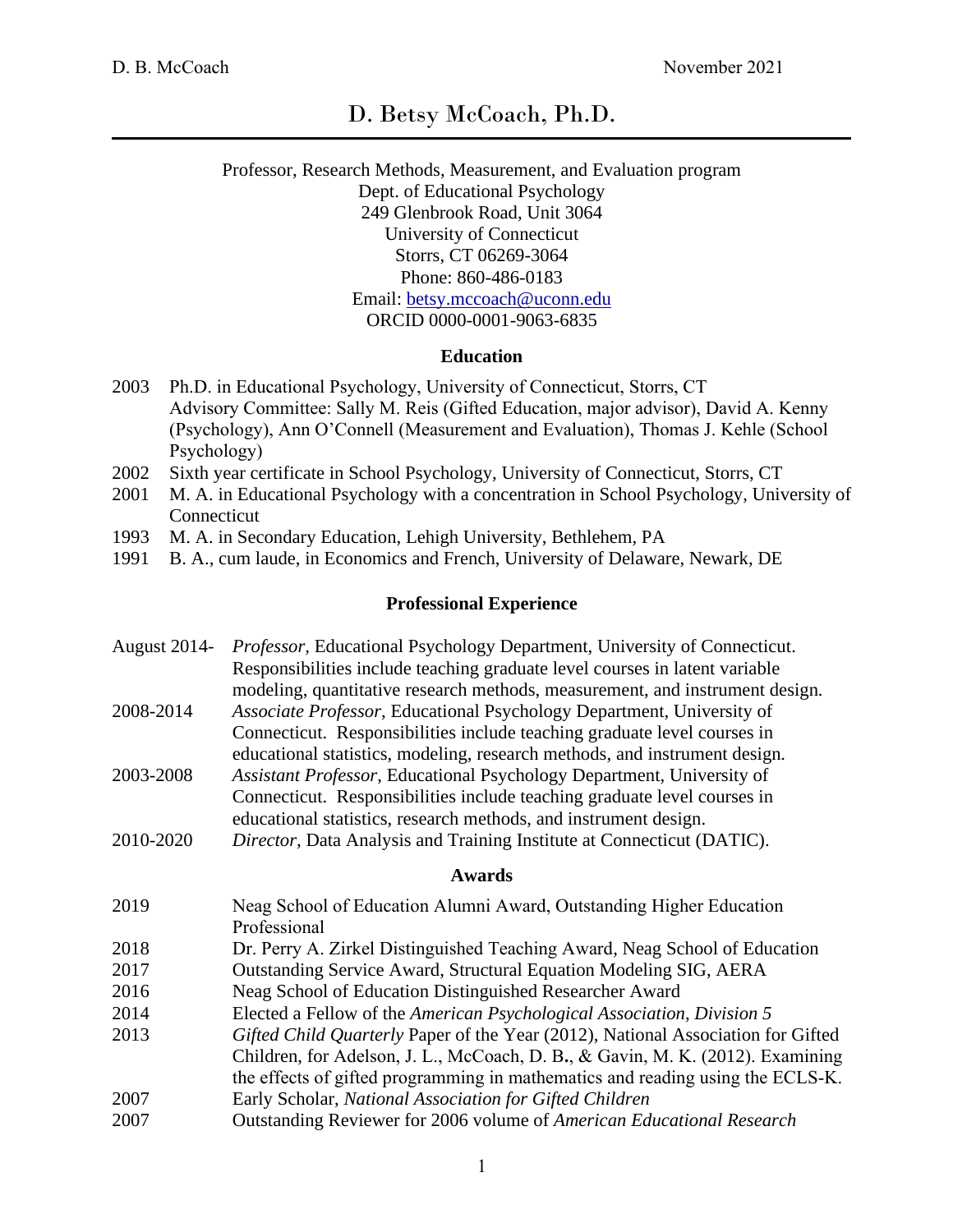|      | <i>Journal:</i> Section on Teaching and Learning                                                                                                                                                                                                                                          |
|------|-------------------------------------------------------------------------------------------------------------------------------------------------------------------------------------------------------------------------------------------------------------------------------------------|
| 2006 | Young Alumni Investigator Award, University of Connecticut                                                                                                                                                                                                                                |
| 2004 | Hollingworth Award, National Association of Gifted Children, with Carol Tieso                                                                                                                                                                                                             |
| 2004 | Harris Kahn Dissertation Award, University of Connecticut                                                                                                                                                                                                                                 |
| 2003 | National Association of Gifted Children (NAGC) Graduate Student Award                                                                                                                                                                                                                     |
| 2002 | Mensa Education and Research Foundation Award for Excellence in Research,                                                                                                                                                                                                                 |
|      | 2001-2002 for McCoach, D. B. & Siegle, D. Factors that differentiate gifted<br>achievers from gifted underachievers.                                                                                                                                                                      |
| 2002 | Honorable Mention, Research Briefs Award from the Research and Evaluation<br>division of NAGC for McCoach, D. B., O'Connell, A. A., Levitt, H. & Reis, S. M.<br>A multilevel analysis of the effects of ability grouping in kindergarten reading<br>using base year data from the ECLS-K. |
| 2002 | Distinguished Paper Award, Southwestern Educational Research Association, The<br>differential impact of pre-college and self-regulatory factors on academic<br>achievement of university students with and without learning disabilities. Ruban,<br>L. M., McCoach, D. B., & Nora, A.     |

# **Scholarships and Fellowships**

- 2001-2002 Spencer Doctoral (Pre-dissertation) Fellowship, American Educational Research Association and Spencer Foundation 1998- 2002 Outstanding Scholar, University of Connecticut
- 1987-1991 Eugene Du Pont Distinguished Scholar, University of Delaware
- 1987 National Merit Scholar

# **Funded Grants**

*PI or co-PI on \$30 million of federal grants awarded in the last 10 years.*

- 2020-2025 Co-Principal Investigator, National Center for Research on Gifted Education. Funding Source: Institute for Education Sciences, U. S. Department of Education. (\$5 million). (PI- Del Siegle.)
- 2019-2024 Co-Principal Investigator, Project Bump Up. Department of Education (PR/Award#S206A190028). \$2.5 Million (PI: Siegle)
- 2019-2024 Co-Principal Investigator, Evaluating the Impact of Integrated Behavior and Reading Multi-Tiered Systems of Support in Elementary Schools (R324A190012). Funding Source: Institute for Education Sciences (\$3,999,589). PI: Michael Coyne.
- 2017-2022 Co-Principal Investigator, *Science of learning, from neurobiology to real-world application: a problem-based approach*. Funding Source: NSF (\$3 million) PI: James Magnuson.
- 2017-2019 Co-Principal Investigator, *Factors Affecting Comprehension by Teens During Online Reading in Science: The FACTORS Project*. Funding Source: IES (\$600,000). PI: Don Leu.
- 2014-2020 Co-Principal Investigator, National Center for Research on Gifted Education. (CFDA Number 84.305C). (\$5.7 million). PI- Del Siegle.
- 2014-2018 Co-Principal Investigator, *Project Exploring the Status and Impact of School-Based Behavior Screening Practices in a National Sample: Implications for Systems, Policy, and Research.* Funding Source: IES (\$1.6 million), PI- Sandra Chafouleas
- 2012-2015 Principal Investigator, *Project PAPER: Preparing Academicians in Psychometrics*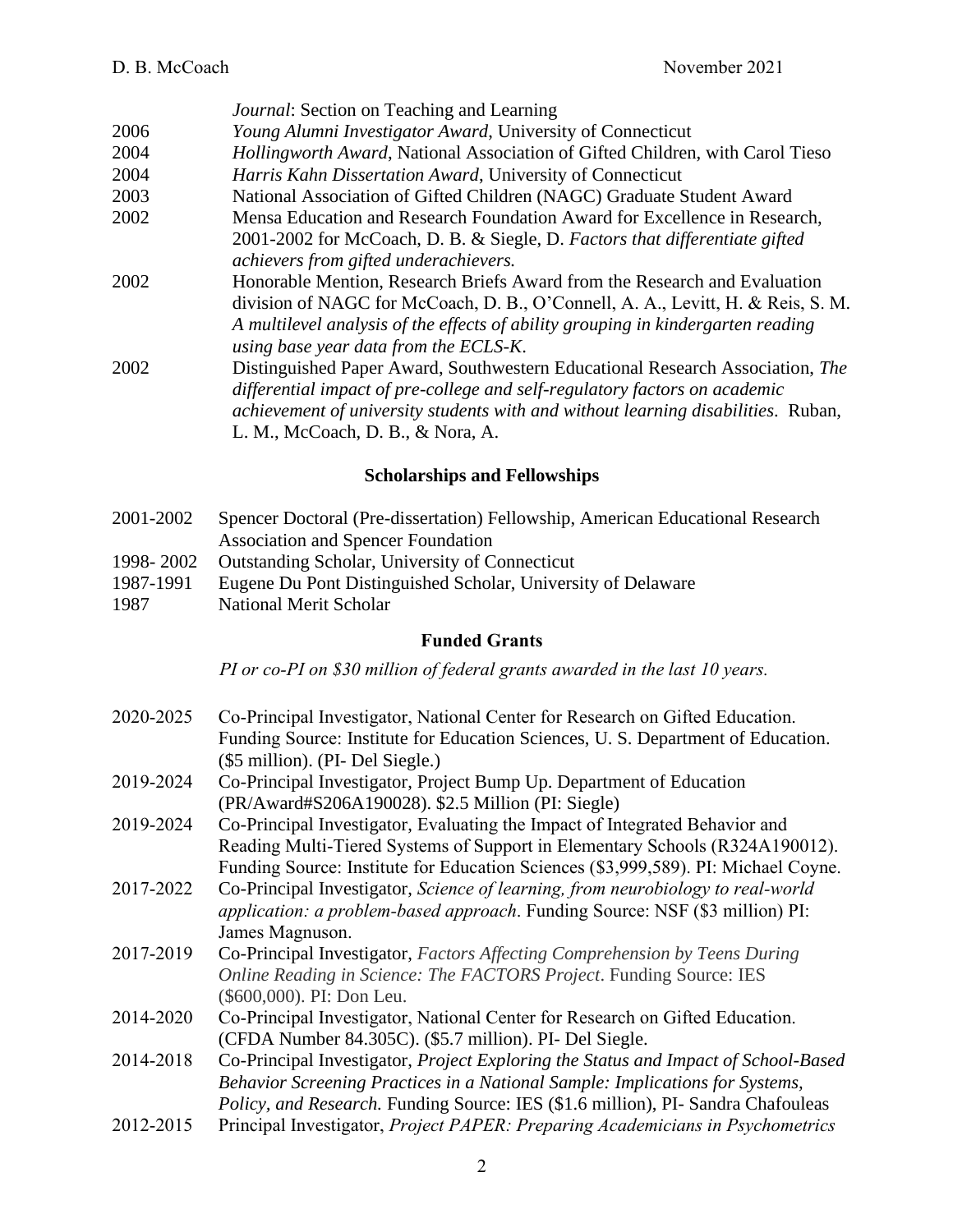| 2011-2016 | and Educational Research. U. S. Department of Education. (\$399,000).<br>Co-Principal Investigator, School Structure and Science Success: Organization and<br>Leadership Influences on Student Success, funded by the National Science                                                                                                     |
|-----------|--------------------------------------------------------------------------------------------------------------------------------------------------------------------------------------------------------------------------------------------------------------------------------------------------------------------------------------------|
| 2011-2016 | Foundation, (\$2,700,000). PI- John Settlage.<br>Co-Principal Investigator, Project EVI: Early Vocabulary Intervention. U. S.<br>Department of Education, Institute of Education Sciences, Reading & Writing<br>Research – Special Education Research (Goal 3 – Efficacy). \$4,097,835.<br>PI: Mike Coyne.                                 |
| 2006-2013 | Co-Principal Investigator, National Research Center on the Gifted and Talented<br>Center, 25% of academic year salary.                                                                                                                                                                                                                     |
| 2009-2012 | Methodologist, The Schoolwide Enrichment Reading Study- Middle School. U.S.<br>Department of Education IES Javits Grant awarded to Dr. Sally Reis (PI),<br>University of Connecticut.                                                                                                                                                      |
| 2007-2011 | Methodologist, Content Based Vocabulary Instruction: Using Cognates to Promote<br>the Vocabulary Development and Reading Comprehension of Native Spanish<br>Speaking Adolescents. U.S. Dept of Education IES grant awarded to Center for<br>Applied Linguistics and Liz Howard, University of Connecticut.                                 |
| 2006      | Co-Principal Investigator, University of Connecticut, Large Faculty Research Grant,<br>\$15,000. Structure and Function of Collective Self-Efficacy. With Robert Colbert.                                                                                                                                                                  |
| 2006-2010 | Co-Principal Investigator, Project IVI: Intensifying Vocabulary Intervention for<br>Kindergarten Students at Risk of Learning Disabilities. U. S. Department of<br>Education, Institute of Education Sciences, Language and Vocabulary Development<br>- Special Education Research (Goal 2 – Development). \$884,306. (PI: Mike<br>Coyne). |
| 2006-2008 | Methodologist, The Schoolwide Enrichment Reading Study. U. S. Department of<br>Education IES Javits Grant awarded to Dr. Sally Reis (PI), University of<br>Connecticut.                                                                                                                                                                    |
| 2003-2006 | Co-Principal Investigator, Project VITAL: Vocabulary Intervention Targeting At-<br>risk Learners. (2003-2006). U. S. Department of Education, Institute of Education<br>Sciences, Reading Comprehension Research (Goal 2 – Development). \$685,623.<br>(PI: Mike Coyne).                                                                   |
| 2005      | Principal Investigator, University of Connecticut, Small Faculty Research Grant,<br>\$1,000. Factor Analysis of Sternberg's Thinking Style Inventory. With Anne Black.                                                                                                                                                                     |
| 2002-2003 | AERA Dissertation Research Grant, \$15,000.                                                                                                                                                                                                                                                                                                |
|           | <b>Funded Contracts</b>                                                                                                                                                                                                                                                                                                                    |
| 2007      | Principal Investigator, Subcontract. AERA Research Grant awarded to Jeff<br>Anderson, Indiana University. \$5,000 Contract.                                                                                                                                                                                                                |
| 2005-2007 | Co-Principal Investigator. Evaluation of Idaho Mentoring Program, State<br>Department of Idaho. \$10,000 Contract.                                                                                                                                                                                                                         |
| 2005      | Senior Data Analyst, Connecticut Achievement Study. Sally Reis and Peter<br>Behuniak (PI), Contract awarded by the Connecticut State Department of Education<br>to the University of Connecticut. (25% of summer salary).                                                                                                                  |
| 2004-2006 | Co-Principal Investigator. External Evaluation of Project Opening Doors Grant,<br>State Department of Connecticut and EASTCONN. \$90,000 Contract. (10% of<br>academic year salary).                                                                                                                                                       |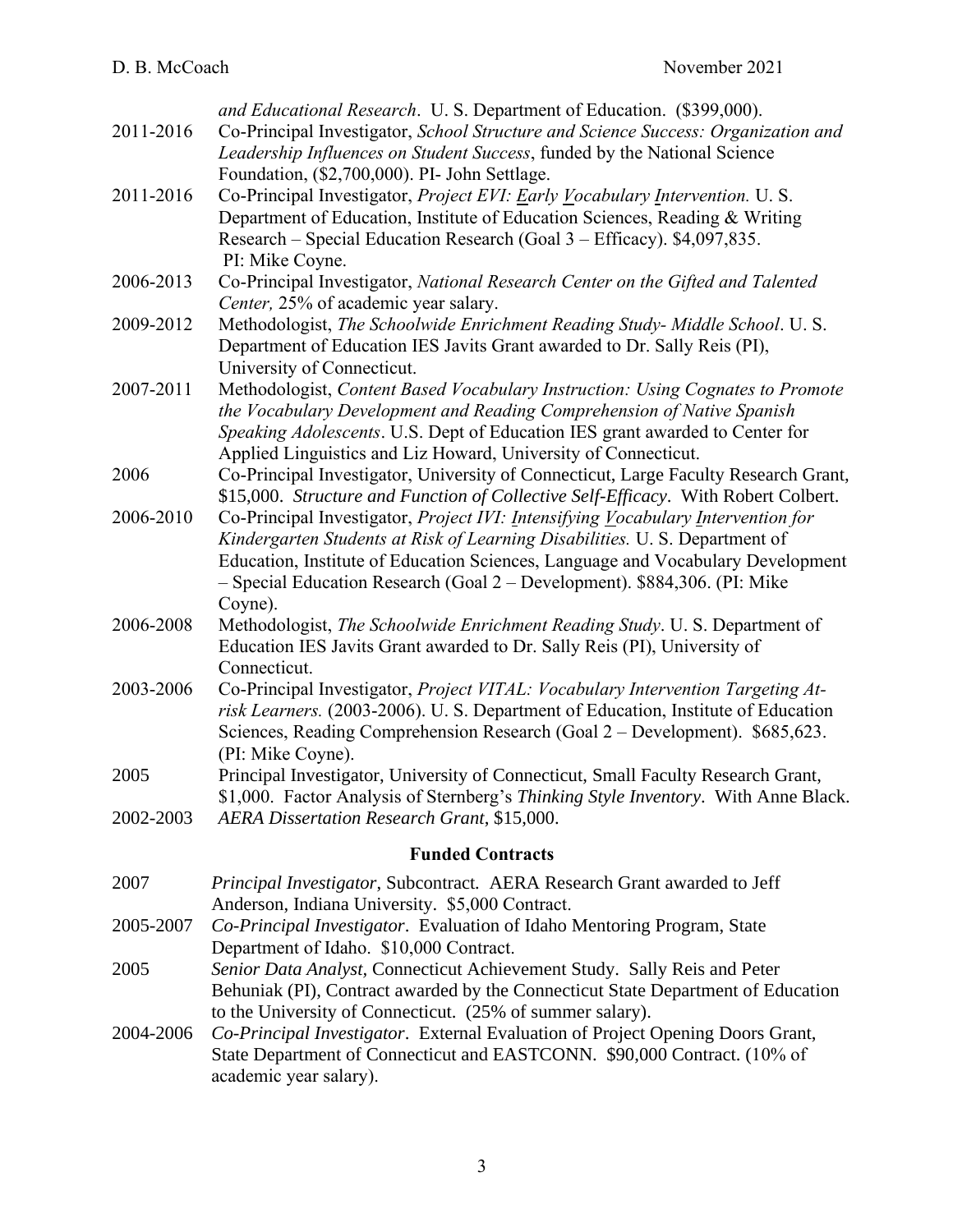#### **Published Books**

- **McCoach, D., B.** & Cintron, D. W.\* (2022).*Introduction to Modern Modeling Methods.* SAGE. (Volume 9 of the Quantitative Toolkit Series).
- O'Connell, A. A., **McCoach, D. B.**, & Bell, B. A. (2022). *Multilevel Modeling Methods with Introductory and Advanced Applications.* Information Age Press.
- **McCoach, D. B.,** Gable, R. K., & Madura, J. (2013). *Instrument design in the affective domain*. *(Third Edition)*. New York: Springer.
- Peters, S., McBee, M., Matthews, M., & **McCoach, D. B.** (2013). *Beyond gifted education: Designing and implementing advanced academic programs*. Waco, TX: Prufrock Press.
- O'Connell, A.A. & **McCoach, D.B.** (2008). *Multilevel modeling of educational data*. (Eds.) Charlotte, NC: Information Age Publishing.

Siegle, D., & **McCoach, D. B.** (2004). *Motivating gifted students.* Waco, TX: Prufrock Press.

#### **Peer Reviewed Journal Articles (n>100)**

- Baker, D., Coyne, M., **McCoach, D. B**., Ware, S., & Rattan, S. (in press). Effects of Spanish Vocabulary Knowledge on the English Word Knowledge and Listening Comprehension of Bilingual Students. *International Journal of Bilingual Education and Bilingualism.*
- Bellara, A. P. & **McCoach, D. B**. (in press). Lean on me: Teaching together from a distance. *New Horizons in Adult Education and Human Resource Development*.
- Brandon, L., Reis, S. M., & **McCoach, D. B.** (in press). Jack Kent Cook Scholars program. *International Journal of Giftedness, Creativity, and Talent Development.*
- Coyne, M. D., **McCoach, D. B.,** Ware, S., Loftus-Rattan, S., Baker, D., Santoro, L., & Oldham, A. (in press). Supporting vocabulary development within a multi-tiered system of support: Evaluating the efficacy of supplementary kindergarten vocabulary intervention. *Journal of Educational Psychology.*
- Dineen, J., Chafouleas, S., Briesch, A. M., **McCoach, D. B.,** Newton, S. D., & Cintron, D. W. (online first). Exploring Approaches to Identifying and Supporting Students' Social, Emotional, and Behavioral Needs in U.S. Public School Districts. *American Educational Research Journal*. <https://doi.org/10.3102/00028312211000043>
- **McCoach, D. B.** (in press). Achieving Equity Within Public Education. *Gifted Child Quarterly*.
- **McCoach, D. B**., Perez, J.,\* & Reyna, K.\* (in press). Methodologists: You need us more than we need you! Special issue of *Research in the Schools* entitled *Methodologists: Who Needs 'Em?*
- Briesch, A. M., Chafouleas, S. M., Dineen, J. N., **McCoach, D. B**., & Donaldson, A. (2021). Reported screening practices across academic, behavioral, and physical health domains. *Journal of Positive Behavior Interventions.* DOI: 10.1177/10983007211003335
- Forzani, E., Leu, D., Li, E.\*, Rhoads, C., Guthrie, J., & **McCoach, D. B.** (2021). Characteristics and Validity of an Instrument for Assessing Motivations for Online Reading to Learn. *Reading Research Quarterly, 56*(4), 761-780. **<https://doi.org/10.1002/rrq.337>**
- Greene, C.A., **McCoach, D.B.**, Briggs-Gowan, M.J., & Grasso, D.J. (2021). Associations among childhood threat and deprivation experiences, emotion dysregulation, and mental health in pregnant women. *Psychological Trauma: Theory, Research, Practice, and Policy.*
- Gubbins, E. J., Siegle, D., Cross, K., **McCoach, D. B.**, Dulong Langley, S., Callahan, C., Brodersen, A., & Caughey, M. (2021). Identifying and Serving Gifted and Talented Students: Are Identification and Services Connected? *Gifted Child Quarterly, 65*(2), 115-131.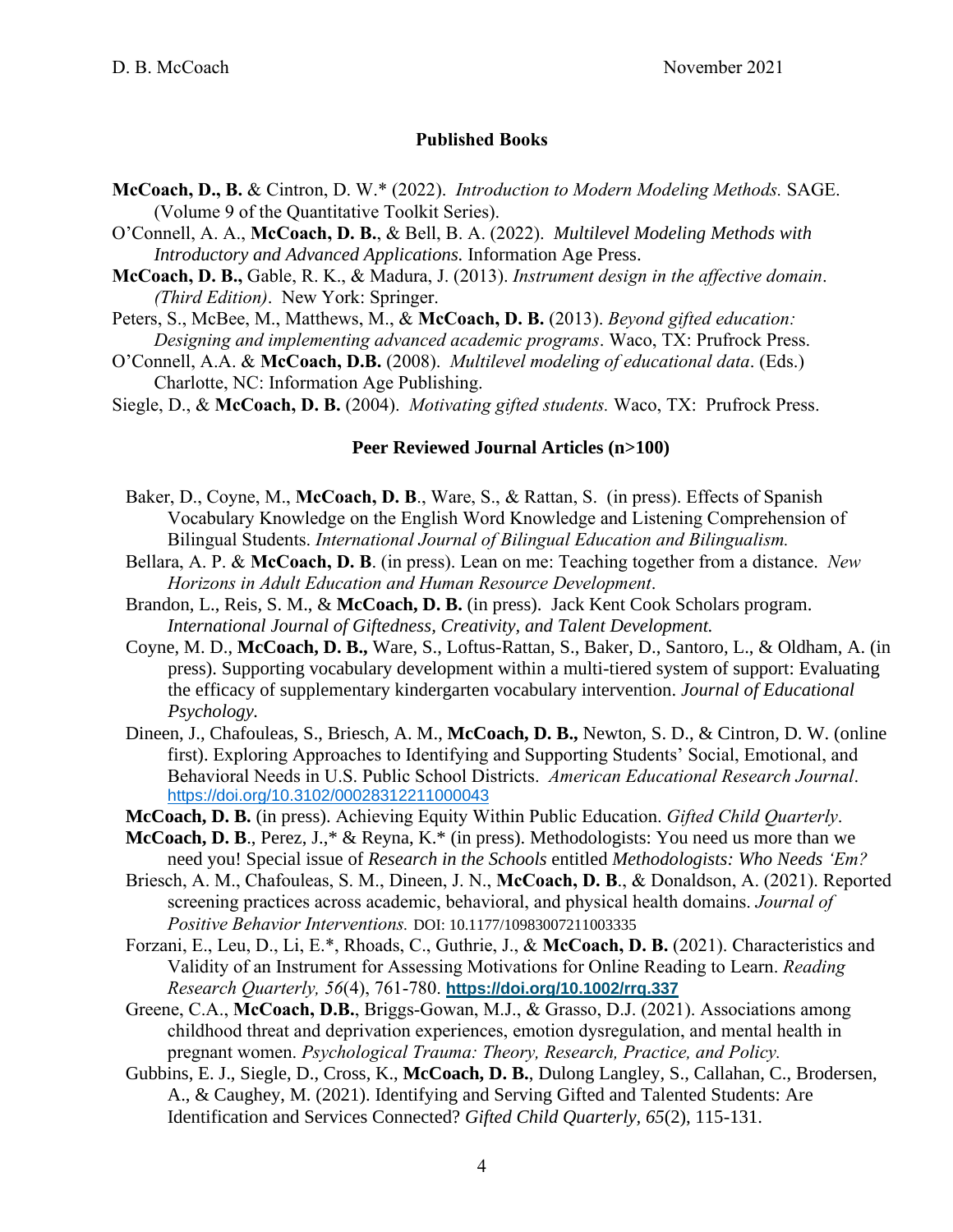- LaSalle, T. & **McCoach, D. B.,** & Meyers, J. (2021). Examining Measurement Invariance and Perceptions of School Climate Across Gender and Race and Ethnicity. *Journal of Psychoeducational Assessment,* 39 (7), 800-815. DOI: 10.1177/07342829211023717
- Neugebauer, S. R., Coyne, M.D., **McCoach, D. B.,** & Ware, S. (2021). Reframing adherence: Active ingredients and impromptu interactions that support vocabulary implementation effectiveness. *Early Childhood Research Quarterly, 56*(3), 52-64. <https://doi.org/10.1016/j.ecresq.2021.02.004>
- Briesch, A. M., Chafouleas, S. M., Cintron, D.\*, & **McCoach, D. B.** (2020). Factorial invariance of the Usage Rating Profile for Supporting Students' Behavioral Needs (URP-NEEDS). *School Psychology, 35*(1), 51–60.<https://doi.org/10.1037/spq0000309>
- Briesch, A. M., Cintron, D. W.\*, Dineen, J. N., Chafouleas, S. M., **McCoach, D. B**., & Auerbach, E. (2020). Comparing stakeholders' knowledge and beliefs about identifying and supporting students' social, emotional, and behavioral health in schools. *School Mental Health.* <http://dx.doi.org/10.1007/s12310-019-09355-9>
- Gubbins, E. J., Siegle, D., Peters, P. M., Carpenter, A. Y., Hamilton, R., **McCoach, D. B.**, Puryear, J. S., Langley, S. D., & Long, D. A. (2020). Promising practices for improving identification of English learners for gifted and talented programs. *Journal for the Education of the Gifted, 43* (4), 336-369.
- Hamilton, R., Long, D., **McCoach, D. B**., Hemmler, V., Siegle, D., Newton, S. D., Gubbins, E., & Callahan, C. (2020). Proficiency and giftedness: The role of language comprehension in gifted identification and achievement. *Journal for the Education of the Gifted, 43* (4), 370-404.
- **McCoach, D. B.,** Siegle, D., & Rubenstein, L. (2020). Pay attention to inattention: Exploring ADHD symptoms in a sample of underachieving gifted students. *Gifted Child Quarterly,* 64(2) 100–116. [https://doi.org/10.1177/0016986219901320](https://doi.org/10.1177%2F0016986219901320)
- Mun, R. U., Hemmler, V., Langley, S. D., Ware, S., Gubbins, E. J., Callahan, C. M., **McCoach, D. B.**, & Siegle, D. (2020). Identifying and serving English learners in gifted education: Looking back and moving forward. *Journal for the Education of the Gifted, 43* (4), 297-335.
- Neugebauer, S., Sandilos, L., Coyne, M., **McCoach, D. B**., & Ware, S. (2020). Highly Potent and Vastly Conditional Instructional Practices: Variations in Use and Utility of Language Interactions for Kindergarten. *Early Education and Development.* Online First: <https://doi.org/10.1080/10409289.2019.1686928>
- Siegle, D.**,** Rubenstein, L. & **McCoach, D. B** (2020). Do You Know What I'm Thinking? A Comparison of Teacher and Parent Perspectives of Underachieving Gifted Students' Attitudes. *Psychology in the Schools*. <https://doi.org/10.1002/pits.22345>
- Coyne, M. D., **McCoach, D. B.**, Ware, S., Austin, C. R., Loftus-Rattan, S. M., & Baker, D. L., (2019). Racing Against the Vocabulary Gap: Matthew Effects in Early Vocabulary Instruction and Intervention. *Exceptional Children, 85,* 163-179.
- Kooken, J\*., **McCoach, D. B**., & Chafouleas, S. M. (2019). The Impact and Interpretation of Residual Non-invariance in Growth Mixture Modeling. *Journal of Experimental Education, 87(2*), 214- 237. <https://doi.org/10.1080/10705511.2017.1374187>
- Hamilton. R., **McCoach, D. B**., Tutwiler, M. S., Siegle, D., Callahan, C., Gubbins, E. J., & Broderson, A. (2018). Disentangling the roles of institutional and individual poverty in the identification of gifted students. *Gifted Child Quarterly, 62,* 6-24. <http://journals.sagepub.com/doi/pdf/10.1177/0016986217738053>
- LaSalle, T., George, H. P., **McCoach, D. B.,** Polk, T., & Evanovich, L. L. (2018). An examination of school climate, victimization, and mental health problems among middle school students selfidentifying with emotional and behavioral disorders. *Behavior Disorders, 43,* 383-392.
- **McCoach**, **D. B**., Rifenbark, G.\*, Newton, S. D.\*, Li, X.\*, Kooken, J.\*, Yomtov, D.\*, Gambino, A.\*, & Bellara, A. (2018). Does the package matter? A Comparison of Five Common Multilevel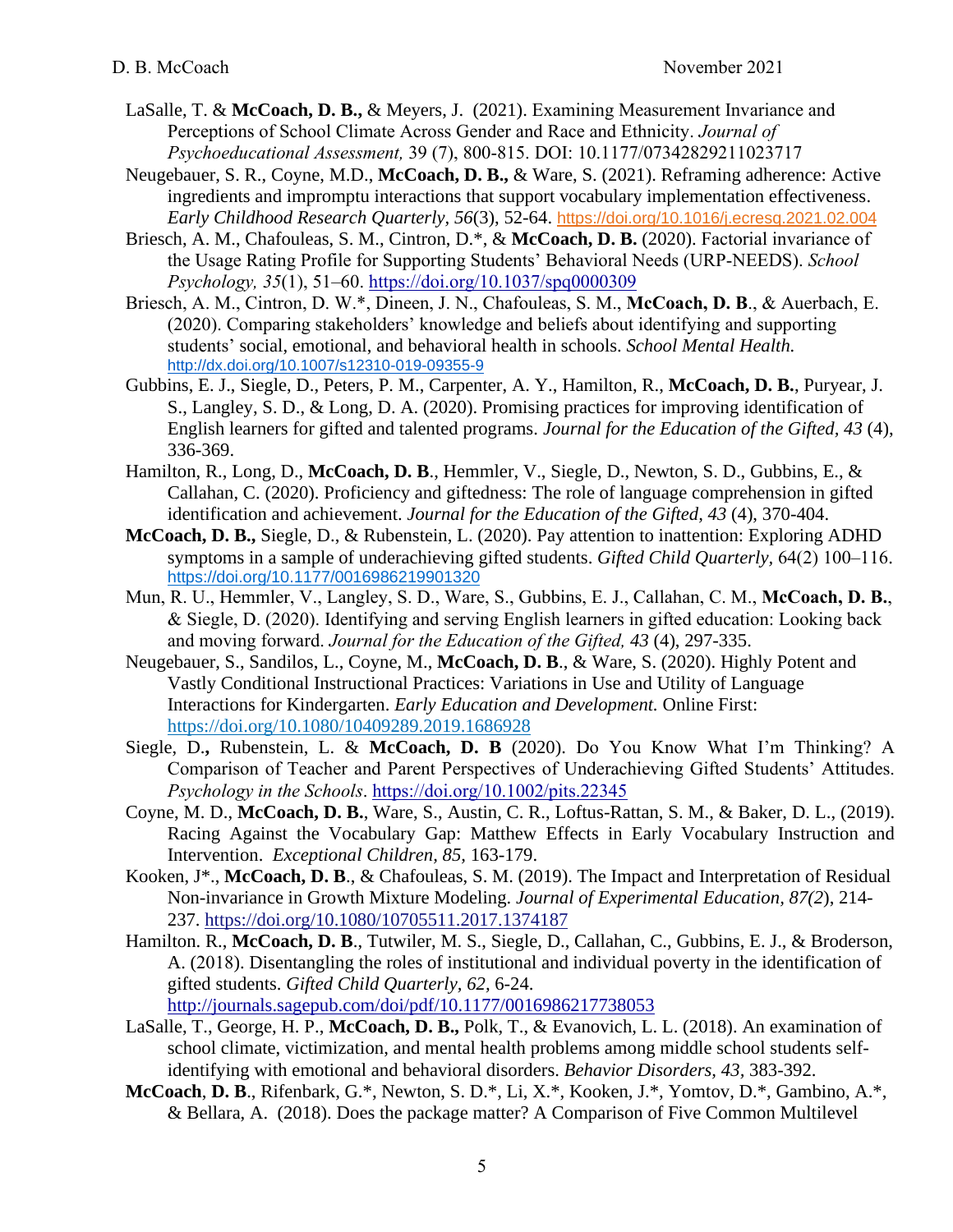Modeling Software Packages. *Journal of Educational and Behavioral Statistics, 43*, 594-627.

- Miller, F., Johnson, A. H., Yu\*, H. H., Chafouleas, S. M., **McCoach, D. B.,** Riley-Tillman, T. C., Fabiano, G. A., & Welsh, M. E. (2018). Methods Matter: A Multitrait-Multimethod Analysis of Student Behavior. *Journal of School Psychology*. <https://authors.elsevier.com/c/1WYWo56ZN7p8l>
- Yu, H. H.\*, **McCoach, D. B**., Gottfried, A. W., & Gottfried, A. E. (2018). Stability of Intelligence from Infancy through Adolescence: An Autoregressive Latent Variable Model. *Intelligence*, *69*, 8-15.
- Adelson, J., **McCoach, D. B**., Rogers, H. J., Adelson, J. & Sauer, T. (2017). Developing and Applying the Propensity Score to Make Causal Inferences: Variable Selection and Stratification. *Frontiers in Quantitative Psychology and Measurement*. DOI: 10.3389/fpsyg.2017.01413 <https://www.frontiersin.org/articles/10.3389/fpsyg.2017.01413/full>
- Flake, J.\* & **McCoach, D. B.** (2017). An Investigation of the Alignment Method with polytomous indicators under conditions of partial measurement invariance. *Structural Equation Modeling*. Online First:<http://dx.doi.org/10.1080/10705511.2017.1374187>
- Gamez, P., Neugebauer, S., Coyne. M., **McCoach, D. B.,** & Ware, S. (2017). Linguistic and social cues for vocabulary learning in Dual Language Learners and their English-only peers. *Early Childhood Research Quarterly, 40,* 25-37.
- Kooken, J., Welsh, M., **McCoach, D. B.,** Miller, F., Chafouleas, S., Riley-Tillman, T., & Fabiano, G. (2017). Test Order in Teacher-Rated Assessments: Is Counterbalancing Necessary? *Psychological Assessment*, *29*, 98-109. doi:10.1037/pas0000314
- **McCoach, D. B**., Yu, H. H., Gottfried, A. W., Gottfried, A. E. (2017). Developing Talents: A Longitudinal Examination of Intellectual Ability and Academic Achievement. *High Ability Studies*. <http://dx.doi.org/10.1080/13598139.2017.1298996>
- Neugebauer, S. R., Coyne, M. D., **McCoach, D. B.**, & Ware, S. (2017). Teaching Beyond the Intervention: The Contribution of Teacher Language Extensions to Vocabulary Learning in Urban Kindergarten Classrooms. *Reading and Writing.* DOI 10.1007/s11145-016-9689-x
- Neugebauer, S., R., Gamez, P. Coyne, M., **McCoach, D. B**., Ware, S. & Colon, I. (2017). Promoting Word Consciousness to Close the Vocabulary Gap in Young Word Learners. *Elementary School Journal*. <https://doi.org/10.1086/692986>
- Siegle, D., **McCoach, D. B.,** & Roberts, A. (2017). Why I believe I achieve determines whether I achieve. *High Ability Studies, 28,* 59-72, <https://doi.org/10.1080/13598139.2017.1302873> .
- Goldstein, J., **McCoach, D. B.,** & Yu, H. (2016). The Predictive Validity of Kindergarten Readiness Judgments: Lessons from One State. *Journal of Educational Research.* <http://dx.doi.org/10.1080/00220671.2015.1039111> (published online July 28, 2016)
- **McCoach, D. B**., Newton, S. D., Siegle, D., Baslanti, U, & Picho, K. (2016). Is Having Low Motivation the Same as Not Having High Motivation? Comparing the CSAS-R and the SAAS-R. *High Ability Studies.* DOI: 10.1080/13598139.2015.1103209
- Siegle, D., Gubbins, E. J., O'Rourke, P., Langley, S. D., Chung, R., Luria, S. R., Little, C. A., **McCoach, D. B.,** Knupp, T., Callahan, C. M., & Plucker, J. A. (2016). Barriers to underserved students' participation in gifted programs and possible solutions. *Journal for the Education of the Gifted, 39*, 103-131. doi: 10.1177/0162353216640930
- \*Kooken, J., Welsh, M. E., **McCoach, D. B.,** Johnsyon-Wilder, S. & Lee, C. (2016). Development and Validation of the Mathematical Resilience Scale. *Measurement and Evaluation in Counseling and Development. 49,* 217-242. doi:10.1177/0748175615596782
- Neugebauer, S.R., Chafouleas, S., Coyne, M. D., **McCoach, D. B.**, & Briesch, A. (2016). Exploring an Ecological Model of Perceived Usability within a Multi-Tiered Vocabulary Intervention. *Assessment for Effective Intervention, 41*, 155-171.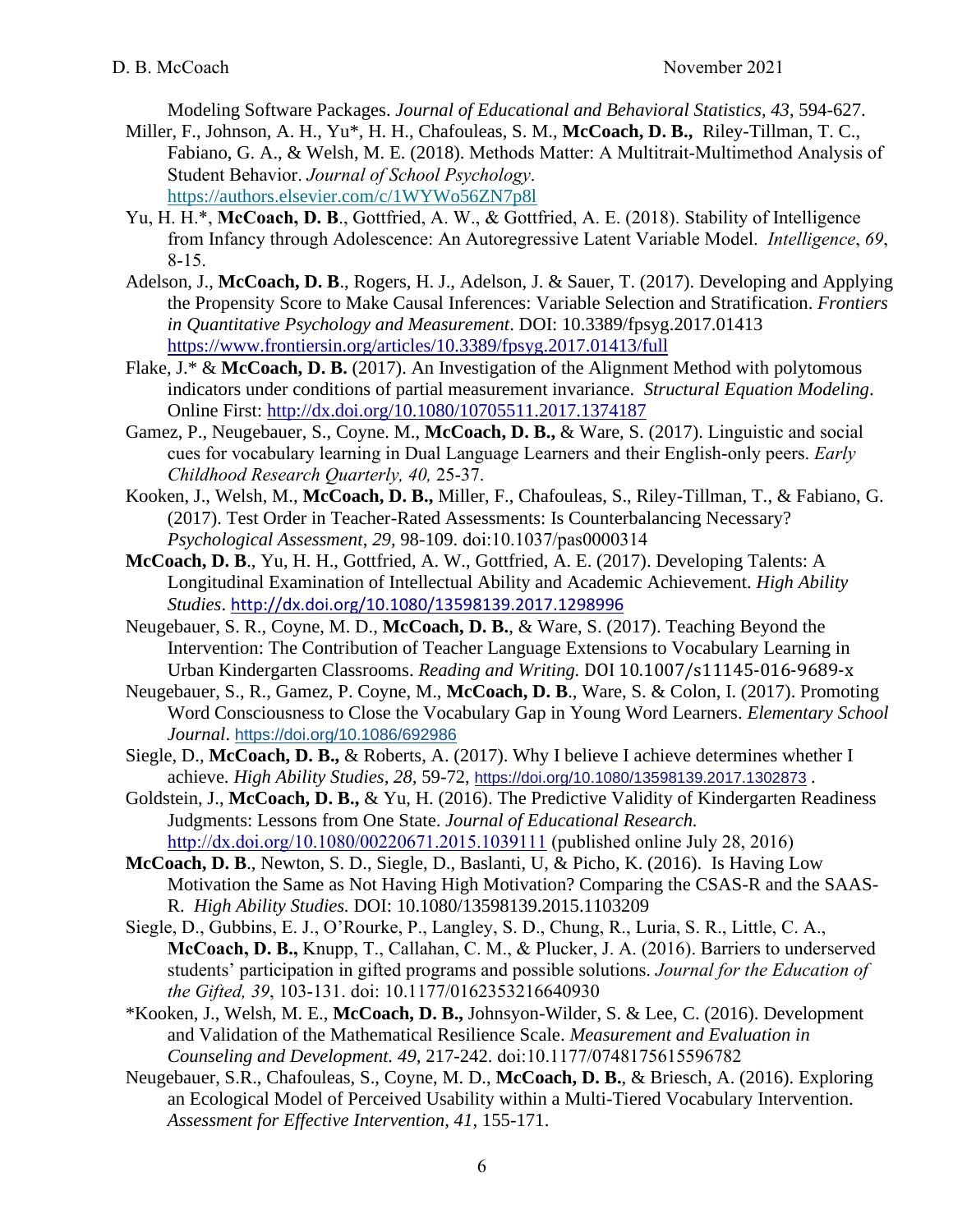<http://dx.doi.org/10.1177/1534508415619732>

- Smetana, L., Wenner, J.A., Settlage, J., & **McCoach, D. B.** (2016). Clarifying and Capturing 'Trust' in Relation to Science Education: Dimensions of Trustworthiness and Associations with Equitable Student Achievement. *Science Education. DOI 10.1002/sce.21195*
- Welsh, M. E., Miller, F. G., Kooken, J. W., Chafouleas, S. M., & **McCoach, D. B**. (2016). The kindergarten transition: Behavioral trajectories in the first formal year of school. *Journal of Research in Childhood Education, 30,* 456-473.
- \*Wilson, J., Olinghouse, N., **McCoach, D. B.,** Santangelo, T. & Andrada, G. (2016). Comparing the Accuracy of Different Scoring Methods for Identifying Sixth Graders at Risk of Failing a State Writing Assessment*. Assessing Writing, 27*, 11-23.
- Anderson, J. A., Howland, A., & **McCoach, D. B.** (2015). Parental characteristics and resiliency in identification rates for special education. *Preventing School Failure*, *59*, 63-72, DOI: 10.1080/1045988X.2013.837811.
- Baker, D., Dantoro, L., Ware, S., Cuellar, D., Oldham, A., Cuticelli, M., Coyne, M., Loftus-Rattan, S., & **McCoach, D. B**. (2015). Understanding and implementing the common core vocabulary standards in kindergarten. *Teaching Exceptional Children,* 47, 264-271. doi:10.1177/0040059915580028
- \*Flake, J. K., Barron, K. E., Hulleman, C. S., **McCoach, D. B**., & Welsh, M. E. (2015). Measuring Cost: The Forgotten Component of the Expectancy-Value Model. *Contemporary Educational Psychology, 41,* 232-244.
- \*Freeman, J., Simonsen, B., **McCoach, D. B.,** Lombardi, A., Sugai, G., & Horner, R. (2015) Relationship between School-wide Positive Behavior Interventions and Supports and Academic, Attendance, and Behavior Outcomes in High Schools. *Journal of Positive Behavior Interventions*. DOI: 10.1177/1098300715580992
- \*Freeman, J., Simonsen, B., **McCoach, D. B.,** Lombardi, A., Sugai, G., & Horner, R. (2015). An Analysis of the Relationship Between Implementation of School-wide Positive Behavior Interventions and Supports and High School Attendance and Dropout Rates. *The High School Journal*.
- Settlage, J., Butler, M., Wenner, J.A., Smetana, L., & **McCoach, D. B.** (2015). Examining elementary school science achievement using organizational and leadership perspectives: A fresh tactic for attacking achievement gap disparities. *School Science and Mathematics, 115,* 381-391.
- Little, C. A., **McCoach, D. B.,** & Reis, S. M. (2014). Effects of Differentiated Reading Instruction on Student Achievement in Middle School. *Journal of Advanced Academics, 25,* 384-402. doi:10.1177/1932202X14549250
- **McCoach, D. B.** & Kenny, D. A. (2014). A Few Thoughts on the Similarities and the Differences Between Causal or Reflective Indicators of Latent Variables. *Measurement: Interdisciplinary Perspectives, 12,* 151-154.
- Kenny, D. A., \*Kaniskan, B., & **McCoach, D. B.** (2014). How small is too small? The performance of RMSEA in models with small df. *Sociological Research Methods.*
- **McCoach, D. B.,** Gubbins, E. J., Foreman, J., Rubenstein, L., & Rambo, K., (2014). Evaluating the Efficacy of Using Pre-differentiated and Enriched Mathematics Curricula for Grade 3 Students. *Gifted Child Quarterly.*
- \*Rambo, K. & **McCoach, D. B.** (2014). Using summer growth patterns to assess the impact of schools on high achieving and gifted students' reading skills. *Journal of Educational Research.* DOI: 10.1080/00220671.2013.850398
- Siegle, D., **McCoach, D. B.**, & Shea, K. (2014). Application of the Achievement Orientation Model to the job satisfaction of teachers of the gifted. *Roeper Review.*
- \*Firmender, J. M., Gavin, M. K., & **McCoach, D. B.** (2014). Examining the relationship between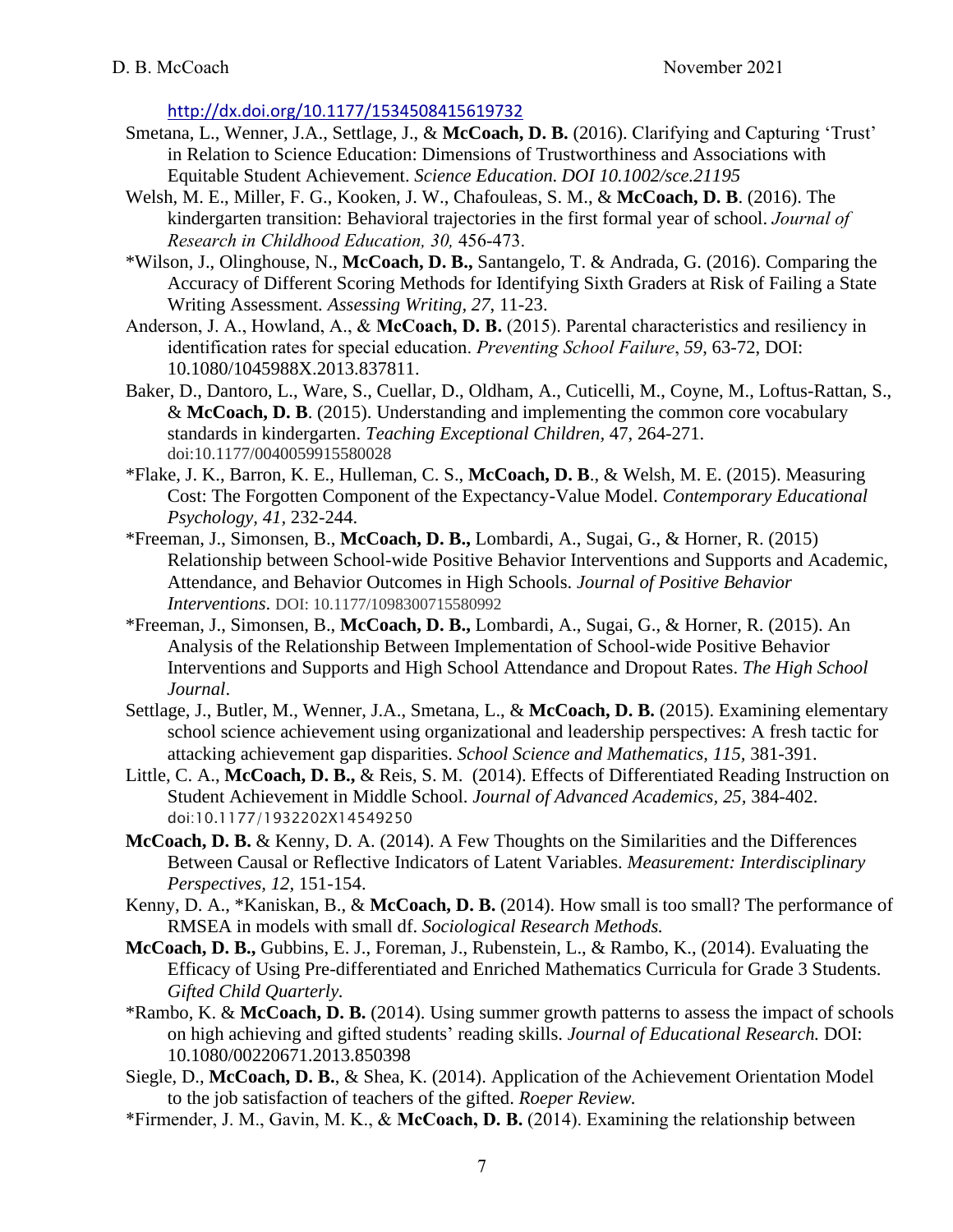teachers' instructional practices and students' mathematics achievement*. Journal of Advanced Academics, 25*, 214-236.

- \*Wilson, H. E., Siegle, D., **McCoach, D. B.,** Little, C.A., & Reis, S. M. (2014). A model of academic self-concept: Perceived difficulty and social comparison among academically accelerated secondary school students*. Gifted Child Quarterly, 58*, 111-126.
- \*Crevecouer, Y. C., Coyne, M., & **McCoach, D. B.** (2013). English-language learners and Englishonly: Learners' response to direct vocabulary instruction. *Reading and Writing Quarterly: Overcoming learning difficulties, 30, 51-78.* DOI: 10.1080/10573569.2013.758943.
- **McCoach, D. B**., Rambo, K., & Welsh, M. (2013). Assessing the growth of gifted students. *Gifted Child Quarterly, 57,* 56-67.
- \*Rubenstein, L., **McCoach, D. B.,** & Siegle, D. (2013). Teaching for creativity scales: An instrument to examine teachers' perceptions of factors that allow for the teaching of creativity. *Creativity Research Journal*.
- \*Adelson, J. L., **McCoach, D. B.**, & Gavin, M. K. (2012). Examining the effects of gifted programming in mathematics and reading using the ECLS-K. *Gifted Child Quarterly*, 56, 25-39.
- McBee, M., **McCoach, D. B.,** Peters, S., & Matthews, M. (2012). The case for a schism: A commentary on Subotnik, Olszeswki-Kubilius, and Worrell (2011). *Gifted Child Quarterly, 56,* 210-214.
- **McCoach, D. B.,** & Black, A. C. (2012). Introduction to estimation issues in multilevel modeling. In J. L. Lott and J. S. Antony (Eds.) *Multilevel modeling techniques and applications in institutional research, 154*. San Francisco, CA: Jossey Bass.
- \*Rambo, K. & **McCoach, D. B.** (2012). Teacher attitudes toward subject-specific acceleration: Instrument development and validation. *Journal for the Education of the Gifted, 35,* 129-152.
- \*Rubenstein, L. D., Siegle, D., Reis, S. M., **McCoach, D. B**., & Burton, M. (2012). A complex quest: The development and research of underachievement interventions for gifted students. *Psychology in the Schools, 49*, 678-694.
	- \*Adelson, J., & **McCoach, D. B.** (2011). Development and psychometric properties of the Math and Me Survey: Measuring third through sixth graders' attitudes towards mathematics. *Measurement and Evaluation in Counseling and Development, 44, 225-247.*
- \*Black, A. C., Harel, O., & **McCoach, D. B.** (2011). Missing data techniques for multilevel data: implications of model misspecification. *Journal of Applied Statistics*, DOI: 10.1080/02664763.2010.529882
- Gable, R. K., Ludlow, L. L. **McCoach, D. B.,** & Kite, S. L. (2011). Development and validation of the Survey of Internet Risk and Internet Behavior. *Educational and Psychological Measurement, 71,* 217–230*.*
- Goldstein, J. & **McCoach, D. B.** (2011). The starting line: Developing a structure for teacher ratings of students' skills at kindergarten entry. *Early Childhood Research and Practice, 13.*
- Reis, S. M., **McCoach, D. B.,** Little, C. A., Muller, L., & Kaniskan, B.\* (2011). The effects of differentiated instruction and enrichment pedagogy on reading achievement in five elementary schools. *American Educational Research Journal. 48,* 462-501.
- Siegle, D., & **McCoach, D. B**. (2011). An interview with Joel McIntosh: Reflections on gifted education and the history of JoAA. *Journal of Advanced Academics, 22*, 771-777.
- \*Adelson, J., & **McCoach, D. B.** (2010). Measuring the mathematical attitudes of elementary students: The effects of a 4-point or 5-point Likert-Type scale. *Educational and Psychological Measurement,* doi: 10.1177/0013164410366694.
- Bell, C. A., Wilson, S. M., Higgins, T., & **McCoach, D. B.** (2010). Measuring the effects of professional development on teacher knowledge: The case of developing mathematical ideas. *Journal for Research on Mathematics Education, 21,* 471-512.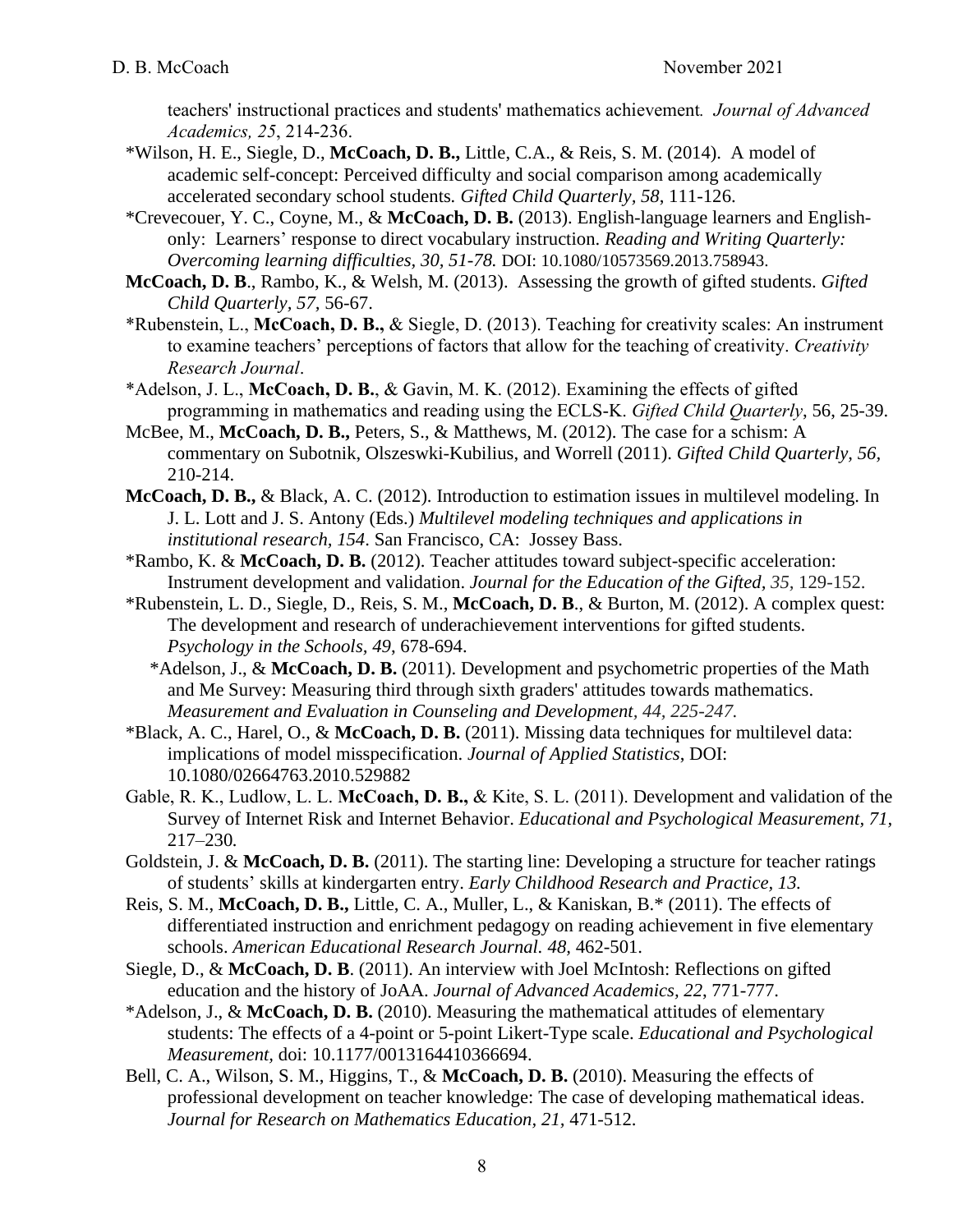- Coyne, M., **McCoach, D. B**., Loftus, S., Zipoli, R., Ruby, M., Crevecoeur, Y. C., & Kapp, S. (2010). Direct and extended vocabulary instruction in kindergarten: Investigating transfer effects. *Journal of Research on Educational Effectiveness, 3,* 93-120.
- \*Loftus, S., Coyne, M., **McCoach, D.,** Zipoli, R., Pullen, P. (2010). Effects of a supplemental vocabulary intervention on the word knowledge of kindergarten students at risk for language and literacy difficulties. *Learning Disabilities: Research and Practice, 25,* 124-136.
- **McCoach, D. B.** (2010). Dealing with dependence (Part II): A gentle introduction to Hierarchical Linear Modeling. *Gifted Child Quarterly, 54,* 252-256.
- **McCoach, D. B.** & Adelson, J. (2010). Dealing with dependence (Part I): Understanding the effects of Clustered Data. *Gifted Child Quarterly, 54,* 152-155.
- **McCoach, D. B.,** & Colbert, R. D. (2010). Factors underlying the Collective Teacher Efficacy Scale and their mediating role in the effect of socioeconomic status on academic achievement at the school level. *Measurement and Evaluation in Counseling and Development, 43,* 31-47.
- **McCoach, D**. **B.**, Goldstein, J., Behuniak, P., Reis, S. M., Black, A. C., Rambo, K., & Sullivan, E. (2010). Examining the unexpected: Outlier analyses of factors affecting student achievement. *Journal of Advanced Academics, 21,* 426-268.
- **McCoach, D**. **B.** & Kaniskan, B. (2010). Using time-varying covariates in multilevel growth models. *Frontiers in Quantitative Psychology and Measurement*, 1:17. DOI: 10.3389/fpsyg.2010.00017
- \*Picho, K., Katrichis, J. M., & **McCoach, D. B.** (2010). Developing and validating the Females in Mathematics Scale (FIMS). *International Journal of Educational and Psychological Assessment*, 5, 77-100.
- \*Zipoli, R. P., Coyne, M.D., & **McCoach, D. B.** (2010). Enhancing vocabulary intervention for kindergarten students: Strategic integration of semantically related and embedded word review. *Remedial and Special Education*. DOI: 10.1177/0741932510361262.
- Chafouleas, S. M., Briesch, A. M., Riley-Tillman, T.C., & **McCoach, D. B**. (2009). Moving beyond assessment of treatment acceptability: An examination of the factor structure of the Usage Rating Profile- Intervention (URP-I). *School Psychology Quarterly, 24*, 36-47.
- Coyne, M. D., **McCoach, D. B.**, Loftus, S., Zipoli, R., & Kapp, S. (2009). Direct vocabulary instruction in kindergarten: Teaching for breadth versus depth. *Elementary School Journal*, *110*, 1-18.
- \*Garcia-Cepero, M. C., & **McCoach, D. B.** (2009). Educators' implicit theories of intelligence and beliefs about the identification of gifted students. *Universitas Psychologica, 8*, 295-310.
- \*Artino, A. R. & **McCoach, D. B.** (2008). Development and initial validation of the Online Learning Value and Self-Efficacy Scale. *Journal of Educational Computing Research, 38,* 379- 403*.*
- \*Black, A. C., Little, C. A., **McCoach, D. B.,** Purcell, J., & Siegle, D. (2008). Advancement via individual determination: Method selection in conclusions about program effectiveness. *Journal of Educational Research, 102,* 111-123.
- \*Black, A. C., & **McCoach, D. B.** (2008). Validity study of the Thinking Styles Inventory. *Journal for the Education of the Gifted, 32*, 180-210.
- \*Li, C., **McCoach, D. B**., Swaminathan, H., & Tang, J. (2008). Development of an instrument to measure perspectives of engineering education among college students. *Journal of Engineering Education, 97,* 47-56.
- Matthews, M. S., Gentry, M., **McCoach, D. B**., Worrell, F. C., Matthews, D., & Dixon, F. (2008). Evaluating the state of a field: Effect size reporting in gifted education. *Journal of Experimental Education, 77:1,* 55-68.
- Reis, S. M., M., Eckert, R., **McCoach, D. B**., Jacobs, J., & Coyne, M. (2008). Using enrichment reading practices to increase reading fluency, comprehension, and attitudes. *Journal of*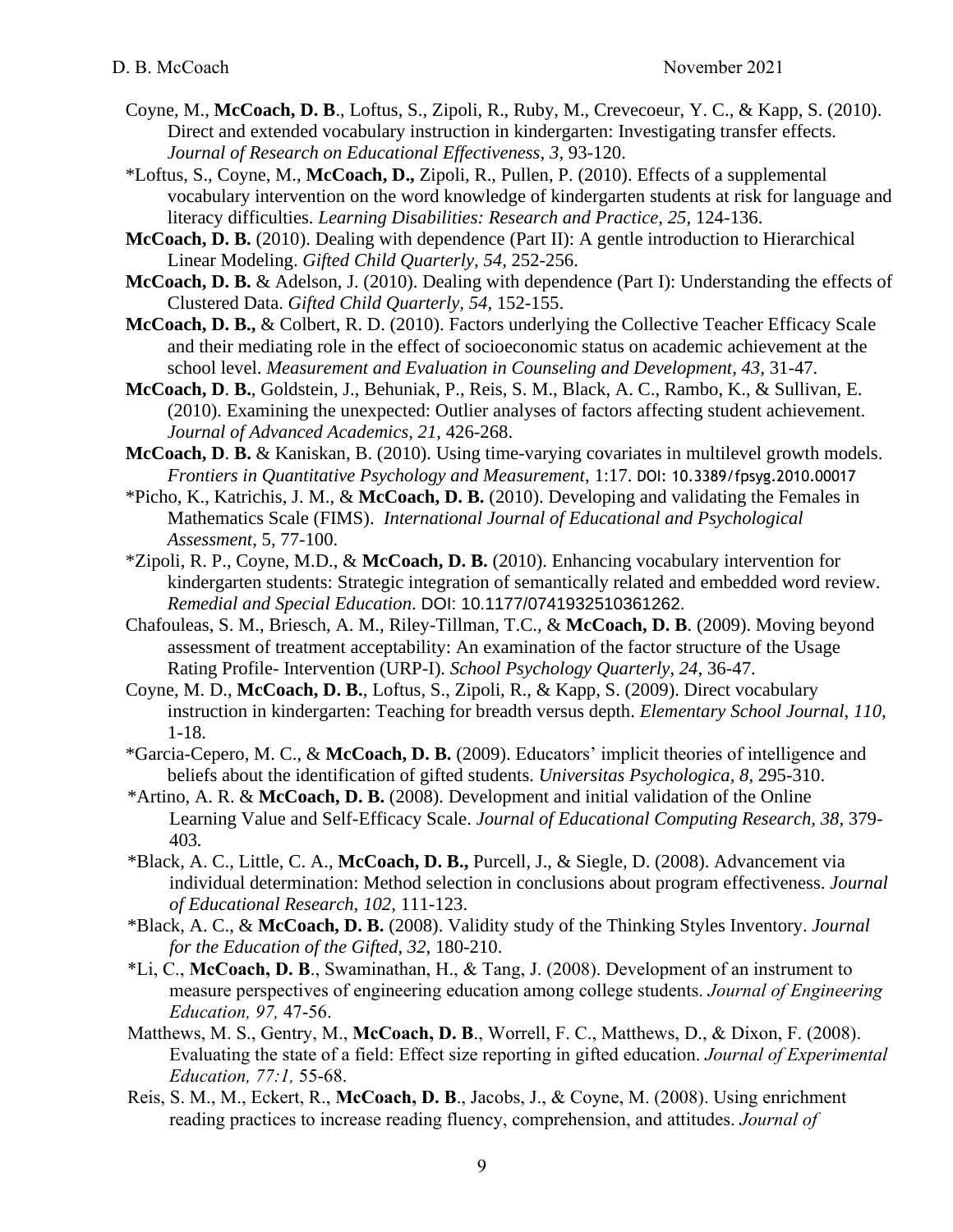*Educational Research, 101,* 299-314.

- Coyne, M. D., **McCoach, D. B.,** & Kapp, S. (2007). Vocabulary intervention for kindergarten students: Comparing extended instruction to embedded instruction and incidental exposure. *Learning Disability Quarterly, 30*, 74-88.
- **McCoach, D. B**., & Siegle (2007)*.* What predicts teachers' attitudes toward the gifted? *Gifted Child Quarterly, 51,* 246-255.
- **McCoach, D. B**., Black, A. C., & O'Connell, A. A. (2007). Errors of inference in structural equation modeling. *Psychology in the Schools, 44,* 461-470.
- Reis, S. M., **McCoach, D. B.**, Coyne, M., Schreiber, R., Eckert, R., & Gubbins, E. J. (2007). Using planned enrichment strategies with direct instruction to improve reading fluency, comprehension, and attitude toward reading: An evidence-based study. *Elementary School Journal,* 108, 1-21*.*
- Siegle, D., & **McCoach, D. B.** (2007). Increasing student mathematics self-efficacy through teacher training. *Journal of Advanced Academics, 18,* 278-312.
- Baslanti, U. & **McCoach, D. B.** (2006). Factors related to the underachievement of university students in Turkey. *Roeper Review, 28,* 210-215.
- **McCoach, D. B**., O'Connell, A. A., & Levitt, H. (2006)*.* Ability grouping across kindergarten using an early childhood longitudinal study. *Journal of Educational Research, 99,* 339-345.
- **McCoach, D. B.**, O'Connell, A. A., Reis, S. M., & Levitt, H. (2006)*.* Growing readers: A hierarchical linear model of children's reading growth during the first two years of school*. Journal of Educational Psychology, 98,* 14-28.
- Ruban, L. M., & **McCoach, D. B.** (2005)*.* Gender differences in explaining grades using structural equation modeling. *The Review of Higher Education, 28,* 475-502.
- Siegle, D., & **McCoach, D. B.** (2005). Making a difference: Motivating gifted students who are not achieving. *Teaching Exceptional Children, 38*(1), 22-27.
- Kehle, T. J., Bray, M. A., Theodore, L. A., Zhou, Z., & **McCoach, D. B.** (2004). Emotional disturbance/social maladjustment: Why is the incidence increasing? *Psychology in the Schools, 41,* 861-865*.*
- O'Connell, A. A., & **McCoach, D. B.** (2004). Applications of Hierarchical Linear Modeling for evaluations of health interventions: Demystifying the methods and interpretations of multilevel models. *Evaluation in the Health Professions, 27,* 119-151.
- **McCoach, D. B.** (2003). SEM isn't just the Schoolwide Enrichment Model anymore: Structural Equation Modeling (SEM) in gifted education. *Journal for the Education of the Gifted, 27,* 36- 61.
- Kenny, D. A. & **McCoach, D. B.** (2003). Effect of the number of variables on measures of fit in Structural Equation Modeling. *Structural Equation Modeling, 10,* 333-351.
- **McCoach, D. B**., & Siegle, D. (2003). Factors that differentiate underachieving gifted students from high achieving gifted students. *Gifted Child Quarterly, 47*, 144-154.
- **McCoach, D. B.** & Siegle, D. (2003). The School Attitude Assessment Survey Revised: A new instrument to identify academically able students who underachieve*. Educational and Psychological Measurement, 63,* 414-429.
- **McCoach, D. B.** & Siegle, D. (2003). The structure and function of academic self-concept in gifted and general education students*. Roeper Review, 25*, 61-65.
- Ruban, L. & **McCoach, D. B.**, McGuire, J., & Reis, S. M. (2003). The differential impact of academic self-regulatory methods on academic achievement among university students with and without learning disabilities. *Journal of Learning Disabilities, 36,* 270-286.
- **McCoach, D. B.** (2002). A validity study of the School Attitude Assessment Survey (SAAS).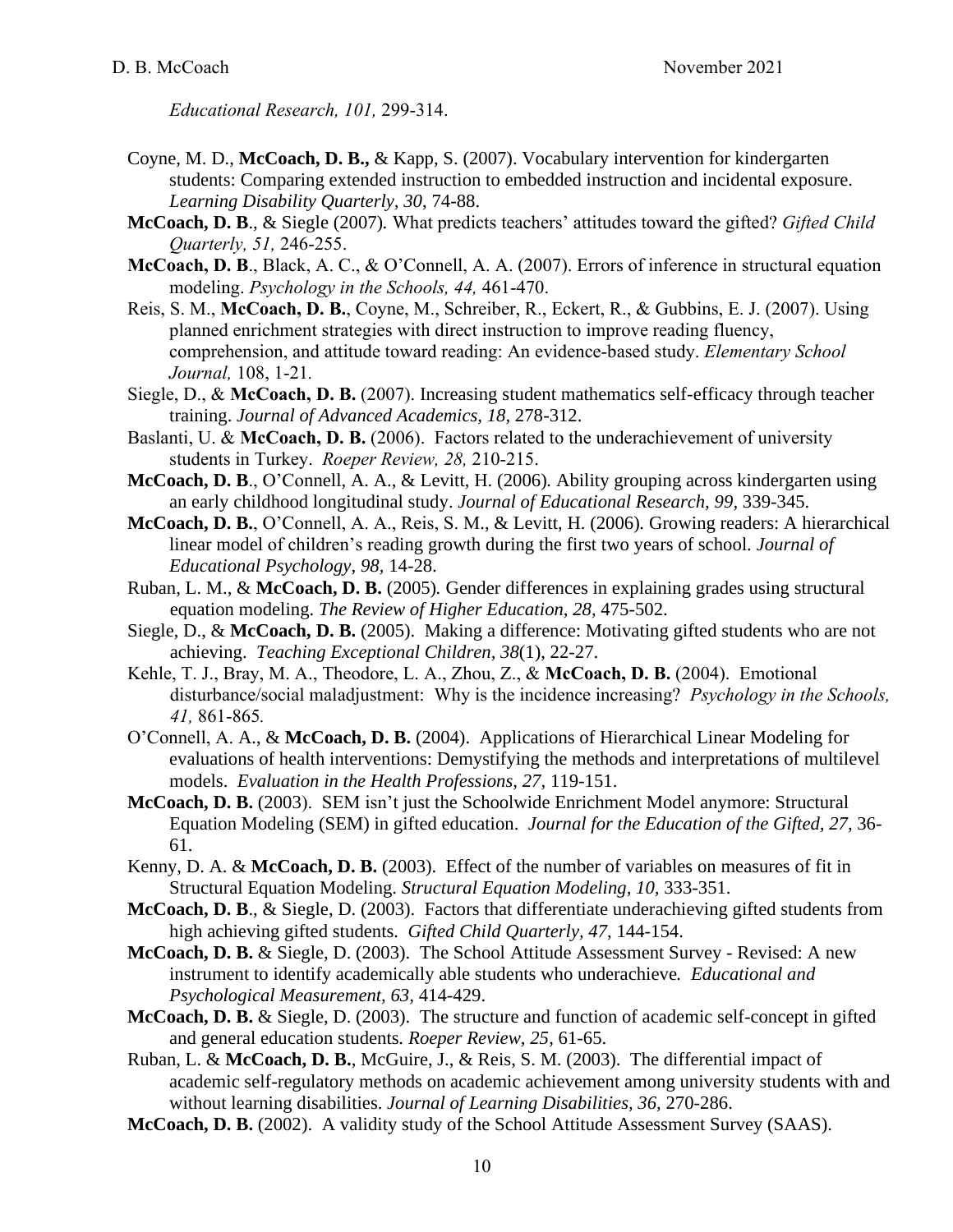*Measurement and Evaluation in Counseling and Development, 35*, 66-77.

- **McCoach, D. B.** (2002). Using the web for social studies enrichment. *Gifted Child Today, 25(3*), 48- 52.
- Reis, S. M., & **McCoach, D. B.** (2002). Underachievement in gifted and talented students with special needs. *Exceptionality, 10 (2),* 113-125.
- **McCoach, D. B.**, Kehle, T. K., Bray, M., & Siegle, D. (2001). Best practices in the identification of gifted students with learning disabilities. *Psychology in the Schools, 38*, 403-411.
- **McCoach, D. B.**, & Siegle, D. (2001). A comparison of high achievers' and low achievers' attitudes, perceptions, and motivations. *Academic Exchange Quarterly, 5*(2) 71-76.
- Reis, S. M., & **McCoach, D. B.** (2000). The underachievement of gifted students: What do we know and where do we go? *Gifted Child Quarterly, 44,* 158-170.

\**Indicates that the first author is a graduate student.*

#### **Book Chapters**

- **McCoach, D. B.** & Bell, B. A. (in press). Individual Growth Curve Models for Longitudinal Data. In A.A. O'Connell, D. B. McCoach, & B. A. Bell (Eds.) *Multilevel Modeling Methods with Introductory and Advanced Applications.* Information Age Press.
- **McCoach, D. B**., Newton, S. D., & Gambino, A.\* (in press). Evaluating the fit and adequacy of multilevel models. In A.A. O'Connell, D. B. McCoach, & B. A. Bell (Eds.) *Multilevel Modeling Methods with Introductory and Advanced Applications.* Information Age Press.
- **McCoach, D. B**., Newton, S. D., & Gambino, A.\* (in press). Multilevel Model Selection: Balancing Model Fit and Adequacy. In Khine (Ed). *Methodology for Multilevel Modeling in Educational Research: Concepts and Applications*. Springer.
- Peters, P.\*, Gubbins, E. J., Hamilton, R., **McCoach, D. B**., Siegle, D., & Puryear, J. (2021). Identifying Underrepresented gifted students: A developmental process. In *Handbook of Giftedness and Talent Development in the Asia-Pacific*, pp. 465-485.
- **McCoach, D. B.**, Dineen, J. N., Chafouleas, S. M., & Briesh, A. (2020). Reproducibility in the era of Big Data: Lessons for developing robust data management and data analysis procedures. In C. A. Hill, P. P. Biemer, T. D. Buskirk, L. Japec, A. Kirchner, S. Kolenikov, & L. E. Lyberg *(Eds.) Big Data Meets Survey Science: A Collection of Innovative Methods. John Wiley and Sons.*
- **McCoach, D. B.** (2018). Multilevel modeling. In G. R. Hancock & R. O. Mueller (Eds.) *The reviewer's guide to quantitative methods in the social sciences (Revised).* New York: Routledge.
- **McCoach, D. B.,** & Rambo, K. (2018). Issues in the analysis of change. In C. Secolsky (Ed.) *Handbook of measurement, assessment, and evaluation in higher education (Second edition)*.
- **McCoach, D. B.** & Flake, J. (2017). Motivation of gifted students. In *APA Handbook of Gifted Education and Talent Development*.Washington, D.C.: APA.
- **McCoach, D. B.** & Newton, S. D. (2017). Confirmatory Factor Analysis. In BERA-SAGE *Handbook of Research Methods in Education*.
- **McCoach, D. B.** & Yu, H. H. (2016). Using individual growth curve models to understand reading fluency development. *The Fluency Construct*. New York. Springer.
- O'Connell, A. A., Yeomans‐Maldonado, G., & **McCoach, D. B.** (2016.) Residual Diagnostics and Model Assessment in a Multilevel Framework: Recommendations toward Best Practice. In J. Harring, L. Stapleton, & T. Beretvas (Eds.) *Advances in Multilevel Modeling for Educational Research*. Charlotte, NC: Information Age.
- Coyne, M. D., Neugebauer, S. R., Ware, S. M., **McCoach, D. B.,** & Madura, J. P. (2015). Vocabulary and its role in early comprehension development. In A. Debruin-Parecki, A. Van Kleeck, and S.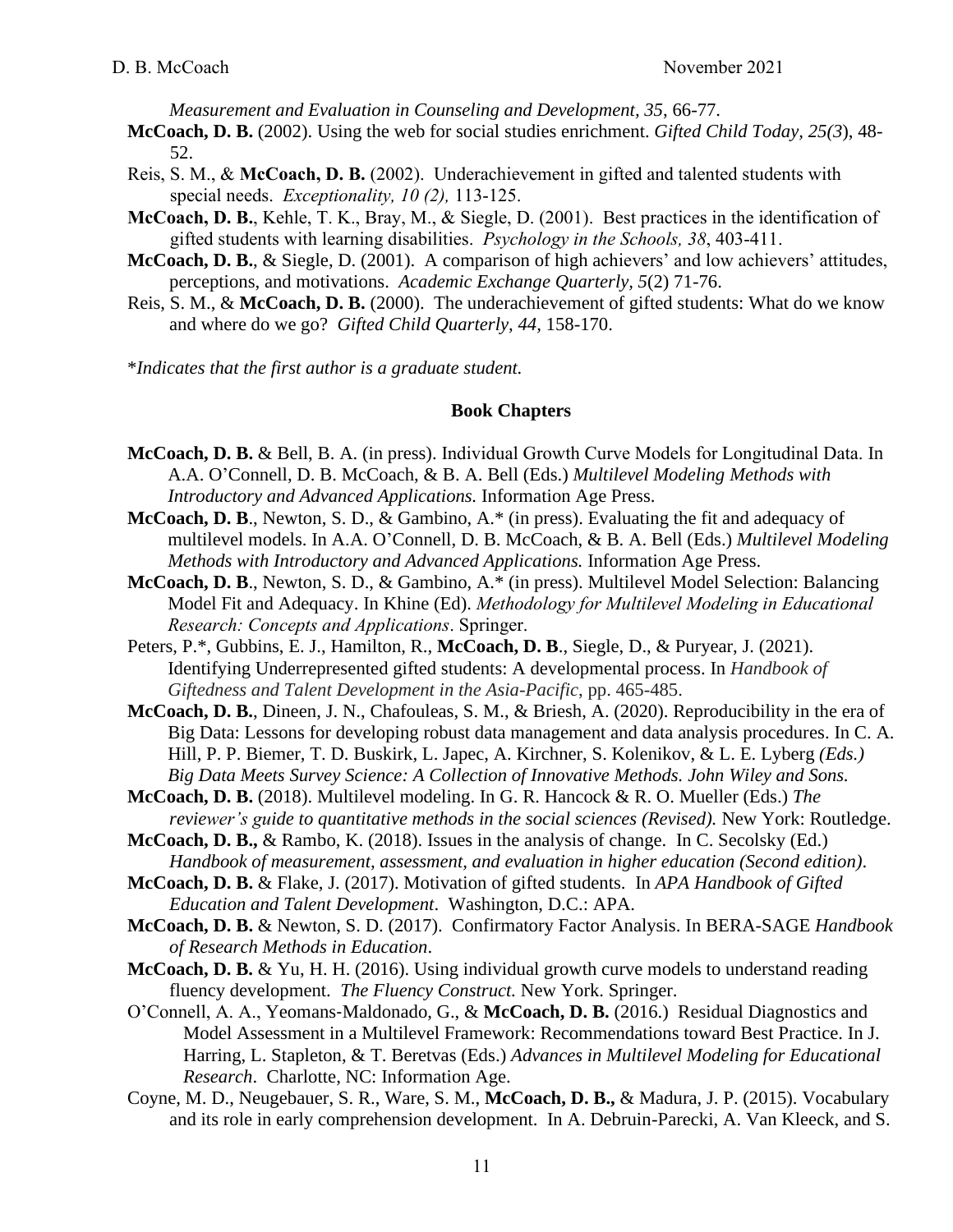Gear (Eds.) *Developing early comprehension: Laying the foundation for reading success*. Baltimore, MD: Brookes Publishing.

- **McCoach, D. B**., Madura, J., Rambo, K., O'Connell, A. A., & Welsh, M. (2013). Longitudinal data analysis. In T. Teo (Ed.). *Handbook of quantitative methods for educational research, pp 199- 230*. Sense Publishers.
- **McCoach, D. B**., & Siegle, D. (2013). Underachievement. In Carolyn Callahan and Jonathan Plucker (Eds.) *Critical issues and practices in gifted education (Second Edition).* Prufrock Press.
- O'Connell, A. A., Logan, J., Pentimonti, J, & **McCoach, D. B**. (2013). Linear and quadratic growth models for continuous and dichotomous outcomes. In *Applied quantitative analysis in the social sciences*. Routledge.
- Siegle, D. & **McCoach, D. B.** (2012). Underachieving gifted students. In C. M. Callahan & H. Hertberg-Davis (Eds.), *Fundamentals of gifted education*. New York, NY: Taylor & Francis/Routledge.
- **McCoach, D. B.,** Rambo, K., & Welsh, M. (2012). Issues in the analysis of change. In C. Secolsky (Ed.) *Handbook of measurement, assessment, and evaluation in higher education*.
- **McCoach, D. B**., & Siegle, D. (2012) Underachievers. In R. J. R. Leveque (Ed.) *The encyclopedia of adolescence*. Elsevier, DOI 10.1007/978-1-4419-1695-2.
- Siegle, D., **McCoach, D. B**., & Rubenstein, L. D. (2012). Understanding and addressing underachievement in gifted students. In T. L. Cross & J. R. Cross (Eds.), *The handbook for counselors serving students with gifts and talents: Development, relationships, school issues, and counseling needs/interventions* (pp. 511-526). Waco, TX: Prufrock Press.
- **McCoach, D. B.** (2010). Hierarchical linear modeling. In G. R. Hancock & R. O. Mueller (Eds.) *The reviewer's guide to quantitative methods in the social sciences.* (pp. 123-140). New York: Routledge.
- **McCoach, D. B.** (2010). Research methods for gifted studies: Comments and future directions. In B. Thompson, B. & R. F. Subotnik (Eds.). *Methodologies for conducting research on giftedness.* (pp. 241-252). Washington, DC: APA.
- Siegle, D., & **McCoach, D. B**. (2009). Issues related to the underachievement of gifted students. In B. MacFarlane & T. Stambauch (Eds.), *Emergent themes and trends in gifted education* (pp. 195- 206). Waco, TX: Prufrock Press.
- Siegle, D., **McCoach, D. B**., & Wilson, H. E. (2009). Extending learning through mentorships. In F. A. Karnes & S. M. Bean (Eds.), *Methods and materials for teaching the gifted* (3rd. ed., pp. 519- 563). Waco, TX: Prufrock Press.
- **McCoach, D.B**., & Black, A. C. (2008). Assessing model adequacy. In Ann A. O'Connell and D. Betsy McCoach (Eds.) *Multilevel modeling of educational data* (pp. 245-272). Charlotte, NC: Information Age Publishing.
- **McCoach, D.B.,** & Siegle, D. (2008). Underachievers. In Carolyn Callahan and Jonathan Plucker (Eds.) *Critical issues and practices in gifted education* (pp. 721-734). Prufrock Press.
- O'Connell, A. A. & **McCoach, D.B.** (2008). Pedagogy and context for multilevel models. In Ann A. O'Connell and D. Betsy McCoach (Eds.) *Multilevel modeling of educational data*, (pp. 3-10). Charlotte, NC: Information Age Publishing.
- **McCoach, D. B.,** Kehle, T. J., Bray, M. A., and Siegle, D. (2004). The identification of gifted students with learning disabilities: Challenges, controversies, and promising practices. In T. Newman & R. J. Sternberg (Eds.) *Students with both gifts and learning disabilities: Identification, assessment and outcomes*. Boston: Kluwer Academic Publishers.
- Siegle, D., & **McCoach, D. B**. (2004). Extending learning through mentorships. In F. Karnes (Ed.) *Methods and materials for teaching gifted students* (2nd edition). F. A. Karnes & S. M. Bean (Eds.). Waco: Prufrock Press.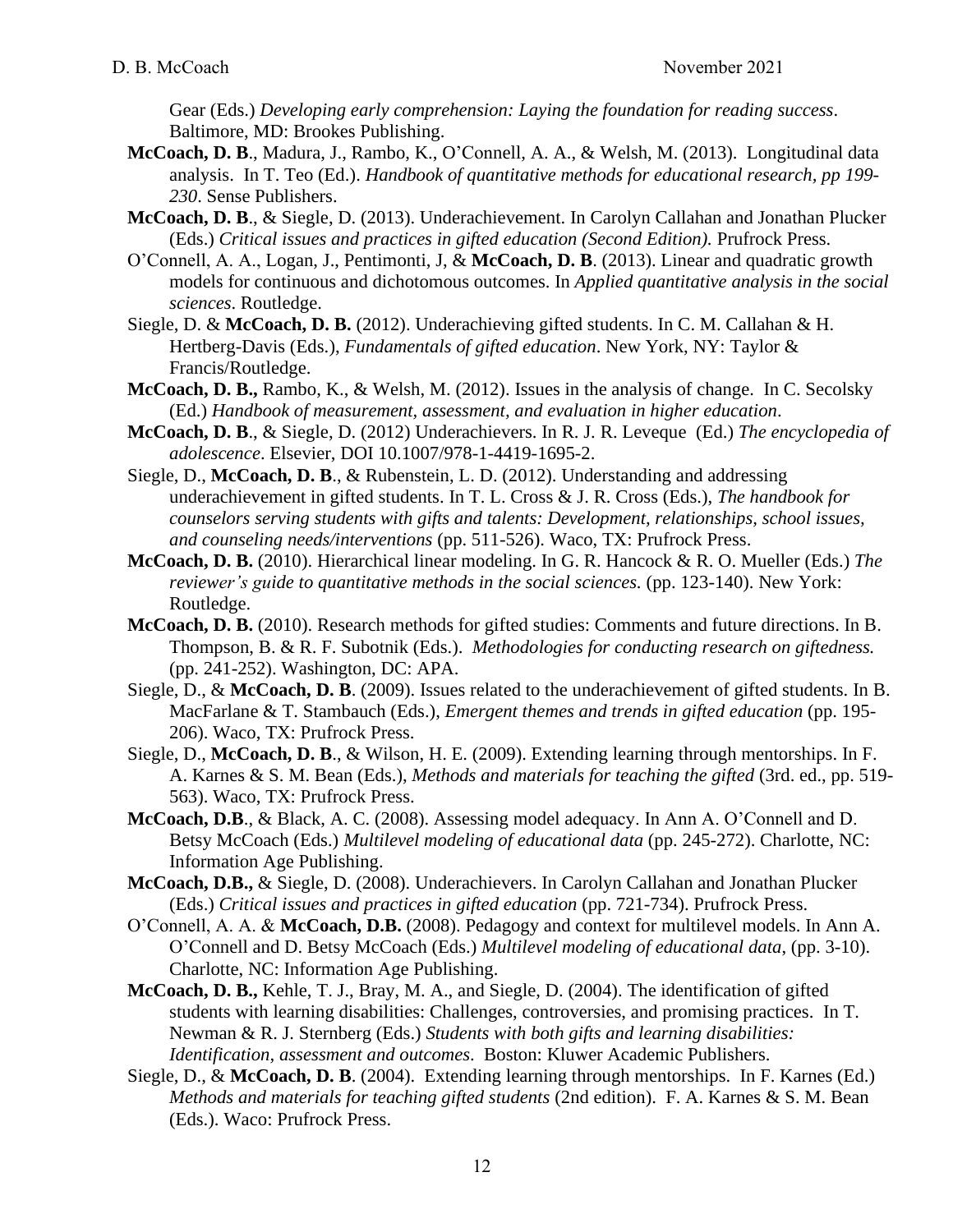- Reis, S. M., & **McCoach, D. B.** (2001). Underachievement in gifted students. In M. Neihart, S. M. Reis, N. M. Robinson, & S. M. Moon (Eds.) *Social-emotional needs of the gifted: What do we know?* Waco, TX: Prufrock Press.
- Siegle, D., & **McCoach, D. B.** (2001). Promoting a positive achievement attitude with gifted and talented students. In M. Neihart, S. M. Reis, N. M. Robinson, & S. M. Moon (Eds.) *Socialemotional needs of the gifted: What do we know?* Waco, TX: Prufrock Press.

#### **Registered Reports**

**McCoach, D. B**., Peters, S., Long, D., & Siegle, D. (in principle acceptance). Examining teacher variability in teacher rating scales for gifted identification. *Exceptional Children*.

#### **Currently under review or in revision**

- Cintron, D.\*, **McCoach, D. B.,** Loken, E., & Bellara, A. (under review). *Right Model, Wrong People*.
- Greene, C.A., **McCoach, D.B.**, Ford, J.D., McCarthy, K., Randall, K.G. & Lang, J. (under review). *Bidirectional effects of parental and adolescent symptom change in trauma-focused cognitive behavioral therapy*. Manuscript submitted for publication.
- Fuhrmeister, P., Myers, E., Phillips, M., & **McCoach, D. B.** (in revision). *Individual differences in phonological skills but not categorical perception predict non-native speech sound learning*.
- Hemmler, V., Broderson, A., Callahan, C. M., & McCoach, D. B. (under review). *Concordance of Gifted Education Policy and Practices at the State, District, and Local Levels*.
- **McCoach, D. B.,** Peters, S., & Richardson, J. (in review). Waiting to Learn.
- Peters, S., Lee, L., McBee, M., Makel, M., Stambaugh, T., **McCoach, D. B.**, & Johnson, K. (under review). *Psychometrically Optimizing the Identification of Students for Gifted Programs: Balancing Effectiveness and Cost Efficiency*.
- Yu, H., Pyle, K., Chafouleas, S. M., **McCoach, D. B**., Fabiano, G. A., Riley-Tillman, C., Welsh, M., & Volk, D. (in review). *Student Behavioral Risk: A Latent Variable Analysis of Stability over Time Across Two Measures*.

#### **Other Publications**

- Yu, H. H.\*, **McCoach, D. B**., Gottfried, A. W., & Gottfried, A. E. (2017). Using Longitudinal Structural Equation Modeling to Study the Development of Intelligence and Its Relation to Academic Achievement. *SAGE Research Methods Cases*, Part 2. DOI: <http://dx.doi.org/10.4135/9781473970625>
- **McCoach**, D. B., & Siegle, D. (2009) The first word: A letter [from the co-editors: Effect sizes—An](http://web.ebscohost.com/ehost/viewarticle?data=dGJyMPPp44rp2%2fdV0%2bnjisfk5Ie46bZRtqy0Tbek63nn5Kx95uXxjL6rrU2tqK5JrpavSbinsVKzrJ5Zy5zyit%2fk8Xnh6ueH7N%2fiVauntVCxqbJNt6azPurX7H%2b72%2bw%2b4ti7iPHv5j7y1%2bVVv8SkeeyzsEiur6tJr6e1Uaumrkmk3O2K69fyVeTr6oTy2%2faM&hid=11)  [explanation of JAA editorial policy.](http://web.ebscohost.com/ehost/viewarticle?data=dGJyMPPp44rp2%2fdV0%2bnjisfk5Ie46bZRtqy0Tbek63nn5Kx95uXxjL6rrU2tqK5JrpavSbinsVKzrJ5Zy5zyit%2fk8Xnh6ueH7N%2fiVauntVCxqbJNt6azPurX7H%2b72%2bw%2b4ti7iPHv5j7y1%2bVVv8SkeeyzsEiur6tJr6e1Uaumrkmk3O2K69fyVeTr6oTy2%2faM&hid=11) Journal of Advanced Academics, 20, 209-212. [Editorial]
- Behuniak, P., Reis, S. M., **McCoach, D.B**., & Stephens, J.M. (Eds.). (2007). *A study of student achievement in Connecticut*. Hartford, CT: Connecticut State Department of Education.
- Plucker, J. A., Robinson, N. M., Greenspon, T. S., Feldhusen, J. F., **McCoach, D. B**., & Subotnik, R. F. (2004). It's not how the pond makes you feel, but rather how high you can jump. *American Psychologist, 59*, 268-269.
- **McCoach, D. B.** (2004). Does ability grouping matter? A cross-classified random effects model of children's reading growth over the first two years of school (Abstract). *Roeper Review, 26*, p. 113.
- **McCoach, D. B.** (2003, Fall). The future academic's top ten list: Suggestions for graduate students who want to enter academia. *The NERA Researcher, 41*, 3, p. 9, 11.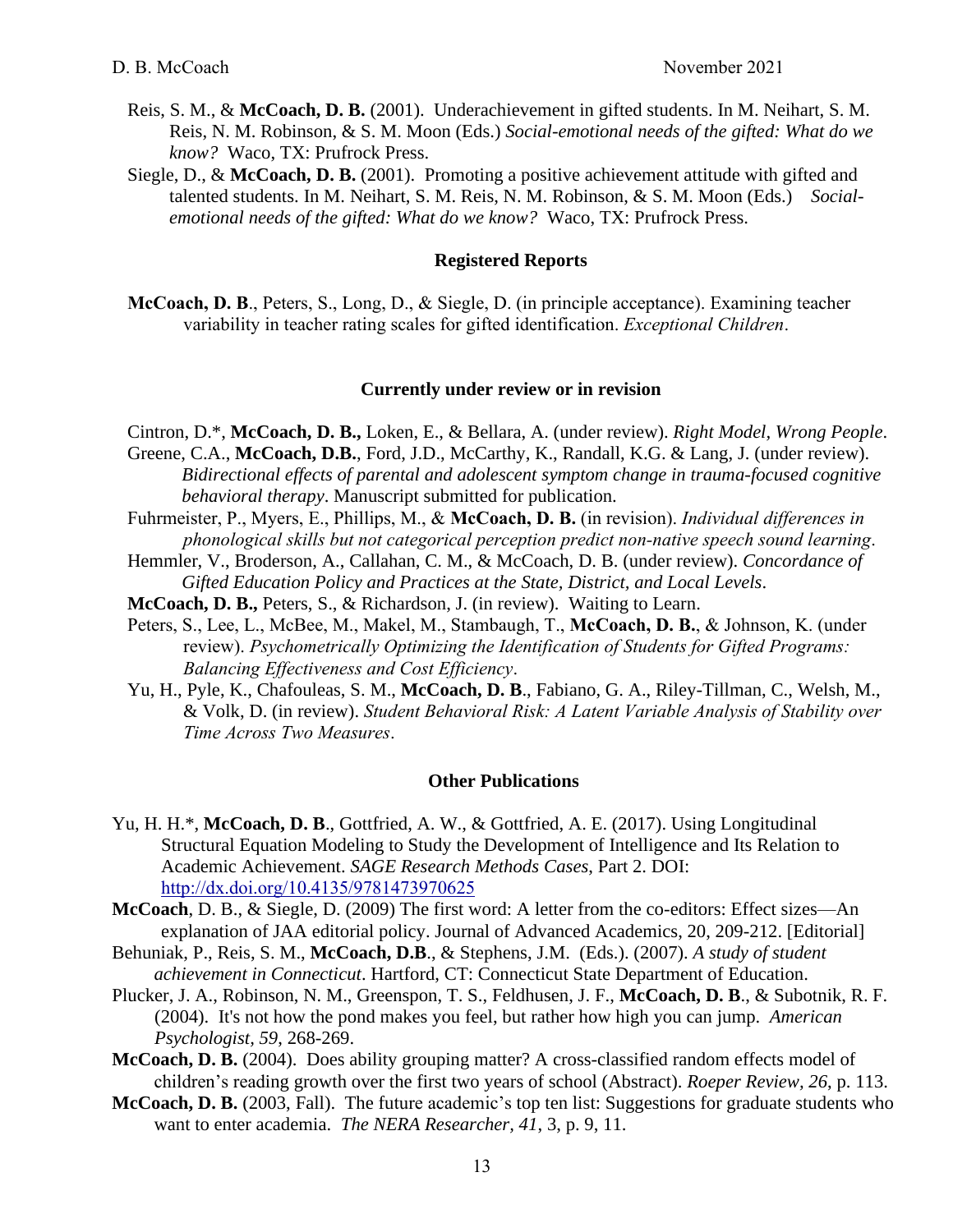- Siegle, D. & **McCoach, D. B.** (2003). *Gifted underachievers: What's a parent to do?* Davidson Institute for Talent Development web-based article.
- **McCoach, D. B**., O'Connell, A. A., Levitt, H. & Reis, S. M. (2002). A multilevel analysis of the effects of ability grouping in kindergarten reading using base year data from the ECLS-K. *NAGC Research Briefs, 2002.*
- **McCoach, D. B**. (2002, Fall). *Goal valuation intervention CD-ROM* for National Research Center on the Gifted and Talented study of gifted underachievers.
- **McCoach, D. B**. (2002, Fall). Suggestions for graduate students who plan to pursue careers in academia. *NAGC Graduate Student Committee Newsletter,* p. 11.
- **McCoach, D. B**. (2002, Spring). Measuring achievement. *Quest, 13* (2).
- **McCoach, D. B**. (2002). *Class Value Assessment (CVA)*. Unpublished instrument.
- **McCoach, D. B.** (2002). *School Attitude Assessment Survey- Revised (SAAS-R)*. Unpublished instrument.
- **McCoach, D. B.** (2001, Fall). Is there a therapeutic dose of quantitative research methods? One student's perspective. *AERA Graduate Student Council Newsletter,* p. 6-7.
- Purcell, J. H., Renzulli, J. S., **McCoach, D. B**., & Spottiswoode, H. (2001, December). The magic of mentorships. *Parenting for High Potential*, 22-26.
- Siegle, D., Reis, S. M., & **McCoach, D. B**. (2001, Fall). An investigation of interventions for promoting the achievement of low SES and culturally diverse gifted middle school students. *National Research Center on the Gifted and Talented Newsletter*.
- **McCoach, D. B**., & Siegle, D. (2000). What factors relate to students' success in high school? *NAGC Research Briefs, 2000.*
- **McCoach, D. B**., & Purcell, J. (2000). *Yes I Can-2*. Unpublished instrument.
- **McCoach, D. B**. (2000). *Research Attitude Probe (RAP)*. Unpublished instrument.
- **McCoach, D. B**. (2000). *School Attitude Assessment Survey (SAAS)*. Unpublished instrument.
- **McCoach, D. B.** (1999, Spring). Free summer programs for talented teens. *National Research Center on the Gifted and Talented Newsletter,* p. 3-8.

#### **International Presentations**

- **McCoach, D. B**., Dineen, J., Chafouleas, S., & Briesch, A. (2018, October). *Reproducibility in the era of big data: Lessons for developing robust data management and data analysis procedures*. BigSurv18 conference, Barcelona, Spain.
- **McCoach, D. B**. (2018, October). *Alternative metrics for assessing school effectiveness*. Keynote address. International Conference on Evaluation, Measurement, and Assessment (ICEMEA). Abu Dhabi, UAE.
- Coyne, M. D., **McCoach, D. B.,** Zipoli, R. & Loftus, S. (2007, November). *Direct vocabulary intervention in kindergarten: Investigating transfer effects.* Paper presented at the International Dyslexia Association Annual Conference, Dallas, TX.
- Coyne, M. D., **McCoach, D. B.**, Zipoli, R. & Loftus, S. (2007, July). *Direct vocabulary intervention in kindergarten: Investigating transfer effects.* Poster presented at the Society for the Scientific Studies of Reading Annual Conference, Prague, Czech Republic.
- **McCoach, D. B.** & Siegle, D. (2005, August). *Understanding underachievement: Recent research on gifted underachievers.* Presentation at the World Council for Gifted Education Biennial Conference, New Orleans, LA.
- **McCoach, D. B.** (2005, August). *Structural equation modeling in gifted education*. In Pyryt, Symposium. *Quantitative research methods in gifted education.* Presentation at the World Council for Gifted Education Biennial Conference, New Orleans, LA.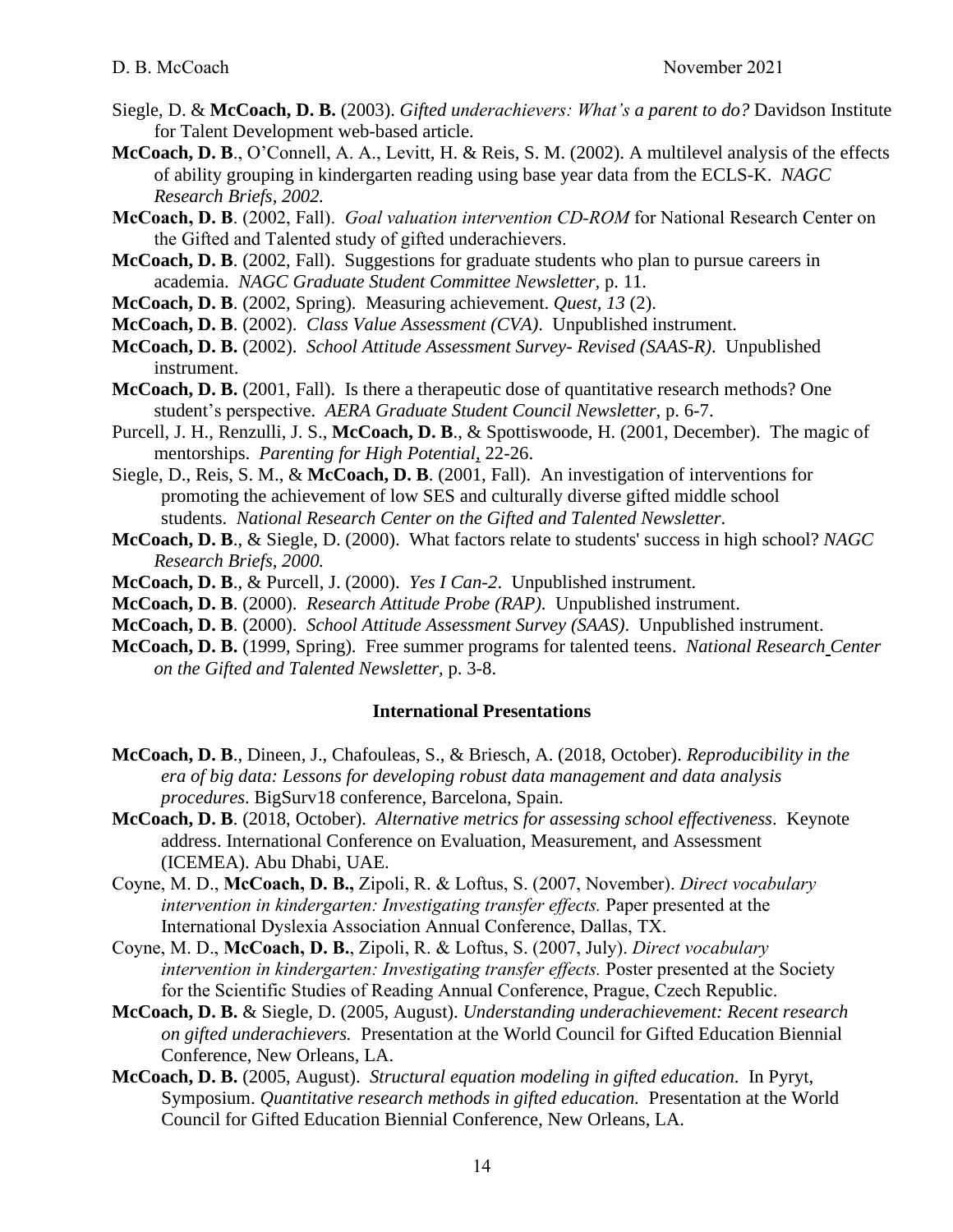- **McCoach, D. B.** (2001, August). *Is this because (s)he's gifted? Gifted children with psychological issues.* Presentation at the World Council for Gifted Education Biennial Conference, Barcelona, Spain.
- **McCoach, D. B.** (2001, August). Common characteristics of gifted underachievers: Fact or fiction? In D. M Tsai (chair), *Underachievement Symposium*. Presentation at the World Council for Gifted Education Biennial Conference, Barcelona, Spain.
- **McCoach, D. B.** (2001, August). Gifted underachievers. In E. J. Gubbins (chair), *Unmasking Giftedness Symposium*. Presentation at the World Council for Gifted Education Biennial Conference, Barcelona, Spain.

## **Invited Keynote Presentations**

- **McCoach, D. B.** (2018, October). *Alternative metrics for assessing school effectiveness.* Second Annual ICEMEA, Abu Dhabi, UAE.
- **McCoach, D. B.** (2018, April). *The error of our ways***.** Invited presentation, Structural Equation Modeling Modeling SIG, the American Educational Research Association annual conference, New York, NY.
- **McCoach, D. B.** (2017, April). *The package does matter!* Invited presentation, Multilevel Modeling SIG, the American Educational Research Association annual conference, San Antonio, TX.
- **McCoach, D. B.** (2014, September). *Developing Models*. Keynote address for the Developmental Methodology Conference, Society of Research on Child Development.

### **National Presentations**

- Cintron, D.\*, & **McCoach, D. B**. (2019, April). *Right model, wrong people: Correct class assignment in Latent Class Analysis*. Paper presented at the American Educational Research Association annual conference, Toronto, ON.
- Hamilton, R., McCoach, D. B., Siegle, D., & Long, D. (2019, April). *What really happens in gifted education: A portrait of 3 States*. Paper presented at the American Educational Research Association annual conference, Toronto, ON.
- Long, D., McCoach, D. B., Hamilton, R., & Siegle, D., & (2019, April). *The effects of ability grouping of gifted students on gifted and non-gifted achievement growth*. Paper presented at the American Educational Research Association annual conference, Toronto, ON.
- Peters, P.\* & McCoach, D. B. (2019, April). *Development and validation of the Assessment of Teachers' Attitudes toward Twice-Exceptionality.* Poster presented at the American Educational Research Association annual conference, Toronto, ON.
- Estepar-Garcia, W.\*, & **McCoach, D. B.** (2018, April). Using person mean centering to address nonnormality and improve interpretability of affective instruments. Paper presented at the American Educational Research Association annual conference, New York, NY.
- **McCoach, D. B.** (2018, April). The error of our ways. Invited Structural Equation Modeling SIG Business meeting address. American Educational Research Association annual conference, New York, NY.
- **McCoach, D. B.**, Hamilton, R., & Long, D. (2018, April). Understanding Excellence Gaps: What can we learn from studying within school variability? Paper presented as part of a Symposium at the American Educational Research Association annual conference, New York, NY.
- Reid, M.\*, Tutwiler, **M.S., McCoach, D. B**., & Hamilton, R. (2018, April). *Exploring the Relationship between District Income Segregation and Achievement in Pennsylvania*. Roundtable paper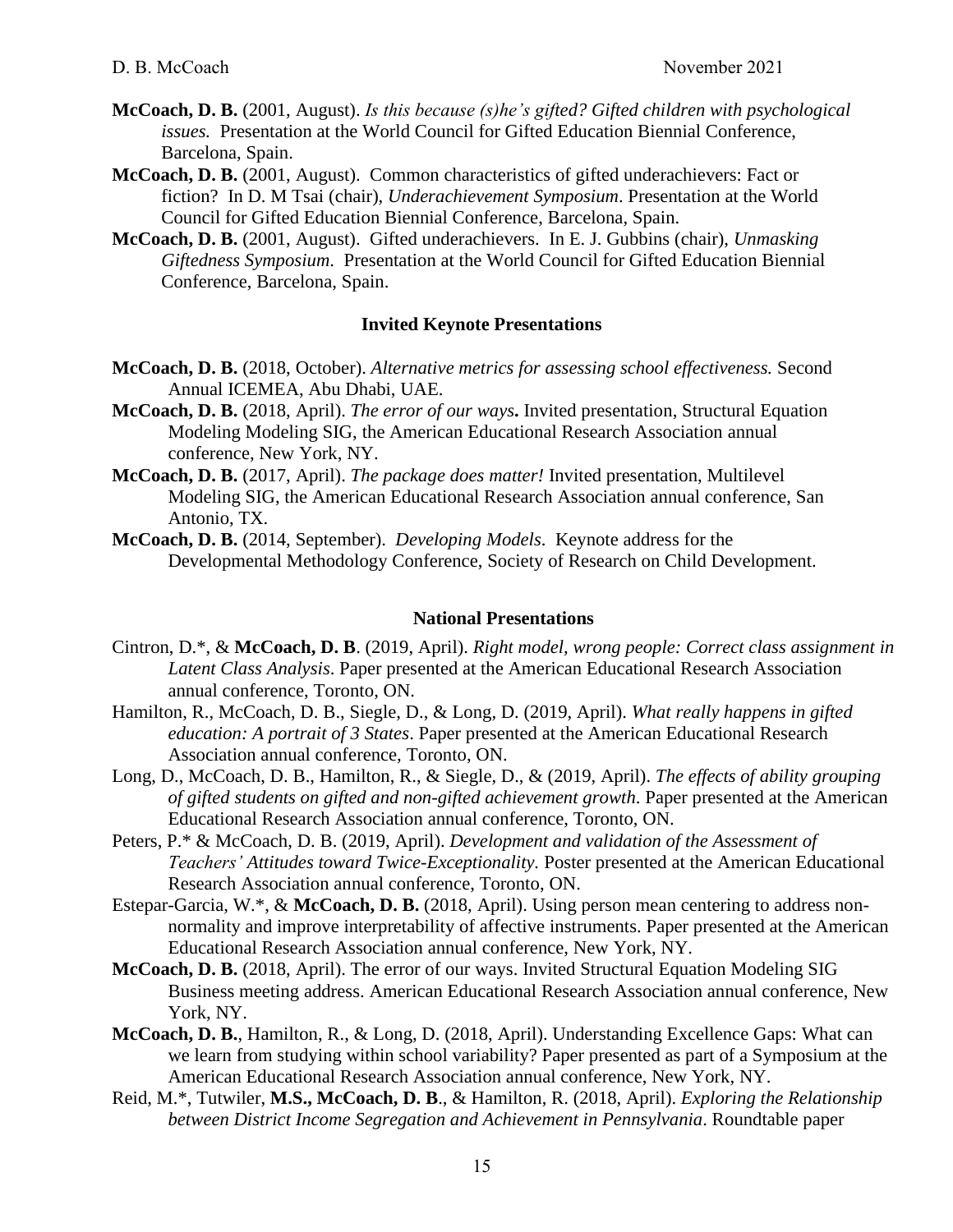presented at the American Educational Research Association annual conference, San Antonio, TX.

- Hamilton, R., McCoach, D. B., & Tutwiler, M. S. (2017, April). Identification of Gifted English Learners: An empirical examination of two states. Paper presented at the American Educational Research Association annual conference, San Antonio, TX.
- Tutwiler, S., **McCoach, D. B.,** Hamilton, R., & Siegle, D. (2017, April). Trends in Reading Growth between gifted and non-gifted students: An individual growth model analysis. Paper presented at the American Educational Research Association annual conference, San Antonio, TX.
- Baker, D., **McCoach, D. B**., Ware, S., & Coyne, M. (2017, March). Effects of an English Kindergarten Vocabulary Intervention on the Word Knowledge of Spanish-Speaking English Learners. Paper presented at the Society for Research on Educational Effectiveness Conference, Washington, D. C.
- **McCoach, D. B.,** Rifenbark, G., Li, X., Bellara, A., Kooken, J., Newton, S., Yomtov, D., & Gambino, A. (2016, May). *The package does matter: A comparison of 5 software packages for multilevel modeling.* Paper presented at the Modern Modeling Methods conference. Storrs, CT.
- \*Flake, J. K. & **McCoach, D. B.** (2016, April). *An Investigation of the Alignment Method for Estimating Measurement Models and Detecting Noninvariance with Polytomous Items.* Paper presented at the American Educational Research Association annual conference, Washington, D. C.
- \*Kooken, J., **McCoach, D. B.,** Chafouleas, S., & Welsh, M. (2016, April). Effects of Modeling Residual Noninvariance Using Growth Mixture Modeling: A Case Study. Paper presented at the American Educational Research Association annual conference, Washington, D. C.
- McBee, M., **McCoach, D. B.,** & Makel, M. A. (2016, April). *Theory of Achievement Growth Based on Vygotsky's Zone of Proximal Development*. Paper presented at the American Educational Research Association annual conference, Washington, D. C.
- **McCoach, D. B.** (2016, April). *The Mismatch Between Age-Based Identification and Grade-Based Programming*. Paper presented at the American Educational Research Association annual conference, Washington, D. C.
- **McCoach, D. B.,** & O'Connell, A. A. (2016, April). *An introduction to hierarchical linear modeling for educational researchers*. All day invited professional development workshop at the 2014 Annual Meeting of the American Educational Research Association, Washington, D. C.
- **McCoach, D. B.,** Settlage, J., & \*Bousquet, D. R. (2016, April). *What Lurks Beneath the Surface? Alternative Frameworks for Assessing School Effectiveness*. Paper presented at the American Educational Research Association annual conference, Washington, D. C.
- **McCoach, D. B.**, Siegle, D., Callahan, C., Gubbins, E. J. (2016, April). *The identification gap: When just as good isn't enough*. Poster presented at the American Educational Research Association annual conference, Washington, D. C.
- \*Newton, S. D. & **McCoach, D. B.** (2016, April). *Mirror, Mirror, on the Wall—Which Criterion Performs Best of All?* Paper presented at the American Educational Research Association annual conference, Washington, D. C.
- Welsh, M., Waterman, C. A., \*Davenport, G., & **McCoach, D. B**. (2016, April). *Outcome Scaling to Evaluate Teacher Candidates and Teacher Preparation Programs*. Paper presented at the American Educational Research Association annual conference, Washington, D. C.
- Siegle, D., **McCoach, D. B.,** Cross, T., Johnson, S., Matthews, M., Ambrose, D.., & McBee, M. (2015, November).*Publishing in gifted education journals: Editors' tips.* National Association of Gifted Children, Phoenix, AZ.
- Beverly, T. & **McCoach, D. B.** (2015, April). *Perceptions of Standardized Test-Taking Ability Survey: Development, Validation, and Replication*. Paper presented at the American Educational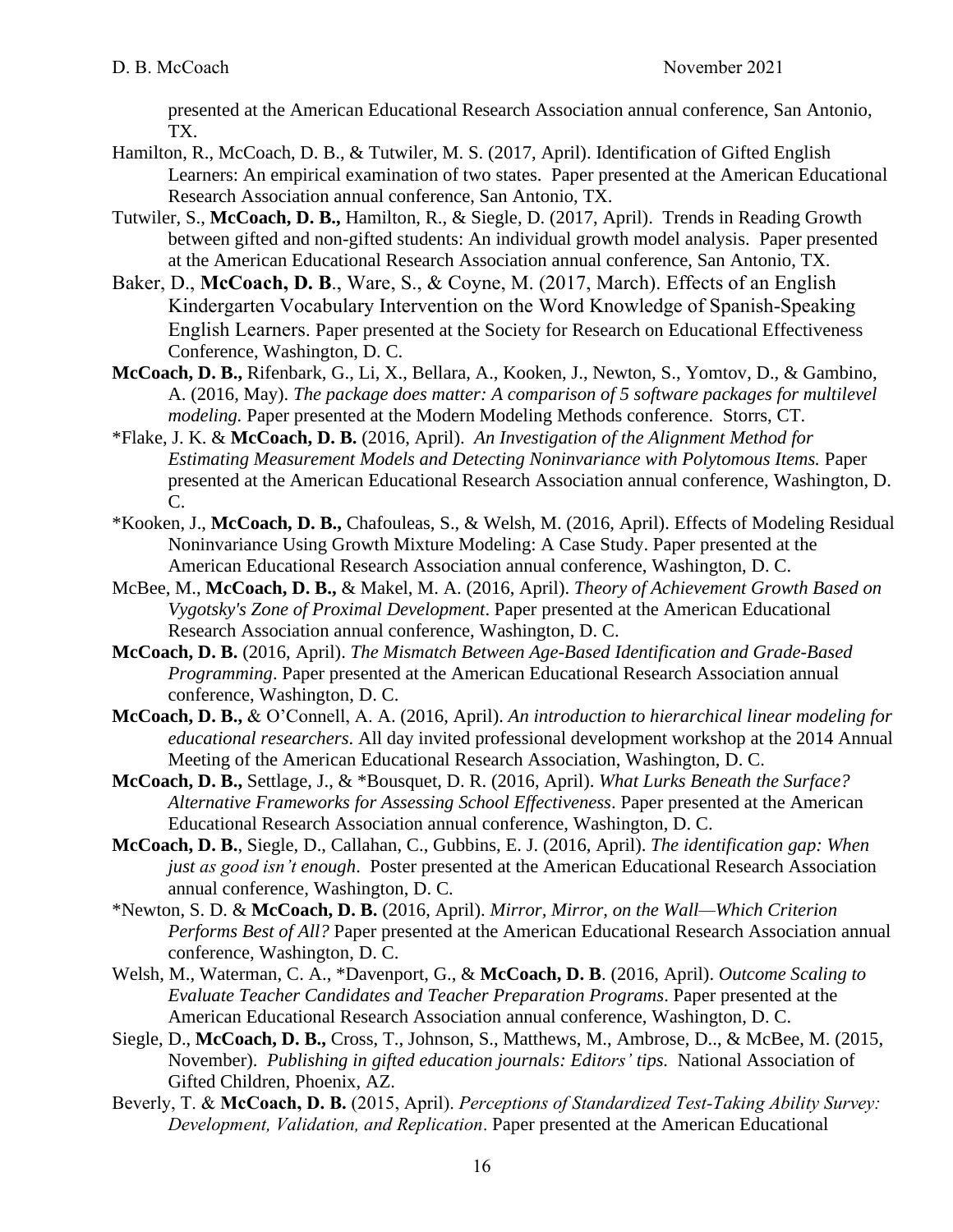Research Association annual conference, Chicago, IL.

- Flake, J., Barron, K., Hulleman, C., & **McCoach, D. B.** (2015, April). *A Mixed-Methods Scale Validation for Measuring College Students' Psychological Cost*. Paper presented at the American Educational Research Association annual conference, Chicago, IL.
- **McCoach, D. B.,** & O'Connell, A. A. (2015, April). *An introduction to hierarchical linear modeling for educational researchers*. All day invited professional development workshop at the 2014 Annual Meeting of the American Educational Research Association, Chicago, IL.
- Yu. H. H., **McCoach, D. B**., Gottfried, A., & Gottfried, A. (2015, April). The Relationship between Early Cognitive Ability, Middle Childhood IQ, and Adolescent Achievement. Paper presented at the American Educational Research Association annual conference, Chicago, IL.
- Siegle, D., **McCoach, D. B.,** Cross, T., Johnson, S., Matthews, M., Ambrose, D.., & McBee, M. (2014, November).*Publishing in gifted education journals: Editors' tips.* National Association of Gifted Children, Baltimore, MD.
- \*Flake J. K., \*Strauts, E., **McCoach, B.**, Rogers, H. J., & Welsh, M. (2014, May). *An investigation of the alignment method for detecting measurement non-invariance across many groups with dichotomous indicators.* Paper presented at the Modern Modeling Methods Conference, Storrs, CT.
- \*Flake, J. K., **McCoach, D. B.,** Barron, K. E., Hulleman, C. S., & Welsh, M. (2014, April). Initial validity evidence for a new scale to measure cost. Poster presented at the American Educational Research Association annual conference, Philadelphia, PA.
- Goldstein, J. A., & **McCoach, D. B.** (2014, April). *The role of context in teacher ratings of student Skills at the start of kindergarten*. Paper presented at the American Educational Research Association annual conference, Philadelphia, PA.
- \*Madura, J. P., **McCoach, D. B**., & Gentry, M. (2014, April). The effects of teacher and student perceptions of choice and challenge on academic achievement. Paper presented at the American Educational Research Association annual conference, Philadelphia, PA.
- McBee, M. & **McCoach, D. B**. (2014, April). *The Case for a schism: High ability psychology and advanced academics*. Paper presented at the American Educational Research Association annual conference, Philadelphia, PA.
- **McCoach, D. B.,** & O'Connell, A. A. (2013, April). *An introduction to hierarchical linear modeling for educational researchers*. All day invited professional development workshop at the 2014 Annual Meeting of the American Educational Research Association, Philadelphia, PA.
- \*Newton, S. D., & **McCoach, D. B.** (2014, April). *Selecting correct multilevel models: Investigating Akaike and Bayesian Information Criteria and sample size issues***.** Paper presented at the American Educational Research Association annual conference, Philadelphia, PA.
- Settlage, J., Butler, M., **McCoach, D. B**., Madura, J. P., Wenner, J. A., & Andrada, G. (2014, April). *Organizational and Leadership Factors associated with elementary school science performance*. Paper presented at the American Educational Research Association annual conference, Philadelphia, PA.
- \*Yu, H., Welsh, M., & **McCoach, D. B.** (2014, April). *Relationship between teacher judgments and student achievement: A multilevel Bayesian Structural Equation Modeling study*. Paper presented at the American Educational Research Association annual conference, Philadelphia, PA.
- **McCoach, D. B.** & Rambo, K. (2013, November). Assessing the growth of gifted students: What educators need to know. Paper presentation at the 2013 Annual Meeting of the National Association of Gifted Children, Indianapolis, IN.
- **McCoach, D. B.,** Cross, T., Johnson, S., Matthews, M., Ambrose, D.., & McBee, M. (2012, November). *Publishing in gifted education journals: Editors' tips.* National Association of Gifted Children,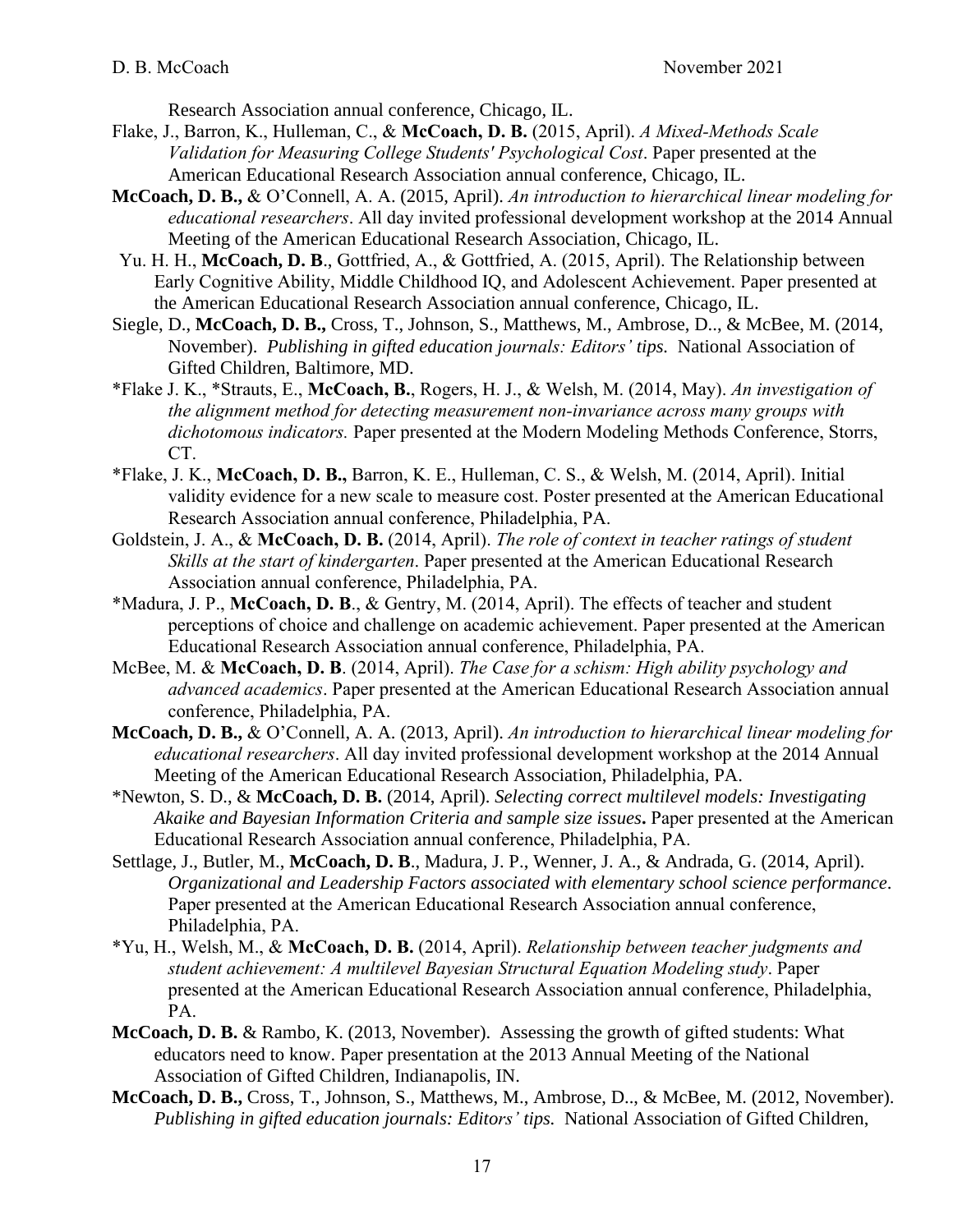Denver, CO.

- Eastwood, M. & **McCoach, D. B.** (2013, April). *Sample size and information criteria accuracy when selecting from competing hierarchical linear models.* Paper presentation at the 2013 Annual Meeting of the American Educational Research Association, San Francisco, CA.
- Madura, J. P., **McCoach, D. B**., Settlage, J., & Andrada, G. (2013). *Status, growth, and school effectiveness*. Paper presentation at the 2013 Annual Meeting of the American Educational Research Association, San Francisco, CA.
- **McCoach, D. B.,** & O'Connell, A. A. (2013, April). *An introduction to hierarchical linear modeling for educational researchers*. All day invited professional development workshop at the 2013 Annual Meeting of the American Educational Research Association, San Francisco, CA.
- O'Shea, K, **McCoach, D. B.,** & Gubbins, E. J. (2013, April). *Gifted identification. What roles do cut scores and identification rules play?* Paper presentation at the 2013 Annual Meeting of the American Educational Research Association, San Francisco, CA.
- **McCoach, D. B.,** Newton, S. D., Siegle, D., Picho, K., & Baslanti, U. (2013, April). *Measuring underachievement: Comparing the CSAS and the SAAS-R.* Paper presentation at the 2013 Annual Meeting of the American Educational Research Association, San Francisco, CA.
- **McCoach, D. B**., Gubbins, E. J., Foreman, J. Rubenstein, L., & Rambo, K., (2013, March). *Evaluating the efficacy of using pre-differentiated and enriched mathematics curricula for grade three students*. Paper presentation at the 2013 Spring Conference of the Society for Research on Educational Effectiveness.
- **McCoach, D. B.,** Cross, T., Johnson, S., Matthews, M., Siegle, D., & McBee, M. (2012, November). *Publishing in gifted education journals: Editors tips.* National Association of Gifted Children, Denver, CO.
- **McCoach, D. B**., Gubbins, E. J., Rambo, K., Rubenstein, L., & Foreman, J. (2012, April). *Who benefits from differentiated math curricula? Examining school context and student ability within a randomized controlled trial*. Paper presentation at the 2012 Annual Meeting of the American Educational Research Association, Vancouver, CA.
- **McCoach, D. B**. and O'Connell, A. (2012, April). *An introduction to hierarchical linear modeling for educational researchers*. All day invited preconference workshop at the American Educational Research Association's at the 2012 Annual Meeting of the American Educational Research Association, Vancouver, CA.
- **McCoach, D. B.** & Rambo, K. (2012, April). *Assessing the growth of gifted students*. Invited presentation for the Research on Giftedness and Talent Development SIG Business meeting at the 2012 Annual Meeting of the American Educational Research Association, Vancouver, CA.
- **McCoach, D.** B., Siegle, D., & Callahan, C. (2012, April). *Journal talks 1: Gifted Child Quarterly.* Roundtable presentation at the 2012 Annual Meeting of the American Educational Research Association, Vancouver, CA.
- Rambo, K., & **McCoach, D. B.** (2012, April). *Using summer growth patterns in reading to assess the impact of schools on gifted students*. Paper presentation at the 2012 Annual Meeting of the American Educational Research Association, Vancouver, CA.
- Rimm, S. Siegle, D., & **McCoach, D. B.** (2011, November). *Connecting for high potential: How parents, teachers, and school counselors can work collaboratively to reverse underachievement for gifted students.* Mini-keynote at the 2011 Annual Meeting of the National Association of Gifted Children, New Orleans, LA.
- **McCoach, D. B.,** Lohman, D., Cross, T., & Dai, D. (2011, November)*. Is giftedness a qualitative or quantitative construct?* Panel presentation at the 2013 Annual Meeting of the National Association of Gifted Children, Indianapolis, IN.
- Peters, S., McBee, M., Matthews, M., and **McCoach, D. B.** (2013, November). *The Role and*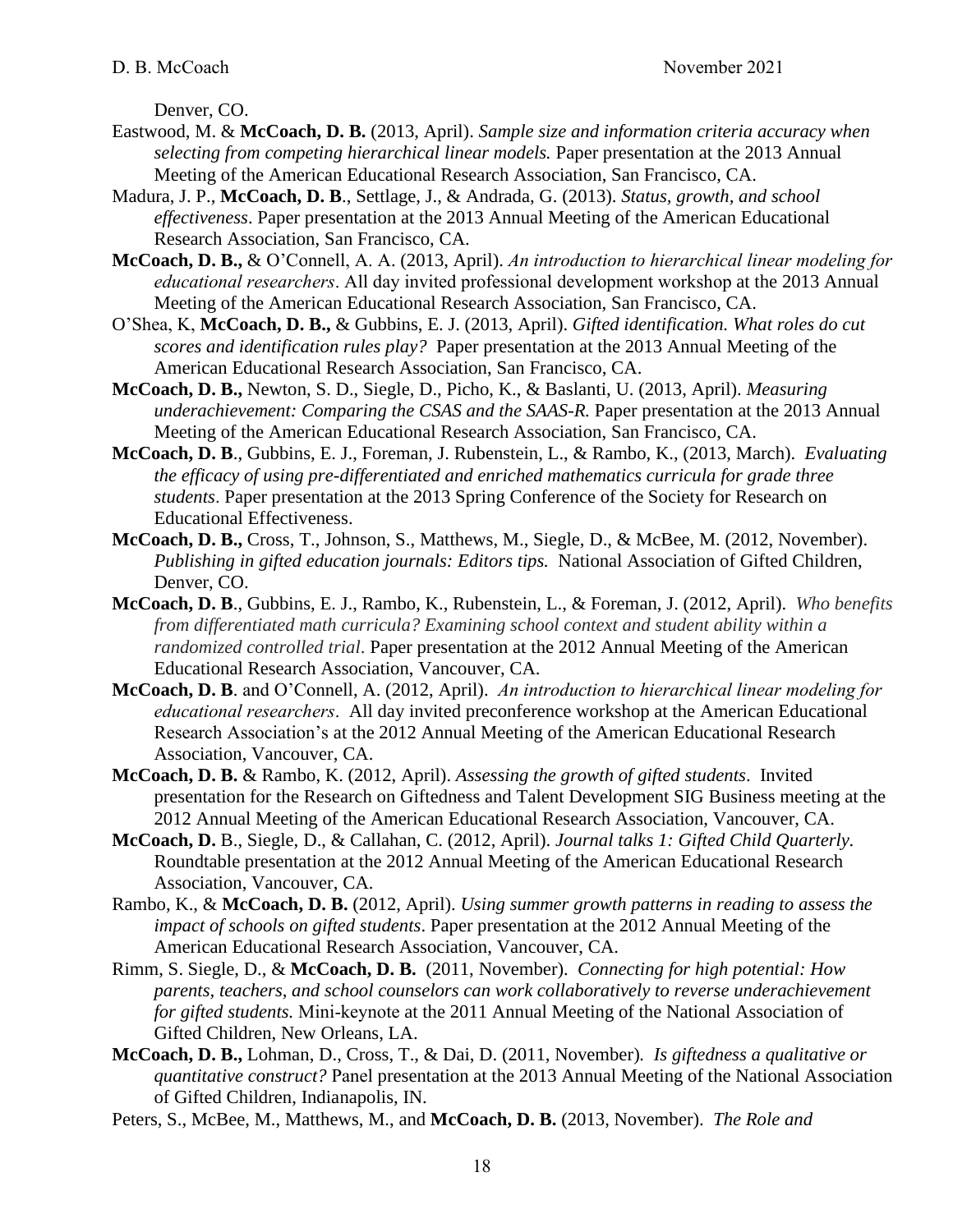*Relationship Between Gifted Education in Research and in K-12 Schools*. Paper presentation at the 2013 Annual Meeting of the National Association of Gifted Children, Indianapolis, IN.

- Little, C. A., Reis, S. M., & **McCoach, D. B.** (2011, April). *Effects of differentiated reading instruction on middle school student achievement.* Paper presentation at the 2011 Annual Meeting of the American Educational Research Association, New Orleans, LA.
- **McCoach, D. B**. & O'Connell, A. (2011, April). *A gentle introduction to hierarchical linear modeling*. All day invited preconference workshop at the American Educational Research Association's annual national conference. New Orleans, LA.
- Rambo, K. & **McCoach, D. B.** (2011, April). *Teacher attitudes toward subject specific acceleration.* Paper presentation at the 2011 Annual Meeting of the American Educational Research Association, New Orleans, LA.
- Sen, R. & McCoach, D. B. (2011, April). *Development and initial validation of the scales of "Creativity in Graduate Research" survey.* Poster presentation at the 2011 Annual Meeting of the American Educational Research Association, New Orleans, LA.
- Siegle, D., Rubenstein., L. & **McCoach, D. B.** (2011, April). *Comparing teachers', parents', and gifted underachieving students' personal perceptions of factors associated with student achievement*. Paper presentation at the 2011 Annual Meeting of the American Educational Research Association, New Orleans, LA.
- **McCoach, D. B**. (2010, November). Moderator, *Setting a research agenda in gifted education for the next decade*. Panel presentation at the 2010 Annual Meeting of the National Association of Gifted Children, Atlanta, GA.
- **McCoach, D. B**. & Siegle, D. (2010, November). *Measuring attitudes related to the underachievement of gifted students*. Paper presentation at the 2010 Annual Meeting of the National Association of Gifted Children, Atlanta, GA.
- Adelson, J., **McCoach, D. B.,** & Gavin, K. (2010, May). *Examining the effects of gifted programming in mathematics and reading using the ECLS-K*. Paper presentation at the 2010 Annual Meeting of the American Educational Research Association, Denver, CO.
- Kaniskan, B., Kenny, D. A., & **McCoach, D. B.** (2010, May). *RMSEA in models with small df.* Roundtable paper presentation at the 2010 Annual Meeting of the American Educational Research Association, Denver, CO.
- **McCoach, D. B.,** Picho, K. & Baslanti, U. (2010, May). *Validation of the challenges to scholastic achievement scale: Comparing the CSAS and the SAAS-R*. Paper presentation at the 2010 Annual Meeting of the American Educational Research Association, Denver, CO.
- Mitchell, M., **McCoach, D. B.,** & Siegle, D. L. (2010, May). *Validation study of the Scales of Educational Attitudes and Behaviors*. Paper presentation at the 2010 Annual Meeting of the American Educational Research Association, Denver, CO.
- Rubenstein, L., **McCoach, D. B.,** & Siegle, D. L.(2010, May). *Examining teachers' perceptions of creativity using a construct validation approach.* Paper presentation at the 2010 Annual Meeting of the American Educational Research Association, Denver, CO.
- Adelson, J. L., & **McCoach, D. B.** (2009, August). *Development of an instrument to measure elementary students' mathematical attitudes*. Poster presented at the American Psychological Association 117th Annual Convention, Toronto, Canada.
- Adelson, J. L., **McCoach, D. B**., & Rogers, H. J. (2009, August). *Equal-size or equal-interval: A comparison of propensity score stratification schemes*. Poster presented at the American Psychological Association 117th Annual Convention, Toronto, Canada.
- Black, A. C., Harel, O., **McCoach, D. B**., Rogers, H. J., & Swaminathan, H. (2009, August). *A Monte Carlo comparison of modern missing data techniques for multilevel data*. Poster presentation at the Annual Meeting of APA, Toronto, Canada.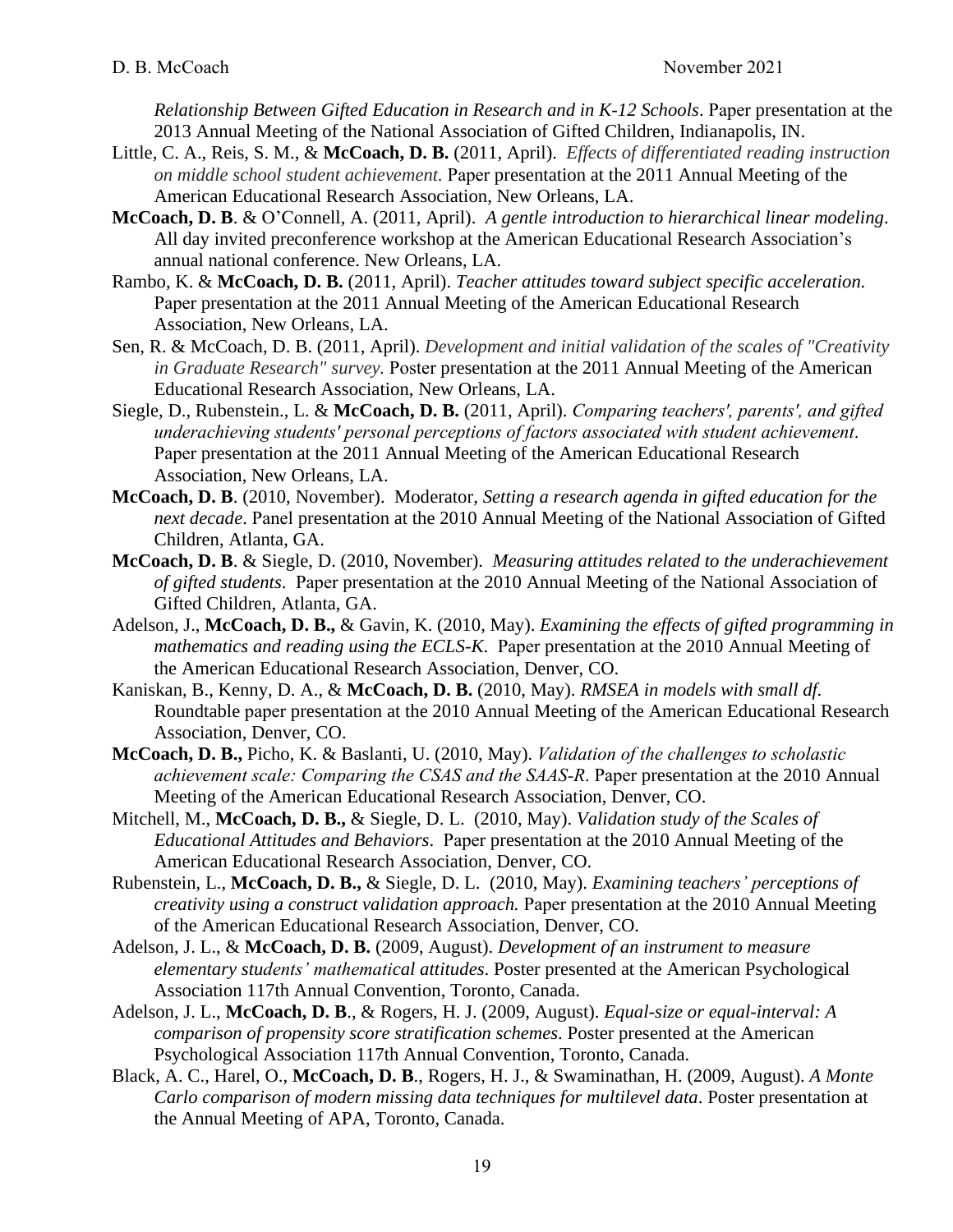- **McCoach, D. B.** (2009, April)*. Identification and programming issues: The past, the present, and the future of research in gifted education.* Panel presentation at the 2009 Annual Meeting of the American Educational Research Association, San Diego, CA.
- **McCoach, D. B.** (2009, April)*. Using multilevel modeling in gifted education research.* Paper presentation, Advanced Methodologies for Gifted Education Research Symposium at the 2009 Annual Meeting of the American Educational Research Association, San Diego, CA.
- Adelson, J. & **McCoach, D. B.** (2009, April). *Estimating treatment effects using stratification on the propensity score: Variable selection and stratification issues*. Paper presentation at the 2009 Annual Meeting of the American Educational Research Association, San Diego, CA.
- Adelson, J. & **McCoach, D. B.** (2009, April). *Measuring the mathematical attitudes of elementary students: The effects of a 4-point or 5-point Likert scale.* Paper presentation at the 2009 Annual Meeting of the American Educational Research Association, San Diego, CA.
- Gable, R. K., Ludlow, L., Kite, S., & **McCoach, D. B.** (2009, April). *Development and validation of the Survey of Internet Risk and Behavior*. Roundtable presentation at the 2009 Annual Meeting of the American Educational Research Association, San Diego, CA.
- Howland, A. A., Anderson, J. A., & **McCoach, D. B.** (2009, April). *Modeling resiliency in the prevention of special education identification*. Paper presentation at the 2009 Annual Meeting of the American Educational Research Association, San Diego, CA.
- Lu, A. & **McCoach, D. B.** (2009, April). *Development of the GRE Test-Takers' Experiences and Attitudes Survey*. Paper presentation at the 2009 Annual Meeting of the American Educational Research Association, San Diego, CA.
- Paul, K. A., Little, C. A., & **McCoach, D. B.** (2009, April). *Pathways to professional development: Measuring teachers' orientation toward learning.* Paper presentation at the 2009 Annual Meeting of the American Educational Research Association, San Diego, CA.
- Rambo, K. E., & **McCoach, D. B.** (2009, April). *Teacher attitudes toward grade-skipping and subjectspecific acceleration: Underlying factors and predicted behaviors*. Paper presentation at the 2009 Annual Meeting of the American Educational Research Association, San Diego, CA.
- Siegle, D., & **McCoach, D. B.** (2009, April)*. The application of the achievement-orientation model to the job satisfaction of teachers of the gifted*. Paper presented at the 2009 Annual Meeting of the American Educational Research Association, San Diego, CA.
- **McCoach, D. B.,** Peters, S., & McBee, M. (2008, November). *Multilevel modeling: A panel discussion for researchers and graduate students*. Paper session at the 2008 National Association of Gifted Children annual conference, Tampa, FL.
- Black, A. C., Little, C. A., **McCoach, D. B**., Purcell, J., & Siegle, D. (2008, March). *[Advancement via](http://64.112.226.77/one/aera/aera08/index.php?click_key=1&cmd=Multi+Search+Search+Load+Publication&publication_id=228084&PHPSESSID=7d9dc4d461a45ba4740fa3eee4596440)  [individual determination \(AVID\): The role of method selection in conclusions about program](http://64.112.226.77/one/aera/aera08/index.php?click_key=1&cmd=Multi+Search+Search+Load+Publication&publication_id=228084&PHPSESSID=7d9dc4d461a45ba4740fa3eee4596440)  [effectiveness](http://64.112.226.77/one/aera/aera08/index.php?click_key=1&cmd=Multi+Search+Search+Load+Publication&publication_id=228084&PHPSESSID=7d9dc4d461a45ba4740fa3eee4596440)*. Paper session at the 2008 American Educational Research Association annual conference, New York, NY.
- Ioannou, A., & **Mccoach, D. B.** (2008, March). *Development [and initial validation of the](http://64.112.226.77/one/aera/aera08/index.php?click_key=1&cmd=Multi+Search+Search+Load+Publication&publication_id=216914&PHPSESSID=7d9dc4d461a45ba4740fa3eee4596440) Diversity [Attitudinal Satisfaction \(DAS\) Scale](http://64.112.226.77/one/aera/aera08/index.php?click_key=1&cmd=Multi+Search+Search+Load+Publication&publication_id=216914&PHPSESSID=7d9dc4d461a45ba4740fa3eee4596440)*. Poster session at the 2008 American Educational Research Association annual conference, New York, NY.
- Liu, X., O'Connell, A.A., & **McCoach, D. B.** (2008, March). *Teachers' [perceptions of grading](http://64.112.226.77/one/aera/aera08/index.php?click_key=1&cmd=Multi+Search+Search+Load+Publication&publication_id=226807&PHPSESSID=7d9dc4d461a45ba4740fa3eee4596440) [practices: A cross-cultural study in the U.S. and China](http://64.112.226.77/one/aera/aera08/index.php?click_key=1&cmd=Multi+Search+Search+Load+Publication&publication_id=226807&PHPSESSID=7d9dc4d461a45ba4740fa3eee4596440)*. Paper session at the 2008 American Educational Research Association annual conference, New York, NY.
- Zipoli, R., Coyne, M., & **McCoach, D. B.** (2008, March). *Enhancing [vocabulary intervention for](http://64.112.226.77/one/aera/aera08/index.php?click_key=1&cmd=Multi+Search+Search+Load+Publication&publication_id=221734&PHPSESSID=7d9dc4d461a45ba4740fa3eee4596440)  [kindergarten students with semantically](http://64.112.226.77/one/aera/aera08/index.php?click_key=1&cmd=Multi+Search+Search+Load+Publication&publication_id=221734&PHPSESSID=7d9dc4d461a45ba4740fa3eee4596440) related and embedded word review*. Paper session at the 2008 American Educational Research Association annual conference, New York, NY.
- Loftus, S., Coyne, M. D., **McCoach, D. B.**, & Zipoli, R. (2008, February). *Vocabulary intervention in kindergarten: The effects of Tier 1 + Tier 2.* Poster presented at the Pacific Coast Research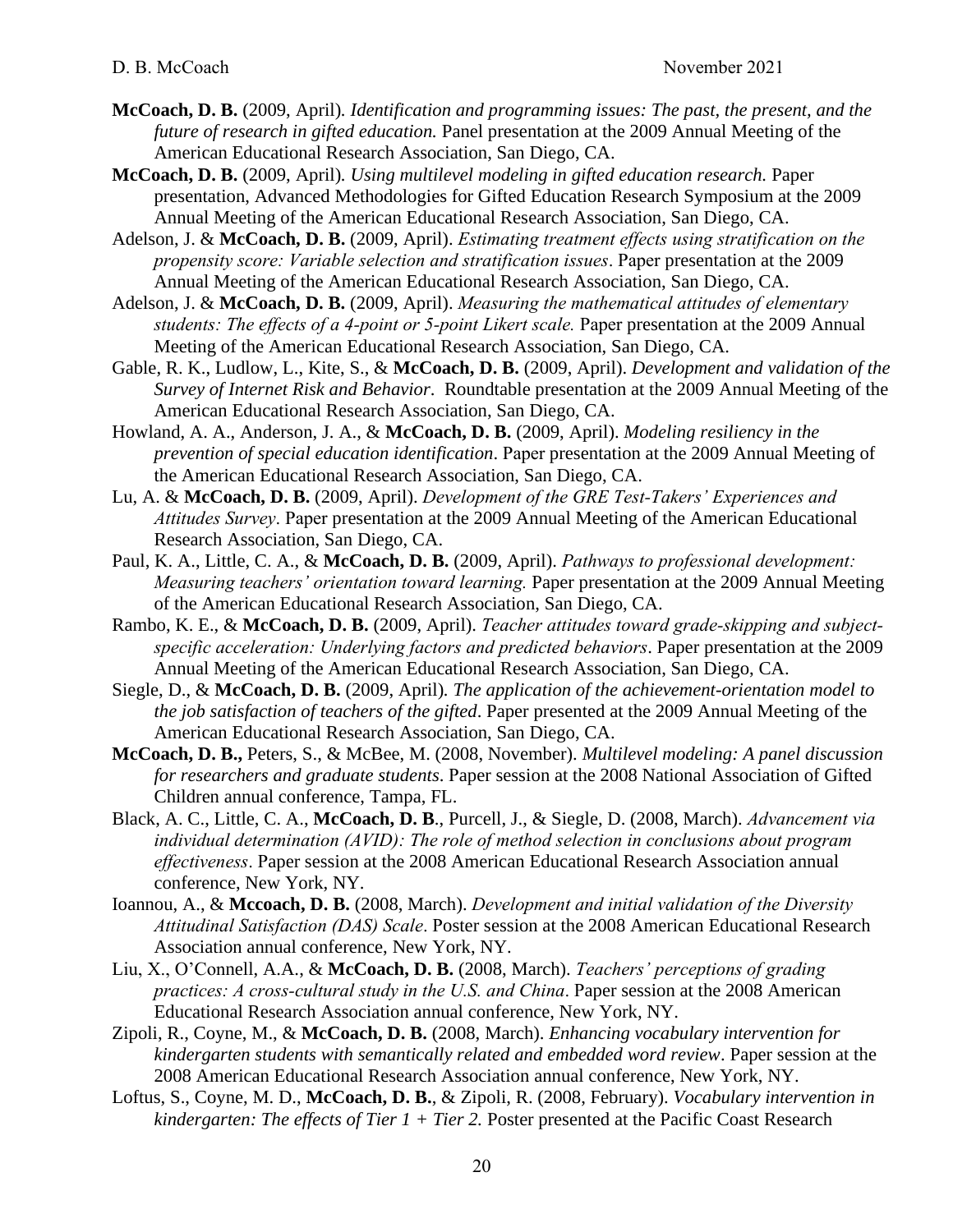Conference, San Diego, CA.

- Coyne, M. D., **McCoach, D. B.**, Zipoli, R. & Loftus, S. (2007, November). *Direct vocabulary intervention in kindergarten: Investigating transfer effects.* Paper presented at the International Dyslexia Association Annual Conference, Dallas, TX.
- Coyne, M. D., **McCoach, D. B**., Zipoli, R. & Loftus, S. (2007, July). *Direct vocabulary intervention in kindergarten: Investigating transfer effects.* Poster presented at the Society for the Scientific Studies of Reading Annual Conference, Prague, Czech Republic.
- Coyne, M. D., **McCoach, D. B.**, Zipoli, R. & Loftus, S. (2007, June). *Direct vocabulary intervention in kindergarten: Investigating transfer effects.* Poster presented at the U.S. Department of Education Institute of Education Sciences' Research Conference, Washington, DC.
- Artino, A., & **McCoach, D. B.** (2007, April). *Development and initial validation of the online learning value and efficacy scale*. Poster session at the 2007 American Educational Research Association annual conference, Chicago, IL.
- Bell, C. A., Higgins, T., **McCoach, D. B**., & Wilson, S. M. (2007, April). *Measuring the effects of professional development: The case of developing mathematical ideas*. Paper session at the 2007 American Educational Research Association annual conference, Chicago, IL.
- Cepero-Garcia, M. C., & **McCoach, D. B.** (2007, April). *Implicit theories of intelligence and giftedness among educators*. Paper session at the 2007 American Educational Research Association annual conference, Chicago, IL.
- O'Connell, A.A., **McCoach, D. B.,** et al. (2007, April). *Issues, research, and teaching for the multilevel analysis of educational data*. Structured poster session at the 2007 American Educational Research Association annual conference, Chicago, IL.
- Kapp, S., Coyne, M. D., & **McCoach, D. B.** (2007, March). *Examining the relationship between kindergarten students' behavior and response to vocabulary intervention.* Poster presented at the Annual Conference of the National Association of School Psychologists, New York, NY.
- Loftus, S., Coyne, M. D., & **McCoach, D. B.** (2007, March). *Direct vocabulary instruction in kindergarten: Effects of a research-based intervention.* Poster presented at the Annual Conference of the National Association of School Psychologists, New York, NY.
- Cepero-Garcia, M.C., & **McCoach, D. B.** (2006, November). *Implicit theories of intelligence and giftedness identification in educators*. Presentation at the National Association of Gifted Children annual conference, Charlotte, N.C.
- Clinkenbeard, P., Siegle, D., & **McCoach, D. B.** (2006, November). *What the research says about motivation and the gifted.* Presentation at the National Association of Gifted Children annual conference, Charlotte, N.C.
- Matthews, M.S., Gentry, M., **McCoach, D. B**., Matthews, D., Worrell, F. C., & Dixon, F. (2206, November). *Effect size reporting in gifted education, 1996 – 2005: Where we are, and why it matters*. Presentation at the National Association of Gifted Children annual conference, Charlotte, N.C.
- Black, A. C. & **McCoach, D. B.** (2006, August). *Validity study of the Sternberg-Wagner MSG Thinking Styles Inventory*. Poster session at the 2006 American Psychological Association conference, New Orleans, LA.
- Coyne, M. D., **McCoach, D. B.,** Kapp, S., Loftus, S., & Zipoli, R. (2006, July). *Direct vocabulary instruction during shared storybook reading with kindergarten students: A comparison of basic instruction, extended instruction, and incidental exposure.* Poster presented at the Society for the Scientific Studies of Reading Annual Conference, Vancouver, BC.
- Coyne, M. D., **McCoach, D. B**., Kapp, S., Loftus, S., & Zipoli, R. (2006, June). *Direct vocabulary instruction during shared storybook reading with kindergarten students: A comparison of basic instruction, extended instruction, and incidental exposure.* Poster presented at the U.S.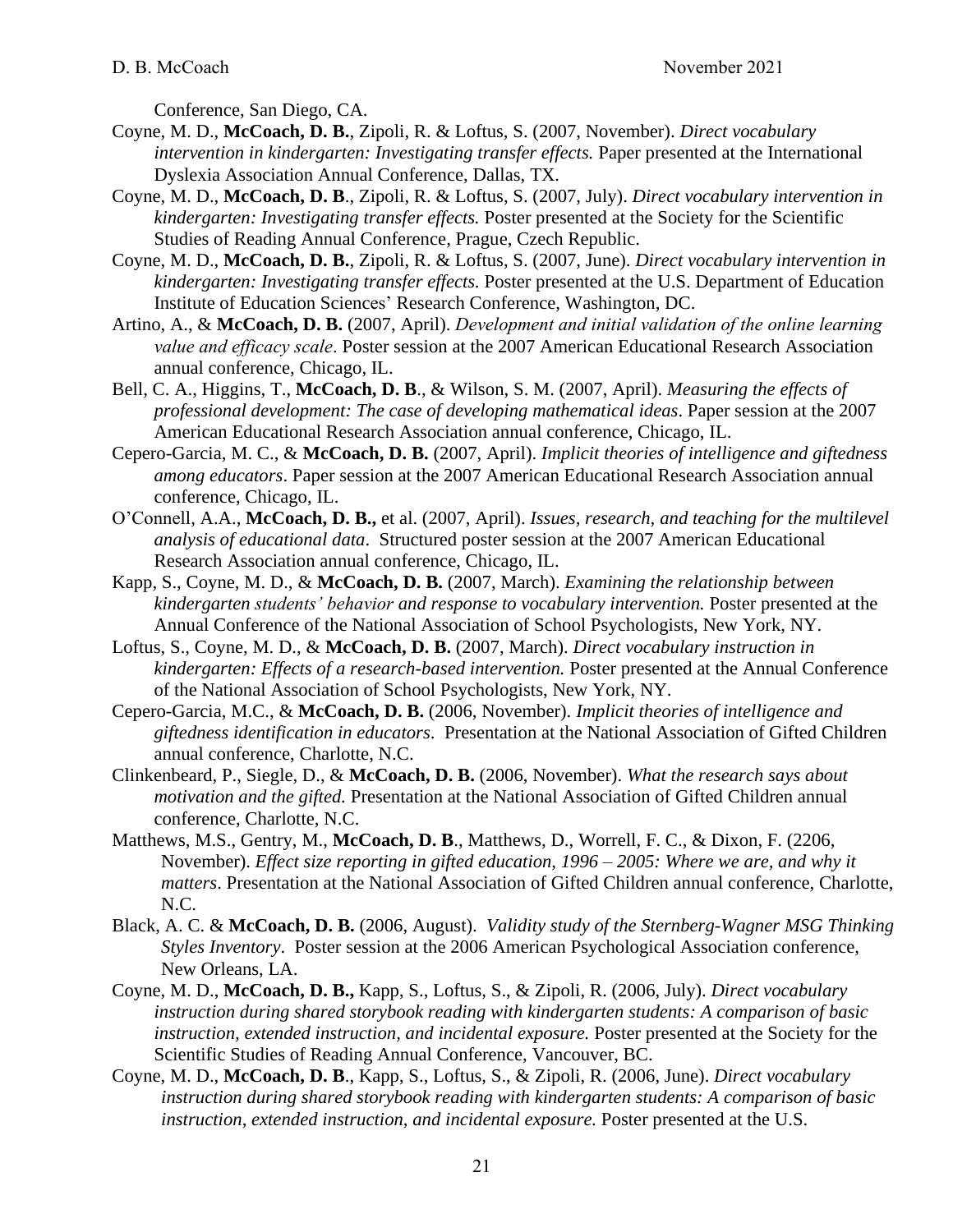Department of Education Institute of Education Sciences' Research Conference, Washington, DC.

- Siegle, D., Reis, S. M., & **McCoach, D. B.** (2006, June). *A study to increase academic achievement among gifted underachievers.* Poster presented at the 2006 IES Research Conference, Washington, D. C.
- Tieso, C. L., & **McCoach, D. B.** (2006, April). *Comparing the affective characteristics of gifted students and students with learning disabilities.* Paper session at the 2006 American Educational Research Association annual conference, San Francisco, CA.
- Liu, X., O'Connell, A. A., & **McCoach, D. B.** (2006, April). *The initial validation of teachers' perceptions of grading practices.* Roundtable session at the 2006 American Educational Research Association annual conference, San Francisco, CA.
- Coyne, M. D., **McCoach, D. B.,** Kapp, S., Loftus, S., & Zipoli, R. (2006, February). *Direct vocabulary instruction during shared storybook reading with kindergarten students: A comparison of basic instruction, extended instruction, and incidental exposure.* Poster presented at the Pacific Coast Research Conference, San Diego, CA.
- **McCoach, D. B.,** Koehler, J. K., Fogarty, E. A., & Garcia, M. C. (2005, November). *Developing affective and other evaluation instruments: Lessons learned from the field*. Presentation at the National Association of Gifted Children annual conference, Louisville, KY.
- **McCoach, D. B**., Siegle, D., Mann, R., & Moore, M. (2005, November). *Underachievement or ADHD?* Presentation at the National Association of Gifted Children annual conference, Louisville, KY.
- Siegle, D. & **McCoach, D. B.** (2005, November). *Turning gifts into talents: Strategies to increase student motivation and achievement*. Presentation at the National Association of Gifted Children annual conference, Louisville, KY.
- Fiala, K. A., O'Connell, A. A., **McCoach, D. B.** & Ritenour, D. (2005, April). *Treatment (Mail or webbased) and demographic differences of survey responding and non-responding certified athletic trainers*. Paper session at the American Educational Research Association annual conference. Montreal, CA.
- **McCoach, D. B.** & Siegle, D. (2005, April). *Personal and contextual predictors of attitudes toward the gifted.*. Paper session at the American Educational Research Association annual conference. Montreal, CA.
- Coyne, M. D., **McCoach, D.B**., & Kapp, S. (2005, February). *Teaching vocabulary to kindergarten students during shared storybook readings.* Paper presented at the Pacific Coast Research Conference, San Diego, CA.
- Coyne, M. D., **McCoach, D. B.**, & Kapp, S. (2004, December). *Teaching vocabulary to kindergarten students during shared storybook readings.* Paper presented at the National Reading Conference, San Antonio, TX.
- **McCoach, D. B.** & Siegle, D. (2004, November). *Understanding underachievement*. Presentation at the National Association of Gifted Children annual conference, Salt Lake City, UT.
- Siegle, D. & **McCoach, D. B.** (2004, November). *Motivating gifted students*. Presentation at the National Association of Gifted Children annual conference, Salt Lake City, UT.
- **McCoach, D. B.** (2003, November). *Gifted education: Is our research scientific?* Chair and moderator of panel presentation at the National Association of Gifted Children annual conference, Indianapolis, IN.
- **McCoach, D. B.** & O'Connell, A. A. (2003, November). *New approaches to modeling quantitative data in gifted education*. Presentation at the National Association of Gifted Children annual conference, Indianapolis, IN.
- **McCoach, D. B.** (2003, November). *Waiting to learn*. Presentation at the National Association of Gifted Children annual conference, Indianapolis, IN.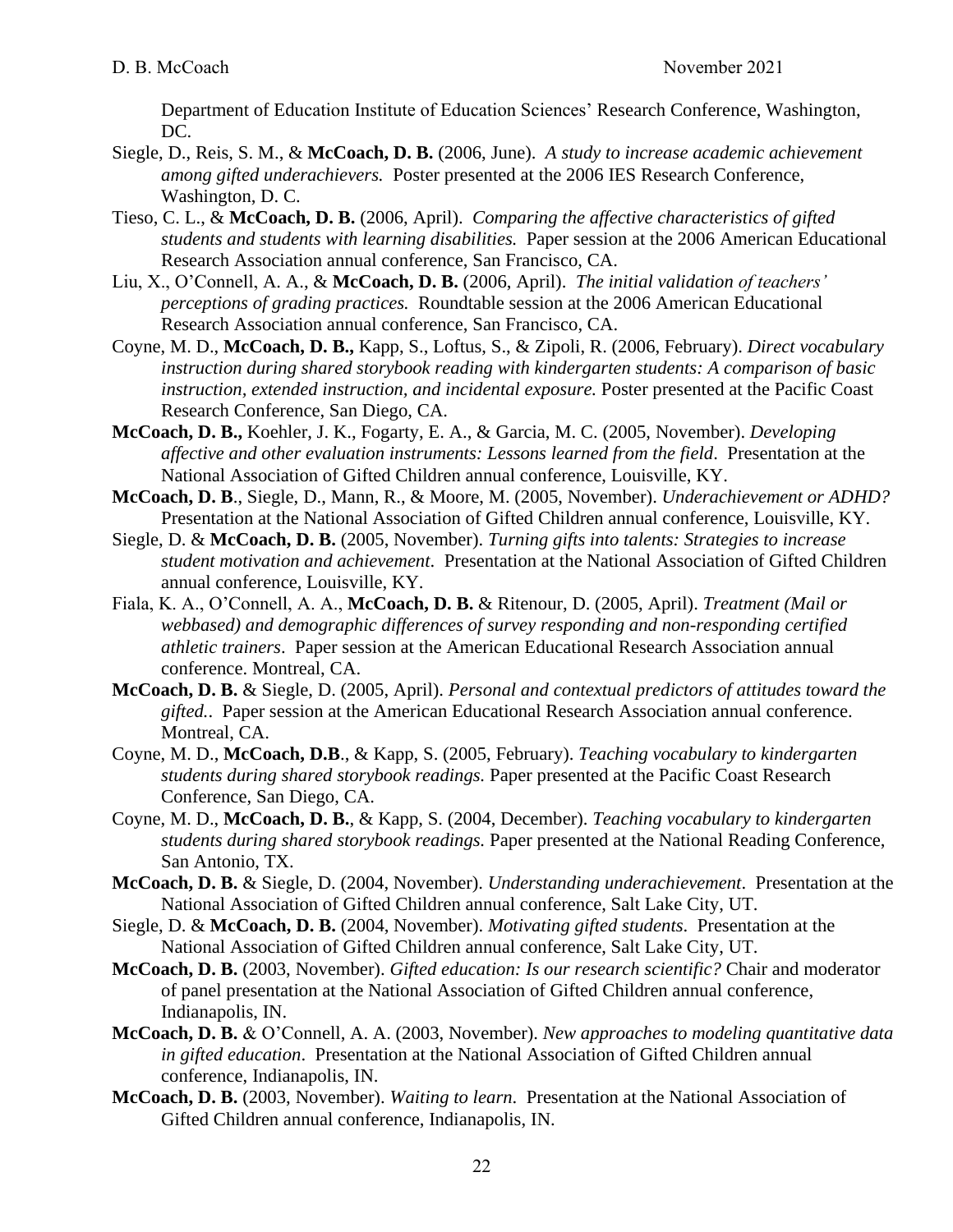- Siegle, D., **McCoach, D. B.,** & O'Connor, K. J. (2003, November). *Measuring bias/attitudes about gifted students*. Presentation at the National Association of Gifted Children annual conference, Indianapolis, IN.
- **McCoach, D. B.** & O'Connell, A. A. (2003, April). *An examination of students' reading growth over the first two years of school using structural equation modeling and hierarchical linear modeling techniques*. Paper session at the American Educational Research Association annual conference, Chicago, IL.
- O'Connell, A. A. & **McCoach, D. B.,** & Levitt, H. (2003, April). *Modeling longitudinal ordinal response variables for educational data*. Paper session at the American Educational Research Association annual conference, Chicago, IL.
- **McCoach, D. B.** (2003, April). The transition from student to scholar. In D. Ketelhut (Chair) *The graduate student survival guide* symposium at the American Educational Research Association annual conference, Chicago, IL.
- **McCoach, D. B.** (2003, April). Does grouping matter? In B. Schmidt (Chair) *AERA Dissertation Grants* symposium at the American Educational Research Association annual conference, Chicago, IL.
- **McCoach, D. B.,** & O'Connell, A. A. (2002, November)*. A multilevel analysis of the effects of ability grouping in kindergarten reading using base year data from the ECLS-K*. Presentation at the National Association of Gifted Children annual conference, Denver, CO.
- Renzulli, J. S., Gubbins, E. J., Siegle, D., **McCoach, D. B**., Richards, S., & Reis, S. M. (2002, November). *Current research from the National Research Center on the Gifted and Talented*. Special session at the National Association of Gifted Children annual conference, Denver, CO.
- **McCoach, D. B.** (2002, November). Invited Panelist for *Underachieving gifted students: What do we know?* Presentation at the National Association of Gifted Children annual conference, Denver, CO.
- **McCoach, D. B**., & Siegle, D. (2002, August). *Pilot validation of the Class Value Assessment (CVA).*  Poster presentation at the American Psychological Association annual conference, Chicago, IL.
- **McCoach, D. B**., & Siegle, D. (2002, May). *Factors that differentiate underachieving gifted students from high achieving gifted students*. Concurrent paper presentation at the Sixth Biennial Wallace National Reseach Symposium on Talent Development. Iowa City, Iowa. May 19-May 21, 2002.
- **McCoach, D. B.,** O'Connell, A. A., Levitt, H. & Reis, S. M. (2002, April)*. A multilevel analysis of the effects of ability grouping in kindergarten reading using base year data from the ECLS-K*. Presentation at the American Educational Research Association annual conference, New Orleans, LA.
- **McCoach, D. B**., & Siegle, D. (2002, April). *Differences in the relationship between self-concept and achievement in gifted and non-gifted students.* In J. S. Renzulli (chair), *Giftedness and Self Concept Symposium* at the American Educational Research Association annual conference, New Orleans, LA.
- Ruban, L. M., & **McCoach, D. B.** (2002, April). *Gender similarities and differences in pre-college factors, self-regulated learning, and academic achievement among university students*. Paper discussion at the American Educational Research Association annual conference, New Orleans, LA.
- **McCoach, D. B.,** Kehle, T. K., Bray, M., and Siegle (2002, February). *Best practices in the identification of gifted students with learning disabilities*. Presentation at the annual conference of the National Association of School Psychologists, Chicago, IL.
- Rizza, M., McIntosh, D., Baum, S., Dixon, F., Landrum, M., **McCoach, D. B**., Montgomery, D., Morrison, W., & Stormont, M. (2002, February). *Broadening perspectives on giftedness:*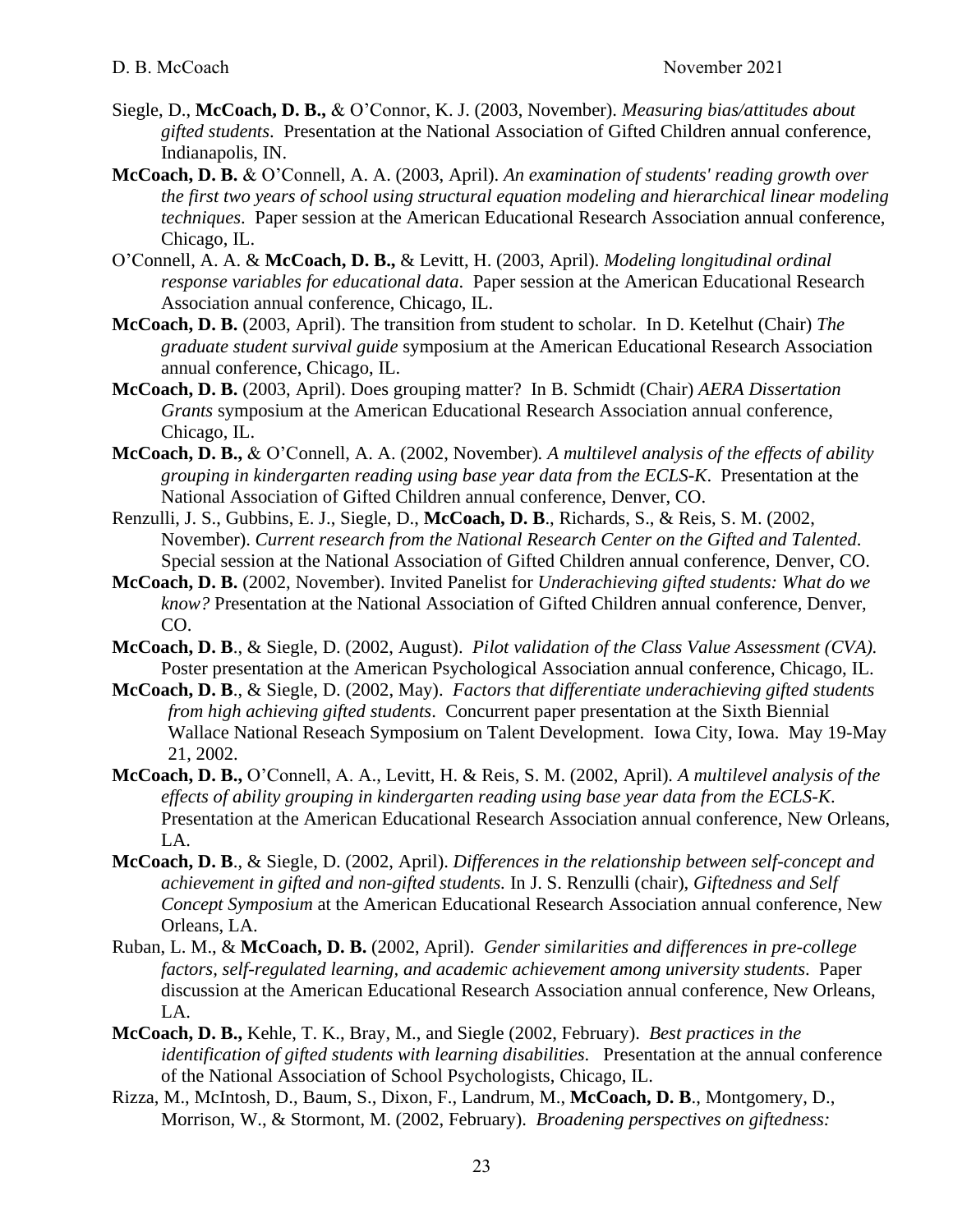*Contemporary definitions and issues*. Presentation at the annual conference of the National Association of School Psychologists, Chicago, IL.

- **McCoach, D. B**., & Siegle, D. (2001, August). *The SAAS-R: A new instrument to identify students who underachieve.* Poster presentation at the American Psychological Association annual conference, San Francisco, CA.
- **McCoach, D. B**., & Siegle, D. (2001, April). *Why try? Examining factors that differentiate gifted achievers from gifted underachievers.* Paper presentation at the American Educational Research Association annual conference, Seattle, WA.
- Ruban, L. M., & **McCoach, D. B.** (2001, April). *A pilot validation of the learning strategies and study skills survey with a sample of students with and without learning disabilities*. Poster presentation at the American Educational Research Association annual conference, Seattle, WA.
- **McCoach, D. B.** & Purcell, J. (2000, November). *Mentor Connection: Authentic experiences to enhance creative productivity*. Presentation at the annual conference of the National Association of Gifted Children, Atlanta, GA.
- **McCoach, D. B.** & Siegle, D. (2000, November). *What factors relate to students' success in high school?* Paper presented at the annual conference of the National Association for Gifted Children, Atlanta, GA.
- **McCoach, D. B.** (2000, April). *A cross-validation of the School Attitude Assessment Survey.* Poster session presented at the annual conference of the American Educational Research Association, New Orleans, LA.
- Ruban, L. M., & **McCoach, D. B.** (2000, November). *Differences in study practices and academic achievement among college students with and without learning disabilities.* Paper presented at the annual conference of the National Association for Gifted Children, Atlanta, GA.
- Siegle, D. & **McCoach, D. B.** (2000, November). *Promoting an achievement oriented learning environment.* Presentation at the annual conference of the National Association of Gifted Children, Atlanta, GA.
- Siegle, D. & **McCoach, D. B.** (2000, April). *Strategies for motivating underachievers*. Paper presented at the annual conference of the Council for Exceptional Children, Vancouver, BC.
- Siegle, D. & **McCoach, D. B.** (1999, November). *Academic Challenge: Are we barking up the wrong tree?* Paper presented at the annual conference of the National Association for Gifted Children, Albuquerque, NM.
- **McCoach, D. B.** (1998, November). *Gifted underachievers: Whose yardstick should we use?* Paper presented at the annual conference of the National Association for Gifted Children, Louisville, KY.

### **Invited Symposia, Lectures, and Seminars**

- **McCoach, D. B.** (2012, May). *From mastery to eminence: Thoughts from a K-12 researcher*. Invited Panel presentation, Gifted Education Summit, Johns Hopkins University, Baltimore, MD.
- **McCoach, D. B**. (2008, December). *Modeling non-linear growth trajectories*. Psychology Department, Harvard University. Boston, MA.

**McCoach, D. B**. (2007, May). *Growing readers: Longitudinal investigations of early reading growth using the ECLS-K*. Haskins Laboratory, Yale University. New Haven, CT.

### **State and Regional Presentations**

- **McCoach, D. B.** (2010, November). Panelist, *Value added modeling* Panel, Educator Effectiveness Conference, sponsored by the Connecticut Association of Public School Superintendents.
- Coyne, M. D., **McCoach, D. B**., Ware, S., Capozzoli, A., & Eastwood, M. (2010, February).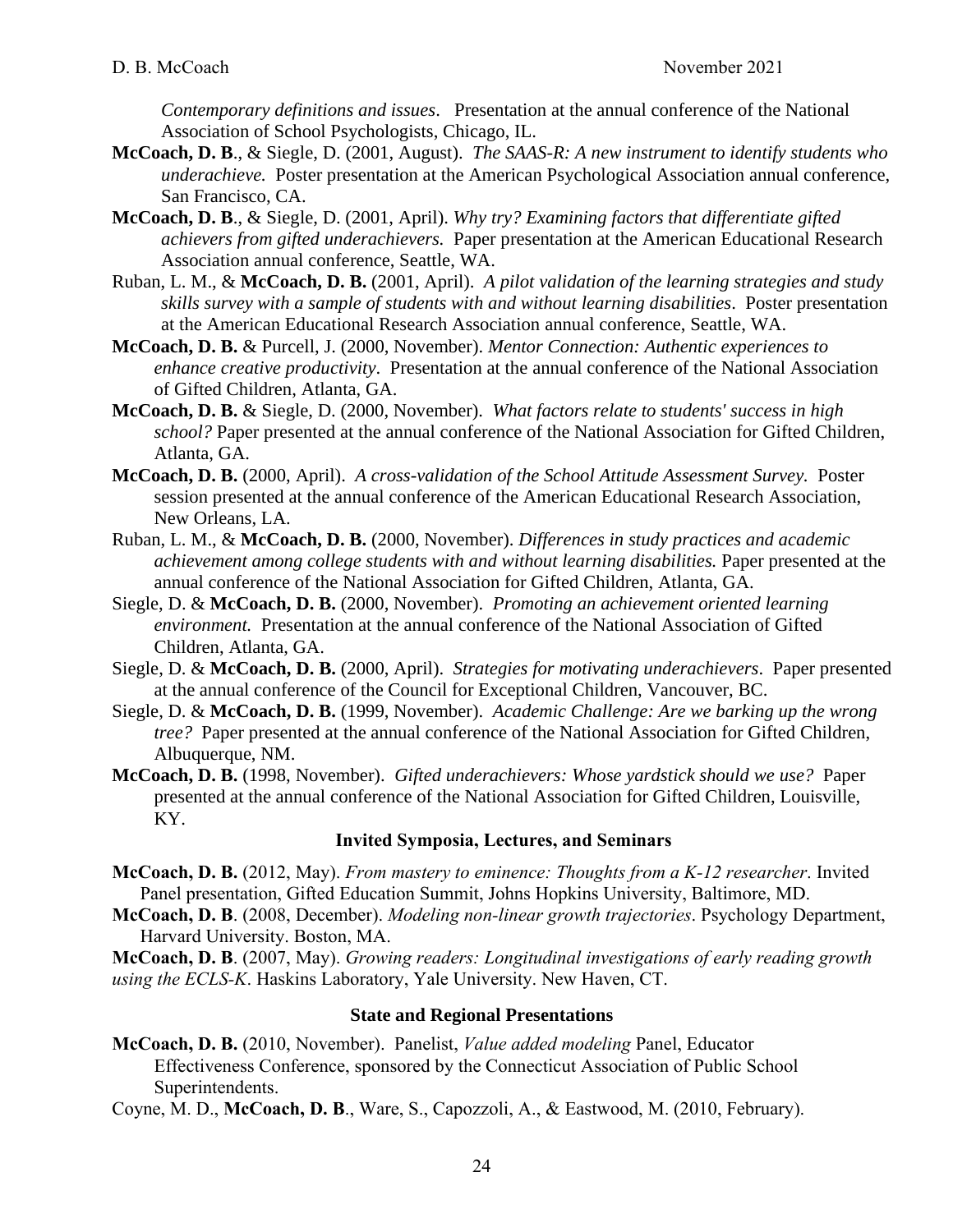*Direct vocabulary Instruction in kindergarten: Explaining transfer effects.* Poster presented at the Pacific Coast Research Conference, San Diego, CA.

- Coyne, M., **McCoach, D. B.,** Rambo, K., & Ware, S. (2008, October). *Measuring student vocabulary acquisition: Research and practice.* Working group paper session presented at the annual conference of the Northeastern Educational Research Association, Rocky Hill, CT.
- **McCoach, D. B**., & Black, A. C. (2008, October). *An introduction to growth curve modeling using HLM.* An in-conference workshop presented at the annual conference of the Northeastern Educational Research Association, Rocky Hill, CT.
- Loftus, S., Coyne, M. D., **McCoach, D. B.**, & Zipoli, R. (2008, February). *Vocabulary intervention in kindergarten: The effects of Tier 1 + Tier 2.* Poster presented at the Pacific Coast Research Conference, San Diego, CA.
- Siegle, D., & **McCoach, D. B.** (2005, May). *Promoting achievement orientation.* Invited presentation at the National Research Center on the Gifted and Talented Conference, Storrs, CT.
- **McCoach, D. B**. & Eckert, R. (2005, May). *Tests and measurements for teachers.* Invited presentation at the National Research Center on the Gifted and Talented Conference, Storrs, CT.
- **McCoach, D. B**. (2004, April). *Identifying gifted students with learning disabilities.* Invited presentation at the annual conference of the Pennsylvania Association for the Gifted, Pittsburgh, PA.
- **McCoach, D. B**. (2004, April). *Is this because(s)he's gifted?* Invited presentation at the annual conference of the Pennsylvania Association for the Gifted, Pittsburgh, PA.
- **McCoach, D. B**. (2004, April). *The underachievement of gifted students.* Invited presentation at the annual conference of the Pennsylvania Association for the Gifted, Pittsburgh, PA.
- Siegle, D., & **McCoach, D. B**. (2004, April). *Underachievement: Current answers to an old problem.* Invited presentation at the annual conference of the Pennsylvania Association for the Gifted, Pittsburgh, PA.
- Siegle, D., & **McCoach, D. B**. (2004, February). *Underachievement: Current answers to an old problem.* Invited presentation at the annual conference of the California Association for the Gifted, Anaheim, CA.
- Siegle, D., & **McCoach, D. B**. (2003, May). *Interventions to promote achievement.* National Research Center on the Gifted and Talented Conference, Storrs, CT.
- **McCoach, D. B**., & Siegle, D. (2001, October). *Using the SAAS to classify students as high achievers or low achievers.* A paper presented at the annual conference of the Northeastern Educational Research Association, New York.
- **McCoach, D. B**. (2001, April). *Identification of gifted students*. Workshop presented at the annual conference of the Pennsylvania Association of Gifted Education, Pittsburgh.
- **McCoach, D. B**. (2001, April). *Is this because (s)he's gifted? Gifted children with psychological issues.* Workshop presented at the annual conference of the Pennsylvania Association of Gifted Education, Pittsburgh.
- **McCoach, D. B**. (2000, October). *Instructional strategies for meeting the needs of academically diverse students: A look at differentiation.* Workshop presented at the annual conference of the Council for Exceptional Children (Idaho Association of the Gifted) Sun Valley, ID.
- **McCoach, D. B**. (2000, October). *Is this because (s)he's gifted? Maladaptive behaviors in gifted students.* Workshop presented at the annual conference of the Council for Exceptional Children (Idaho Association of the Gifted) Sun Valley, ID.
- **McCoach, D. B**. (2000, October). *Underachieving gifted students.* Workshop presented at the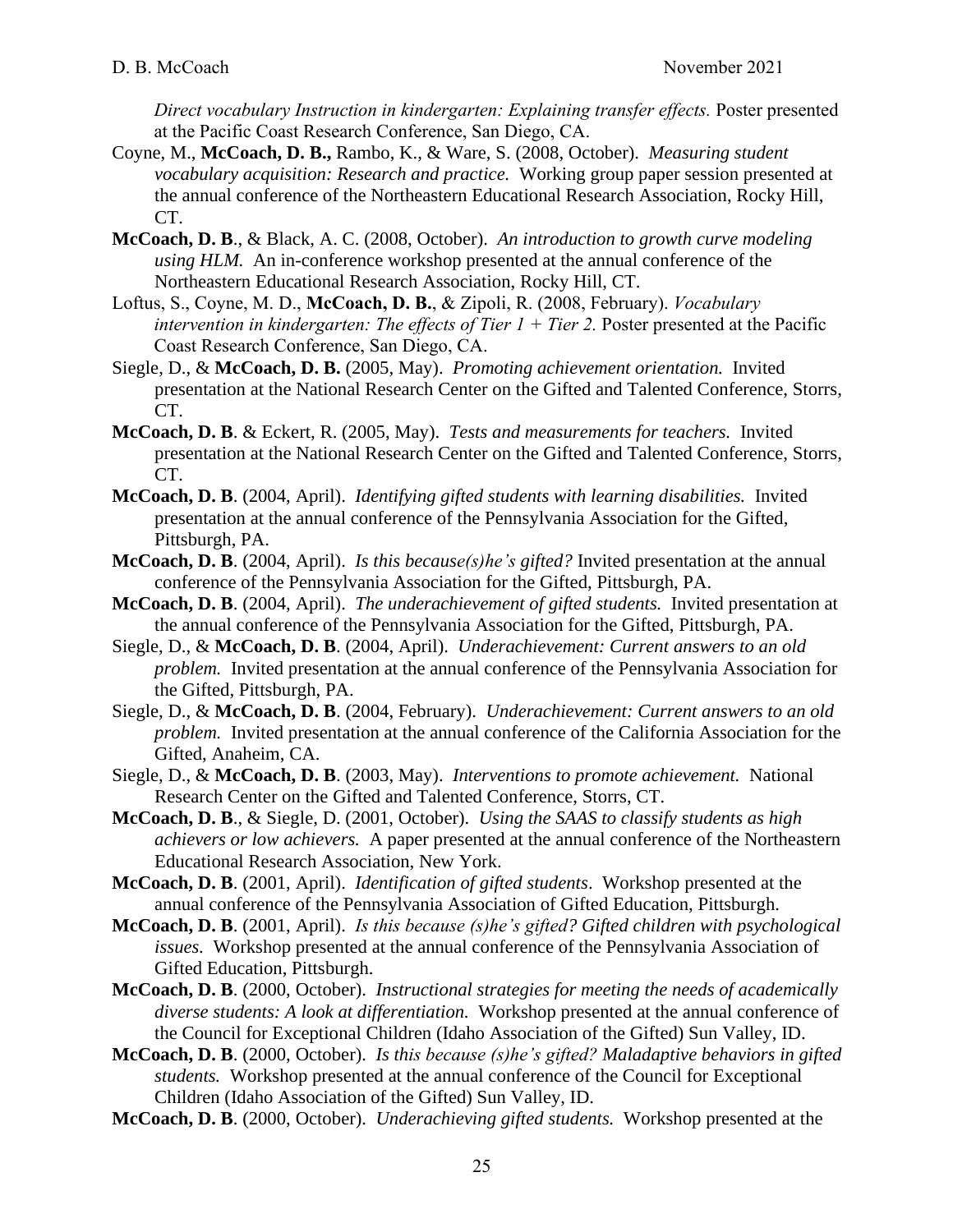annual conference of the Council for Exceptional Children (Idaho Association of the Gifted) Sun Valley, ID.

- **McCoach, D. B**. (2000, October). *So what do these test scores mean?* Workshop presented at the sixth annual conference of the New England Conference on Gifted and Talented Education, Providence.
- Siegle, D. & **McCoach, D. B.** (2000, October). *Adding a level of sophistication to student research*. Workshop presented at the sixth annual conference of the New England Conference on Gifted and Talented Education, Providence.
- **McCoach, D. B**. (1999, October). *College counseling and the gifted*. Workshop presented at the fifth annual conference of the New England Conference on Gifted and Talented Education, Killington, VT.
- Siegle, D., & **McCoach, D. B.** (1999, October). *Academic challenge: Are we barking up the wrong tree?* Paper presented at the sixth annual conference of the New England Conference on Gifted and Talented Education, Killington, VT.
- **McCoach, D. B.** (1999). *A preliminary report on the psychometric properties of the pilot version of the School Attitude Assessment Survey (SAAS).* A paper presented at the annual conference of the Northeastern Educational Research Association, Ellenville, New York.

## **Workshops and Inservices**

- Siegle, D. L. & **McCoach, D. B.** (2013, June). *Understanding and addressing student achievement*. Keynote Address. Opportunities for the Future Parent Conference. Center for Talent Development, Northwestern University.
- Siegle, D. L. & **McCoach, D. B.** (2013, June). *Unpacking traits of achievers*. Workshop. Opportunities for the Future Parent Conference. Center for Talent Development, Northwestern University.
- **McCoach, D. B.** (2012-2013).*DATIC structural equation modeling workshop*. Weeklong workshop on SEM at University of Connecticut.
- **McCoach, D. B.** & O'Connell, A. A. (2004-2013).*DATIC hierarchical linear modeling workshop*. Weeklong workshop on HLM at University of Connecticut.
- Kenny, D. A. & **McCoach, D. B.** (2011).*DATIC structural equation modeling workshop*. Weeklong workshop on SEM at University of Connecticut.
- **McCoach, D. B.** (2009, June). *Hierarchical linear modeling using HLM*. Week-long workshop at Yale University, New Haven, CT.
- **McCoach, D. B.** & Adelson, J. A. (2009, January). *Hierarchical linear modeling: A gentle introduction*. Psychology Department, Southern Connecticut State University. New Haven, CT.
- **McCoach, D. B.** & Adelson, J. A. (2008, November). *Hierarchical linear modeling: A gentle introduction*. Pre-conference workshop. National Association of Gifted Children annual conference. Tampa, FL.
- O'Connell, A. A. & **McCoach, D. B.** (2007, Spring). *Hierarchical linear modeling using HLM*. The College Board, New York, NY. Conducted a series of five on-site training workshops in Multilevel Modeling for research staff of the College Board.
- O'Connell, A. A. & **McCoach, D. B.** (2006, October). *Hierarchical linear modeling*. *Northeastern Educational Research Association (NERA).* October, 2006. Four-hour Minicourse in Hierarchical Linear Modeling.
- **McCoach, D. B.** (2006, March). *Understanding underachievement*. Pennsylvania Department of Education Conference. Hershey, PA.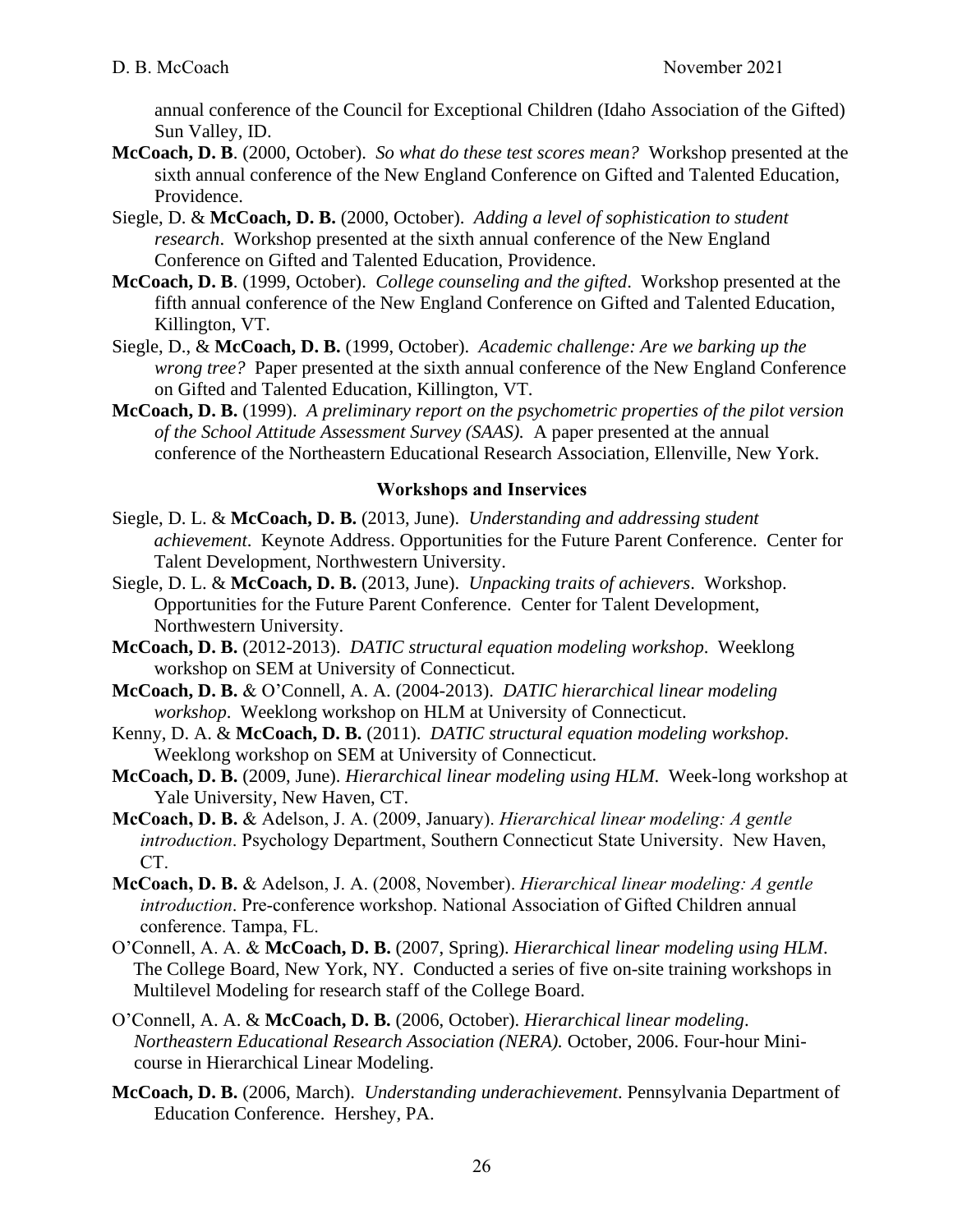- **McCoach, D. B**. (2004, October). *Understanding bright students who underachieve*. Chester County Intermediate Unit Regional Gifted Conference.
- **McCoach, D. B.** (2004, October). *Is this because she's gifted? Gifted children with emotional and psychological issues*. Chester County Intermediate Unit Regional Gifted Conference.
- **McCoach, D. B.** (2004, October). *Overview of the goal valuation intervention*. San Diego County School District. San Diego, CA.
- Siegle, D., & **McCoach, D. B.** (2004, April). *Myths and realities in gifted education.* Opening keynote address presented at the 2004 Wings conference, Basel, Switzerland.
- Siegle, D. & **McCoach, D. B**. (2004, April). *The schoolwide enrichment model.* 2002 Wings conference: Basel, Switzerland. Four-day invited workshop for teachers presented at the 2004 Wings conference, Basel, Switzerland.
- Siegle, D., & **McCoach, D. B.** (2004, April). *The achievement orientation model.* Three-hour invited workshop presented at the 2004 Wings conference, Basel, Switzerland.
- Siegle, D. & **McCoach, D. B.** (2003, March). *Underachievement in gifted children*. Davidson Institute Online Parent Seminar.
- 1999-2002- Ongoing educational consultant to the Malden School District, MA.

Siegle, D., & **McCoach, D. B**. (2002, October). *The schoolwide enrichment model.* 4 day workshop at the Wings 2002 conference in Basel, Switzerland.

- **McCoach, D. B**. (2002, October). *Is this because (s)he's gifted? Gifted children with psychological issues.* Presentation at the Wings 2002 conference in Basel, Switzerland.
- August 2001- Two day inservice program. Presented *Social emotional needs and talent development*, Edinburg High School, Edinburg, TX.
- August 2000- Week-long inservice on gifted education for American teachers at the American Creativity Academy, Kuwait.
- Siegle, D. & **McCoach, D. B.** (2002, October). *The schoolwide enrichment model.* 2002 Wings conference: Basel, Switzerland. Four-day invited workshop for teachers presented at the 2002 Wings conference, Basel, Switzerland.
- **McCoach, D. B.** (2002, October). *Is this because (s)he's gifted?* Three-hour invited workshop presented at the 2002 Wings conference, Basel, Switzerland.
- **McCoach, D. B.** (2000, July). *The identification of students for gifted programs*. Montana Institute on Gifted Education. Missoula, MT. One-week educational workshop for teachers and administrators.
- **McCoach, D. B.** & Siegle, D. (2000, July). *The underachievement of gifted students*. Montana Institute on Gifted Education. Missoula, MT. One-week educational workshop for teachers and administrators.
- **McCoach, D. B.** (2000, July). *College and career counseling high ability high school students*. Montana Institute on Gifted Education. Missoula, MT. One hour special topic for teachers, parents, and counselors.
- **McCoach, D. B.** (1999, July). *What teachers and counselors need to know about standardized tests*. Edufest '99, Boise, ID. One-week educational workshop for teachers and administrators.
- **McCoach, D. B.** (1999, July). *College and career counseling for gifted high school students.*  Edufest '99, Boise, ID. One and one half hour "open forum" workshop for teachers, parents, and counselors.
- Siegle, D. and **McCoach, D. B.** (1999, July). *Looking for data: Hands-on research with students*. Edufest '99. One-week teacher training workshop.
- **McCoach, D. B.** (1999, July). *What teachers need to know about tests and measurements*. Confratute, Storrs, CT. One-week introductory workshop for teachers and administrators.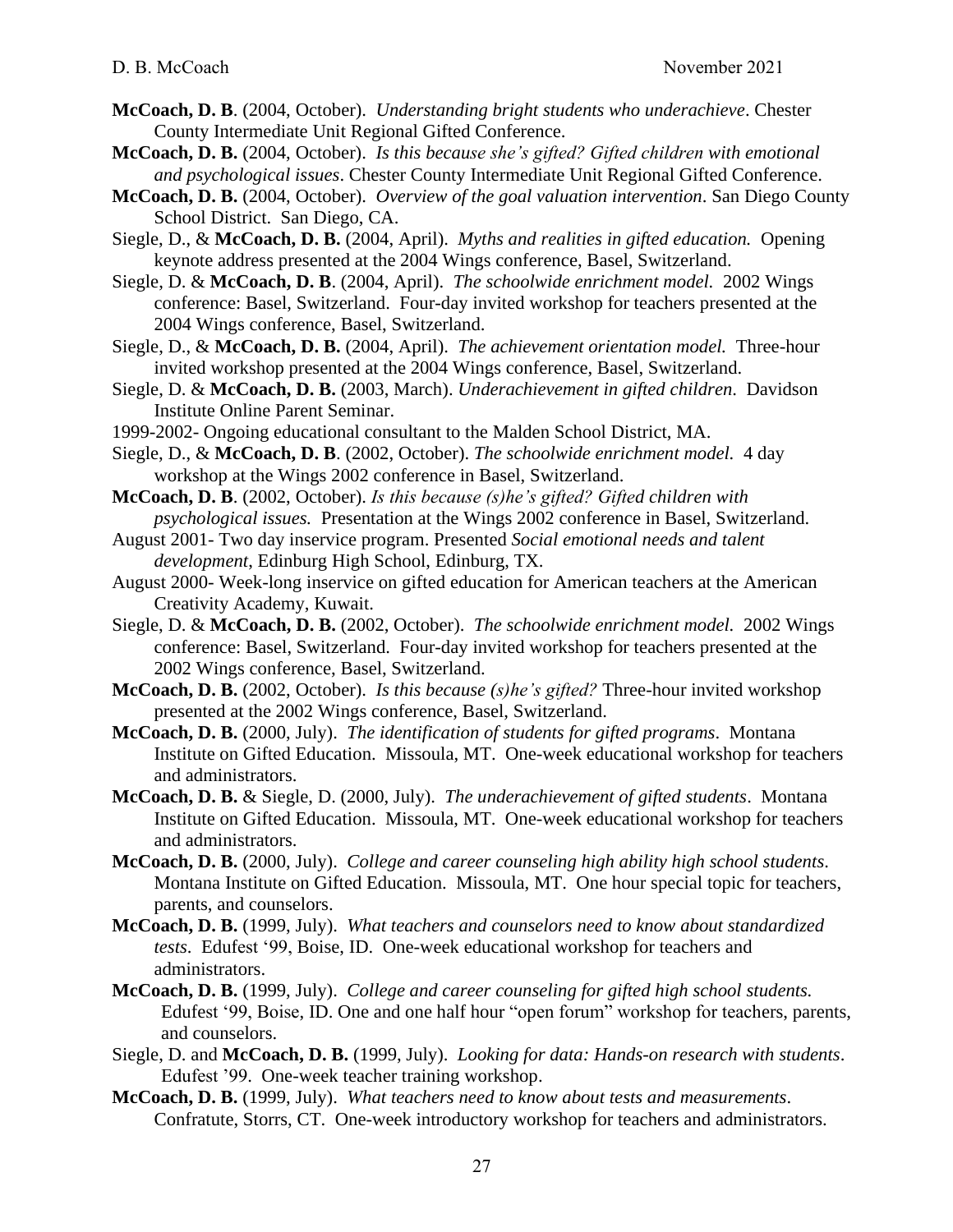- **McCoach, D. B.** (1999, July*). College and career counseling high ability high school students*. Confratute, Storrs, CT. One-and one half hour "open forum" workshop for teachers, parents, and counselors.
- **McCoach, D. B.** (1999, July). *So, what do these test scores mean?* Confratute, Storrs, CT. Two hour "action lab" workshop on tests and measurements for parents, teachers, and counselors.
- **McCoach, D. B.** (1999, July). *The underachievement of gifted adolescents*. Confratute, Storrs, CT. Two hour "action lab" workshop for teachers, parents, and counselors.
- **McCoach, D. B.** (1999, April). *Differentiating instruction to meet the needs of heterogeneous learners in the high school classroom*. 6 hour teacher inservice. Newburyport Public Schools, Newburyport, MA.
- Siegle, D. and **McCoach, D. B.** (1999, February). *Conducting authentic research with secondary students*. Winter Edufest, Couer d'Alene, ID. 3-day teacher training workshop.
- **McCoach, D. B.** (1997, August). *Differentiating instruction to meet the needs of high-end learners in the secondary classroom.* Three hour inservice presentations, East Penn School District, Emmaus, PA.
- **McCoach, D. B.** (1996, August). *Curriculum differentiation for high end learning- Secondary*. Three hour district inservice presentation, East Penn School District.
- **McCoach, D. B.** (1995, November). *Strategies to meet the needs of high end learners-Secondary,* One hour district in-service presentation, East Penn School District.

### **Editorships, Peer Review Journals**

Editor, *Gifted Child Quarterly* (2012-2017)

Editor, *Journal of Advanced Academics* (2006-2011)

Associate Editor, *Frontiers in Quantitative Psychology and Measurement* (2009-2014)

# **Editorships, Book Series**

Series co-Editor, *Quantitative Toolkit Series,* Sage Publications

### **Editorial Review Boards, Peer Review Journals**

*Advances in Methods and Practices in Psychological Sciences*, 2019-2021 *American Educational Research Journal,* 2007-2010 *Gifted Child Quarterly,* 2004-present *Journal for the Education of the Gifted,* 2019-present *Journal of Educational Psychology,* 2007-2011 *Journal of Educational Research,* 2006-2012 *Journal of Primary Prevention,* 2006-2015 *Review of Educational Research*, 2012-2016

### **Other Editorial Experience, Peer Review Journals**

Ad hoc reviewer for *American Educational Research Journal* Ad hoc reviewer for *AERA Open* Ad hoc reviewer for *The British Journal of Educational Psychology* Ad hoc reviewer for *Contemporary Educational Psychology* Ad hoc reviewer for *Educational and Psychological Measurement* Ad hoc reviewer for *Educational Evaluation and Policy Analysis* Ad hoc reviewer for *Educational Policy*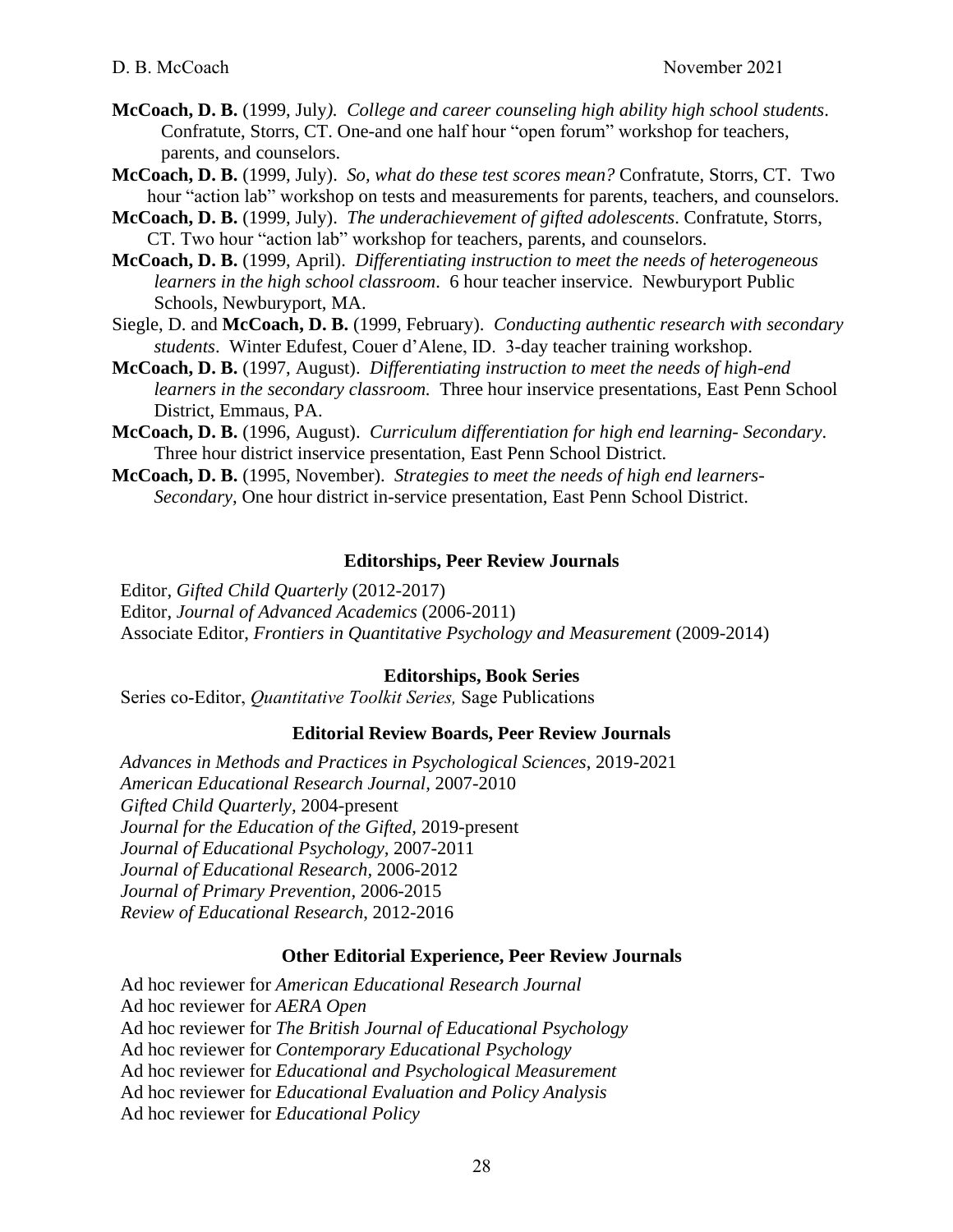## D. B. McCoach November 2021

Ad hoc reviewer for *Exceptional Children* Ad hoc reviewer for *Journal of Educational Psychology* Ad hoc reviewer for *Journal of Educational and Behavioral Statistics* Ad hoc reviewer for *Methodology* Ad hoc reviewer for *Multivariate Behavioral Research* Ad hoc reviewer for *Psychology in the Schools* Ad hoc reviewer for *Psychological Methods* Ad hoc reviewer for *Roeper Review* Ad hoc reviewer for *School Psychology Quarterly* Ad hoc reviewer for *School Psychology Review* Ad hoc reviewer for *Sociological Methods and Research* Ad hoc reviewer for *Structural Equation Modeling*

### **Grant Review Panels**

Standing Member of the IES Review Panel, Statistics and Research Methodology in Education, 2019-2022 Member of the IES Review Panel, Statistics and Research Methodology in Education, 2017 Standing member of the IES Review Panel, Reading, Writing, and Language Development Panel, 2012-2016. Member, IES Review Panel, Reading, Writing, and Language Development Panel, 2011-2012.

# **Major Advisees graduated, Ph.D.**

Jill Adelson Anne Black Dakota Cintron Jessica Flake Anthony Gambino Janice Kooken Sarah Newton Karen Rambo-Hernandez Graham Rifenbark Hui Hui Yu Kate Zhao

# **Current Major Advisees, Ph.D.**

Brittney Hernandez Katie Lane Briana Oshiro Joselyn Perez Pamela Peters (co-advisor) Kirsten Reyna Jennifer Richardson Amit Savkar Alexandra Stone (co-advisor)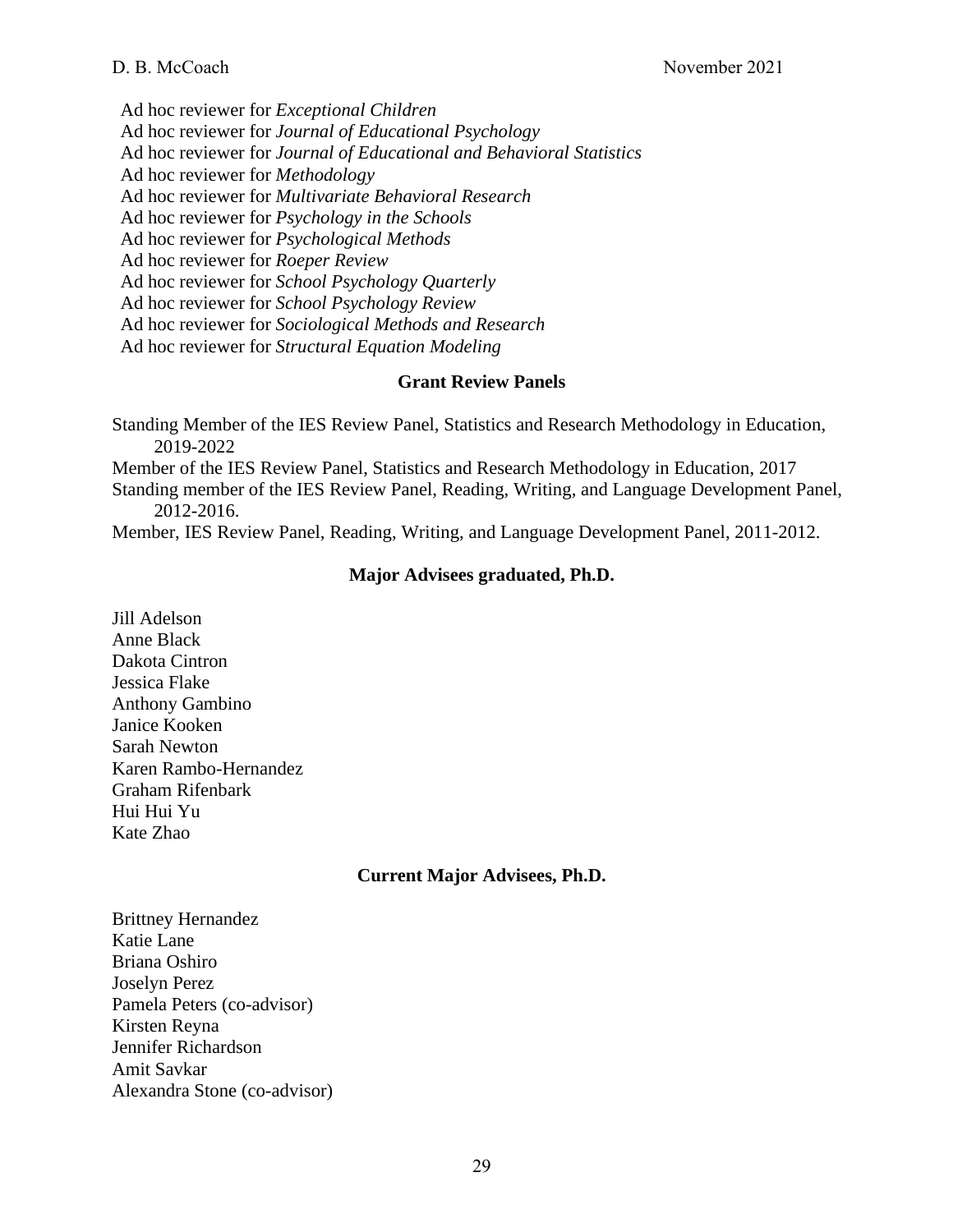I have also served as associate advisor on dozens of doctoral committees in the departments of Educational Psychology, Psychology, Curriculum and Instruction, and Educational Leadership, at the University of Connecticut.

# **University Teaching Experience**

| <b>EPSY 5605</b> | Introduction to Quantitative Analysis I                                    |
|------------------|----------------------------------------------------------------------------|
| <b>EPSY 4010</b> | Assessment, 2 credit undergraduate-level course                            |
| <b>EPSY 5607</b> | Introduction to Quantitative Analysis II                                   |
| <b>EPSY 5621</b> | <b>Construction of Evaluation Instruments</b>                              |
| <b>EPSY 6611</b> | <b>Hierarchical Linear Modeling</b>                                        |
| <b>EPSY 6615</b> | <b>Structural Equation Modeling</b>                                        |
| <b>EPSY 6651</b> | Introduction to Causal Inference with Educational Data                     |
| <b>EPSY 6619</b> | Advances in Latent Variable Modeling                                       |
| <b>EPSY 6601</b> | Methods and Techniques of Educational Research                             |
| <b>EPSY 6636</b> | Measurement Theory and Applications                                        |
| <b>EPSY 6194</b> | Seminar: Introduction to Data Science                                      |
| <b>EPSY 5195</b> | Stata and Data (1 credit graduate course)                                  |
| <b>PSYC 5170</b> | Current Topics in Psychology (1 credit graduate class)                     |
| <b>EPSY 252</b>  | Assessment I, 1 credit undergraduate-level course                          |
| <b>EPSY 300</b>  | Critical Issues in Gifted Education, 3 credit graduate-level online course |
| <b>EPSY 384</b>  | Seminar in Gifted Education, 3 credit graduate-level online course         |
| <b>PSYC 349</b>  | Causal Modeling in Social Psychology                                       |

## **National and Regional Service**

Research Methods Section Chair, SREE 2021 Conference Massachusetts State Gifted Advisory Council, 2020-present Program Chair, *Research on Giftedness and Talent SIG*, AERA, 2018-2021. Program Chair/Chair, *Structural Equation Modeling SIG*, AERA, 2014-2015. Chair, *Research on Giftedness and Talent SIG*, AERA, 2012-2014. Program Chair elect, *Structural Equation Modeling SIG*, AERA, 2013-2014. Chair, *Educational Statisticians SIG*, AERA, 2013-2014. Program Chair, *Educational Statisticians SIG*, AERA, 2012-2013. Publications Committee, *National Association of Gifted Children*, 2012-2017. Chair and program chair, *Modern Modeling Methods Conference*, May 2013. Chair and program chair, *Modern Modeling Methods Conference*, May 2012. Chair and program chair, *Modern Modeling Methods Conference*, May 2011. Chair*, Research and Evaluation Network*, NAGC, 2010-2012 Member at Large, *Educational Statisticians SIG*, AERA, 2010-2012 Chair Elect, *Research on Giftedness and Talent SIG*, AERA, 2010-2012 Program Chair, *Research on Giftedness and Talent SIG*, AERA, 2009-2010 Asst. Program Chair, *Research on Giftedness and Talent SIG*, AERA, 2008-2009 Chair-Elect, *Research and Evaluation Division*, NAGC, 2008-2010 Chair and Program Chair, *Hierarchical Linear Modeling SIG*, AERA, 2006-2007 Webmaster, *Research on Giftedness SIG*, AERA, 2006-2008 Awards Committee, *National Association of Gifted Children*, 2006-2009 NERA Distinguished Paper Awards Committee, *Northeastern Educational Research Association* (*NERA*), 2007-2008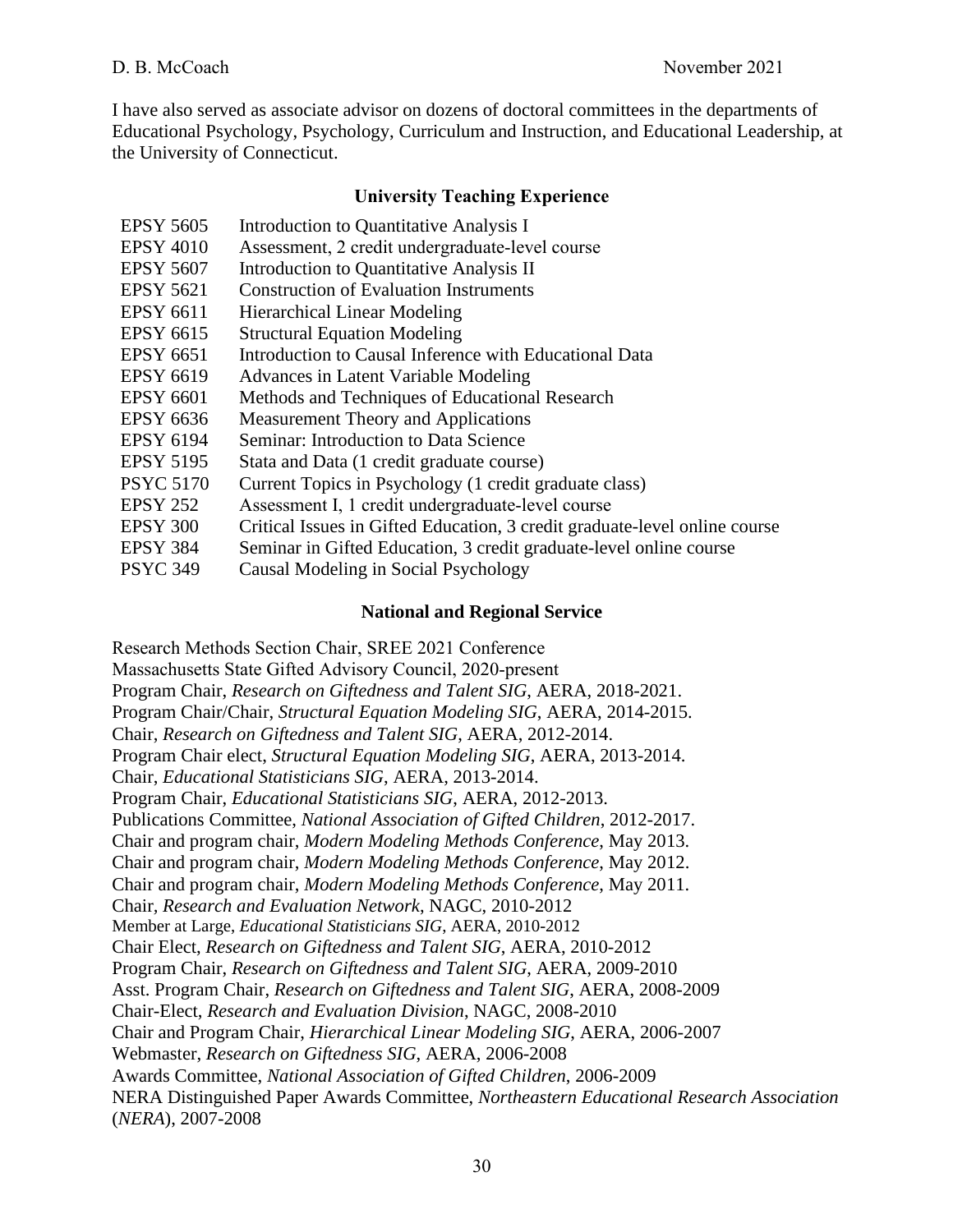Program Chair, *Research and Evaluation Division*, NAGC, 2003-2004 Executive Committee, AERA *Research on Giftedness and Talent SIG*, 2002-2006 Graduate Student Committee, *National Association of Gifted Children*, 2001-2003 Editor, Graduate Student Newsletter, *National Association of Gifted Children*, 2002-2003 Assistant Program Chair, *Research and Evaluation Division*, NAGC, 2002-2003 Membership Chair, *Research and Evaluation Division*, NAGC, 2002-2005 Division C Graduate Student Representative to the AERA Graduate Student Council, 2001-2003 Proposal Reviewer, *AERA* Annual Conference, 2001-present Proposal Reviewer, *APA* Annual Conference, 2005-present Proposal Reviewer, *NAGC* Annual Conference, 2001-present Guest Panelist in the *Parenting for High Potential* Parenting Forum, December 2001

## **University Service**

Data Science Steering Committee Member, 2021-2022 Member, Academic Director of Data Science Search Committee, 2021-2022 Member, University Committee on Centers and Institutes, 2021-2022 Executive Committee, Graduate Faculty Council, 2019-2022 Graduate Faculty Council, 2015-2022 Member, Faculty Standards Committee, 2020-2022 Faculty Senate, At Large Member, 2020-2022 Chair, BOT Distinguished Professor Working Group, 2021 Member, Teaching Evaluation Working Group, 2021 Chair, Online Program Committee, 2019-2020 Member, UCONN Data Science Committee, 2019-2020 Chair, Search Committee for Director of Assessment, CETL, 2018 Chair, Search Committee, Assistant Vice Provost for Office of Institutional Research and Effectiveness, 2015-2016. **School and Departmental Service**

Chair, RMME Search Committee, EPSY, 2020-2021

Member, EPSY Salary Savings Task Force, 2020-2022

Member, Neag Faculty Council, 2020-2022

Member, Doctoral Studies Committee, 2019-2022

Chair, Neag Faculty Council, 2019-2020

Chair, School Counseling Search Committee, 2019

Member, EPSY Departmental PTR Committee, 2019-2021

Developer, Online Master's Program in Research Methods, Measurement, and Evaluation, 2018- 2019

Chair, Doctoral Studies Committee, Neag School of Education, 2018-2019

Coordinator of Graduate Education, Educational Psychology Department, 2017-2019

Dean's Search Committee, Neag School of Education, 2015-2016

Department Chair Search Committee, 2015-2016

Teacher Education Curriculum Redesign Steering Committee, 2015

Proposal review committee, Provost's Internal Grant Competition, 2015

School of Education Promotion and Tenure Review Committee, 2014-2016

MEA Search Committee, Educational Psychology Department, 2014-2015.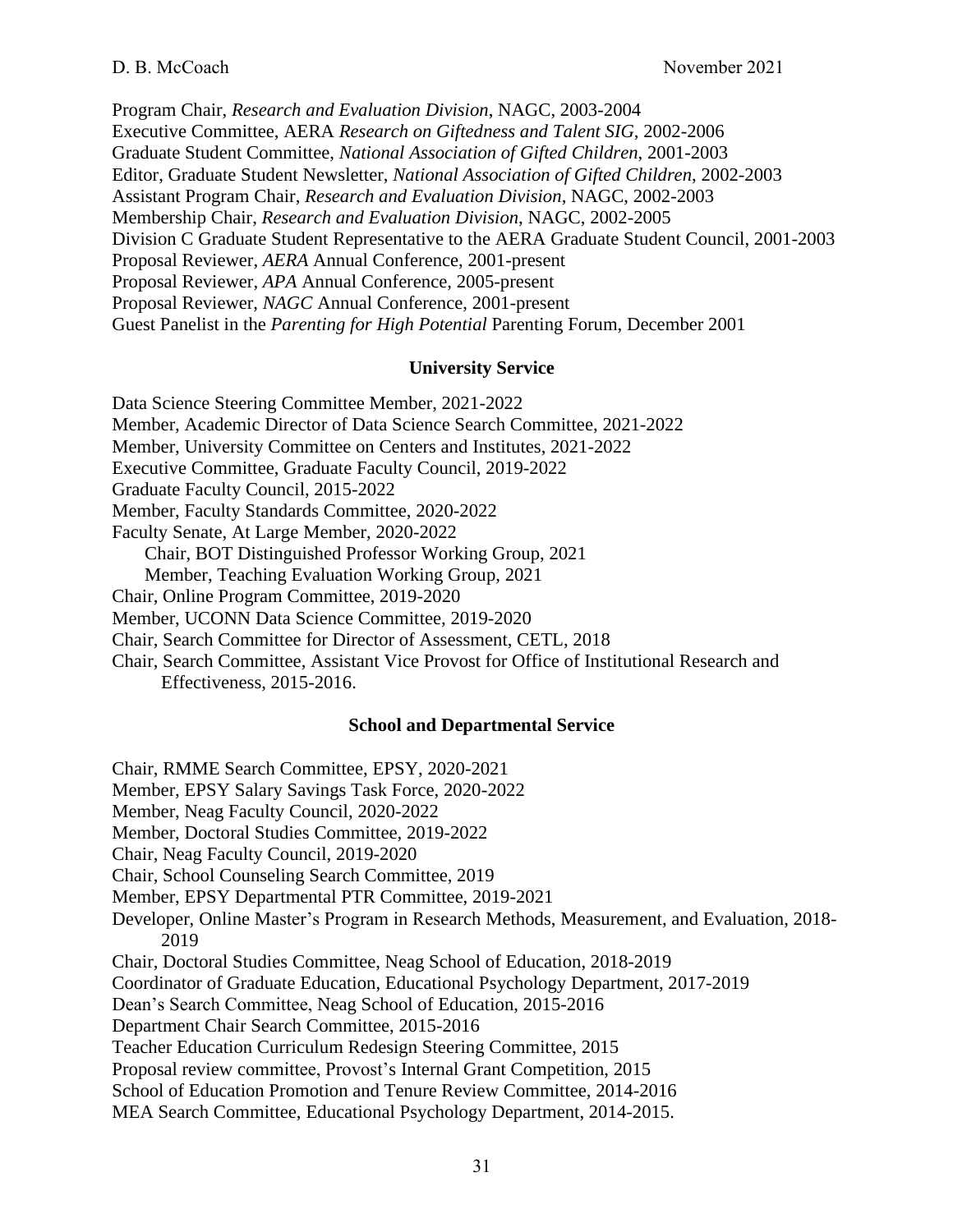University Strategic Advisory Team, Big Data, 2013. Dean's Advisory Committee (elected). Neag School of Education, 2013-2014. Educational Psychology Departmental Merit Committee, 2013-2015. MEA Search Committee, Educational Psychology Department, 2013-2014. Search Committee, Assistant Vice Provost for Office of Institutional Research and Effectiveness, 2012-2013. MEA Search Committee, Educational Psychology Department, 2012-2013. *Merit Committee,* Educational Psychology Department, 2011-2012. MEA Search Committee, Educational Psychology Department, 2011-2012. Presenter, Institute for Teaching and Learning Winter Institute on Assessment, *Norm Referenced vs. Criterion Referenced Assessment,* January 2011. *Merit Procedures Committee,* Educational Psychology Department, 2010-2011. MEA Search Committee, Educational Psychology Department, 2010-2011. *Mentoring Committee,* Neag School of Education, 2009-2010. *Curriculum and Courses Committee*, Neag School of Education, 2009-2012 Co-conference Chair, *Closing the Achievement Gap Conference*, May 2008 MEA Search Committee, Educational Psychology Department, 2007-2008. Co-conference Chair, *Closing the Achievement Gap Conference*, May 2007 Founder and Co-conference Chair, *Closing the Achievement Gap Conference*, June 2006 Search Committee, Director of Assessment, School of Education, 2005-2006 TNE Assessment Committee, University-wide Committee, 2004-present TNE Database manager search committee, University-wide Committee, 2004 IBM Research Working Group, School of Education, 2004-2005, 20007 Dissertation Proposal Guidelines Committee, Educational Psychology Department, 2004-2005 Special Education Search Committee, Educational Psychology Department, 2004-2005 Vice President, Neag Graduate Student Association, 2001-2002.

# **Methodological consultancies and Technical Advisory Boards**

*Technical Advisory Board*, Educational Records Bureau (ERB), 2017-present. *Consultant,* EDC, 2015-2016 - Provided consultation on conducting analyses of mixture modeling and interpreting the results. *Consultant,* College Board, 2010-2013- Provided consultation on running and interpreting multilevel analyses. *Consultant,* Bristol School District- Provided growth curve analyses using District CMT scores from 2006-2009, 2010. *External Evaluator*, PEAC, Kinsella School, Hartford School District- Provided an external evaluation of PEAC, Kinsella's after school literacy program, 2006.

*External Evaluator*, Stamford School District AVID program- provided quantitative analyses to evaluate the effectiveness of AVID, 2005-2006.

# **Membership**

American Educational Research Association Division D Educational Statisticians SIG Hierarchical Linear Modeling SIG Research on Giftedness, Creativity, and Talent Development SIG